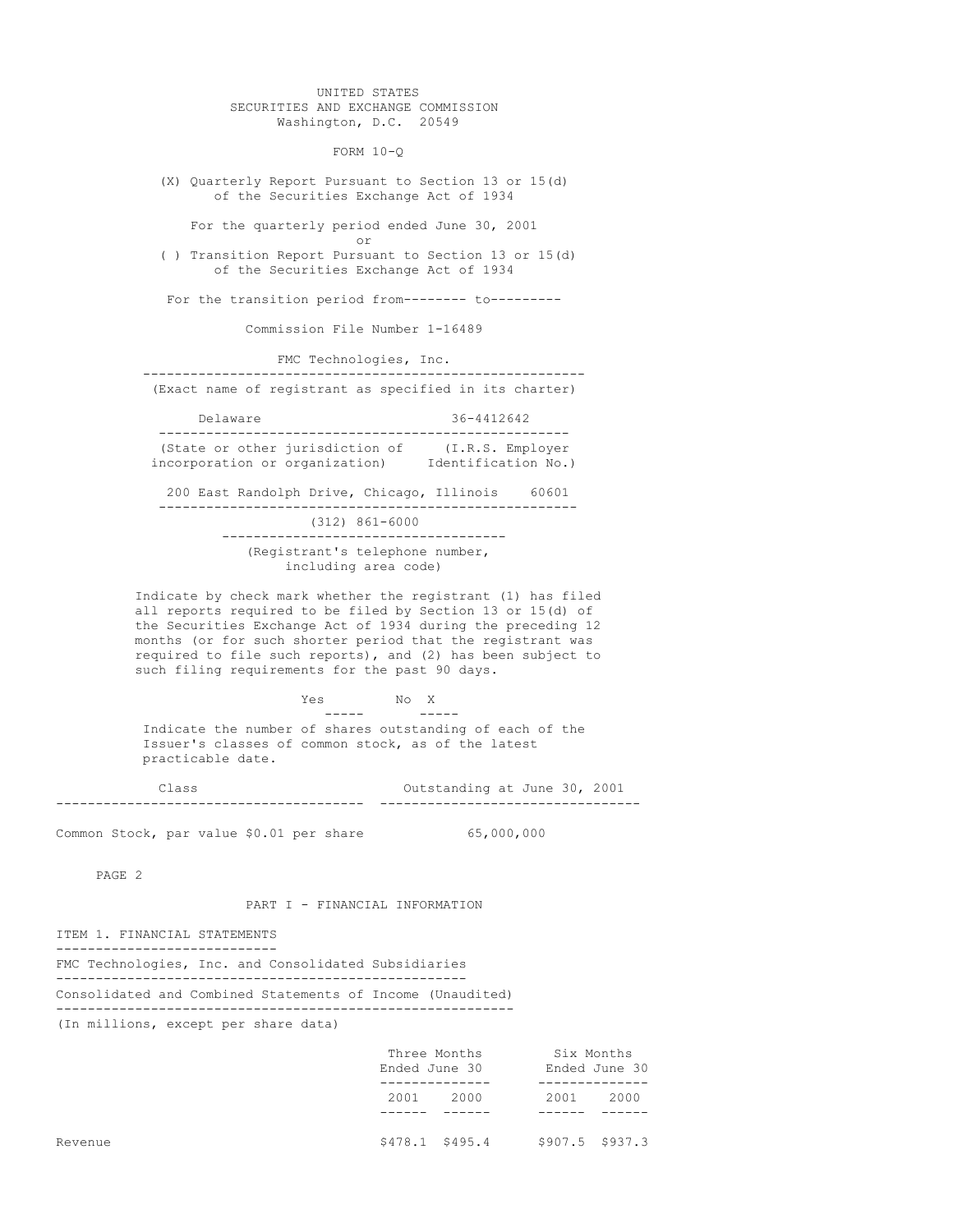| Costs and expenses:<br>Cost of sales or services                                                                                                  |                                                       | 368.5 368.7     | 702.3                  | 708.7         |
|---------------------------------------------------------------------------------------------------------------------------------------------------|-------------------------------------------------------|-----------------|------------------------|---------------|
| Selling, general and                                                                                                                              |                                                       |                 |                        |               |
| administrative expense                                                                                                                            |                                                       | 71.6 77.1       | 144.4                  | 151.8         |
| Research and development expense                                                                                                                  | 16.1                                                  | 14.6            | 29.2 28.9              |               |
| Asset impairments (Note 8)                                                                                                                        | $\mathcal{L}_{\rm{max}}$ and $\mathcal{L}_{\rm{max}}$ | 1.5             |                        | $1.3$ $1.5$   |
| Restructuring and other<br>charges (Note 8)                                                                                                       |                                                       | $-9.8$          | $9.2$ $9.8$<br>------- |               |
| Total costs and expenses                                                                                                                          | ------                                                | 456.2 471.7     | 886.4 900.7<br>------- |               |
| Income before interest income,<br>interest expense, income taxes,<br>and the cumulative effect of a<br>change in accounting principle             |                                                       | $21.9$ $23.7$   | 21.1                   | 36.6          |
| Minority interests                                                                                                                                |                                                       | $0.5$ $(0.1)$   | $0.6$ $(0.1)$          |               |
| Interest income                                                                                                                                   |                                                       | $0.9$ 0.1       | 1.4 1.2                |               |
| Interest expense                                                                                                                                  |                                                       | 2.7 0.8         | 4.3 1.8                |               |
|                                                                                                                                                   | -------                                               |                 | -------                |               |
| Income before income taxes and<br>the cumulative effect of a change<br>in accounting principle                                                    |                                                       | 19.6 23.1       |                        | $17.6$ 36.1   |
| Provision for income taxes                                                                                                                        |                                                       | $9.4$ $4.8$     |                        | $11.0$ 8.2    |
| Income before the cumulative effect<br>of a change in accounting<br>principle<br>Cumulative effect of a change in<br>accounting principle, net of |                                                       | $10.2$ 18.3     | -------<br>6.6         | 27.9          |
| income taxes (Note 5)                                                                                                                             |                                                       |                 | (4.7)                  |               |
| Net income                                                                                                                                        |                                                       | $$10.2$ $$18.3$ | \$1.9                  | \$27.9        |
|                                                                                                                                                   |                                                       | ====== ======   | $=$ $=$ $=$ $=$ $=$    | $\frac{1}{1}$ |

(continued)

# PAGE 3

FMC Technologies, Inc. and Consolidated Subsidiaries ---------------------------------------------------- Consolidated and Combined Statements of Income (Unaudited)(Continued) --------------------------------------------------------------------- (In millions, except per share data)

|                                                                           | Three Months<br>Ended June 30<br>---------------- |      | Six Months<br>Ended June 30<br>------------------- |      |
|---------------------------------------------------------------------------|---------------------------------------------------|------|----------------------------------------------------|------|
|                                                                           | 2001                                              | 2000 | 2001                                               | 2000 |
|                                                                           |                                                   |      |                                                    |      |
| Pro forma basic earnings per<br>common share:                             |                                                   |      |                                                    |      |
| Income before cumulative                                                  |                                                   |      |                                                    |      |
| effect of a change in<br>accounting principle<br>Cumulative effect of a   | \$0.16                                            |      | \$0.10                                             |      |
| change in accounting<br>principle                                         |                                                   |      | (0.07)                                             |      |
|                                                                           |                                                   |      |                                                    |      |
| Pro forma net earnings per                                                |                                                   |      |                                                    |      |
| common share                                                              | \$0.16<br>$=$ $=$ $=$ $=$                         |      | \$0.03<br>======                                   |      |
| Average number of shares<br>used in pro forma basic<br>earnings per share |                                                   |      |                                                    |      |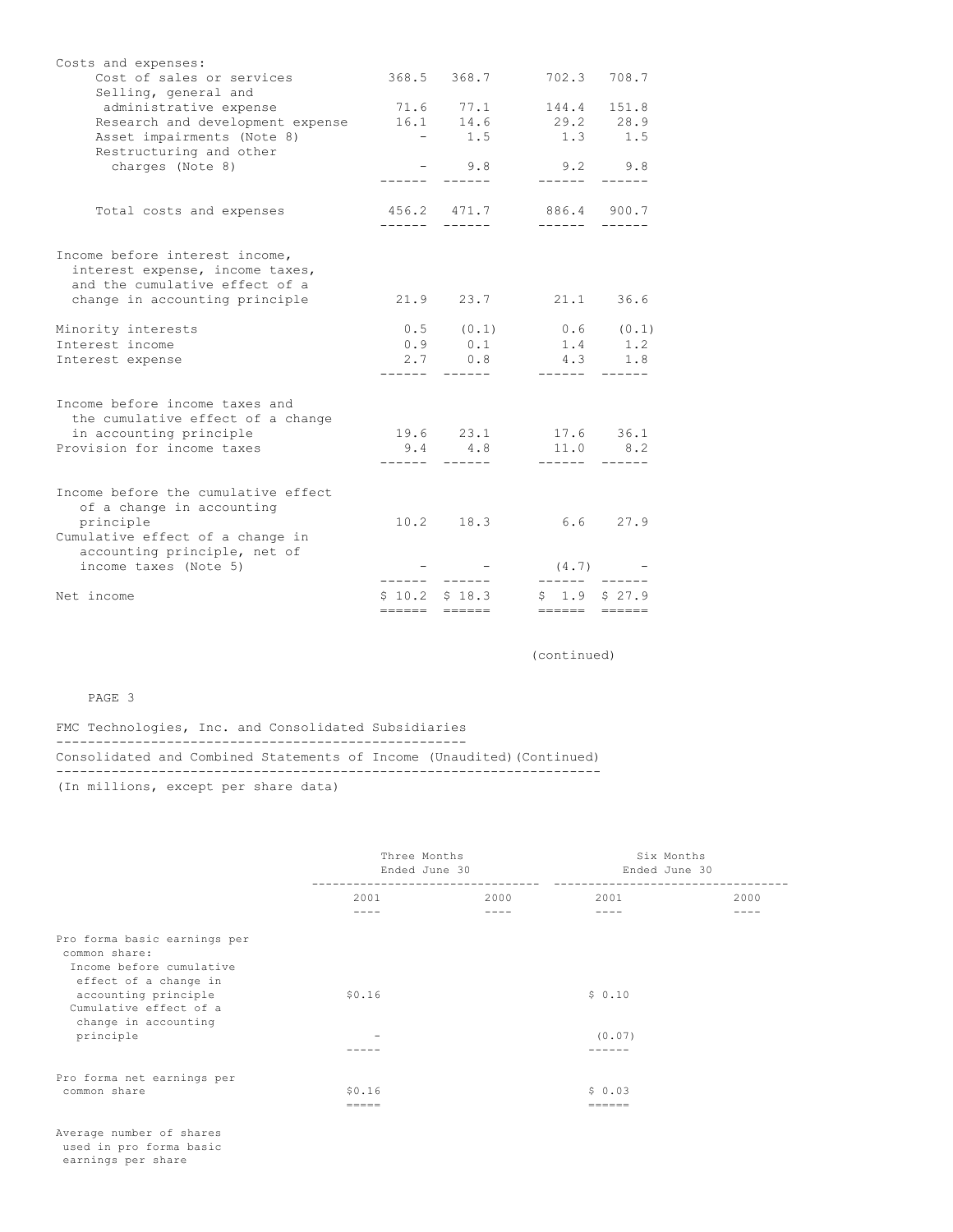| computations                                                                                         | 65.0<br>=====   | 65.0<br>======  |
|------------------------------------------------------------------------------------------------------|-----------------|-----------------|
| Pro forma diluted earnings<br>per common share:<br>Income before cumulative<br>effect of a change in |                 |                 |
| accounting principle<br>Cumulative effect of a<br>change in accounting                               | \$0.15          | \$0.10          |
| principle                                                                                            |                 | (0.07)<br>----- |
| Pro forma net earnings per                                                                           |                 |                 |
| common share                                                                                         | \$0.15<br>===== | $S_0$ 0.03      |
| Average number of shares<br>used in pro forma diluted<br>earnings per share                          |                 |                 |
| computations                                                                                         | 66.2            | 65.7            |
|                                                                                                      | $=$ $=$ $=$ $=$ | ======          |

The accompanying notes are an integral part of the consolidated and combined financial statements.

PAGE 4

FMC Technologies, Inc. and Consolidated Subsidiaries ---------------------------------------------------- Consolidated and Combined Balance Sheets ---------------------------------------- (In millions, except share and per share data)

| Assets:                                                           | June 30<br>2001<br>(Unaudited)<br>---------- | December 31<br>2000                                                                                                                                   |
|-------------------------------------------------------------------|----------------------------------------------|-------------------------------------------------------------------------------------------------------------------------------------------------------|
| Current assets:                                                   |                                              |                                                                                                                                                       |
| Cash and cash equivalents<br>Trade receivables, net of allowances | \$11.5                                       | \$17.8                                                                                                                                                |
| of \$7.6 in 2001 and \$7.2 in 2000                                | 355.6                                        | 328.9                                                                                                                                                 |
| Inventories                                                       | 277.8                                        | 254.8                                                                                                                                                 |
| Other current assets                                              | 89.1                                         | 62.0                                                                                                                                                  |
| Deferred income taxes                                             | 26.6<br>---------                            | 29.8<br>--------                                                                                                                                      |
| Total current assets                                              | 760.6                                        | 693.3                                                                                                                                                 |
| Investments                                                       | 26.6                                         | 29.9                                                                                                                                                  |
| Property, plant and equipment, net (Note 6)                       | 254.5                                        | 257.3                                                                                                                                                 |
| Goodwill and intangible assets                                    | 350.7                                        | 373.1                                                                                                                                                 |
| Other assets                                                      | 15.7                                         | 12.0                                                                                                                                                  |
| Deferred income taxes                                             | ---------                                    | 8.1<br>---------                                                                                                                                      |
| Total assets                                                      | \$1,408.1<br>========                        | \$1,373.7<br>$\qquad \qquad \doteq\qquad \qquad \doteq\qquad \qquad \doteq\qquad \qquad \doteq\qquad \qquad \qquad \doteq\qquad \qquad \qquad \qquad$ |
| Liabilities and stockholders' equity:                             |                                              |                                                                                                                                                       |
| Current liabilities:<br>Short-term debt (Note 10)                 | \$82.7                                       | \$ 41.1                                                                                                                                               |
| Accounts payable, trade and other                                 | 340.2                                        | 328.3                                                                                                                                                 |
| Accrued and other current liabilities                             | 182.5                                        | 153.2                                                                                                                                                 |
| Payable to FMC Corporation                                        | 52.2                                         |                                                                                                                                                       |
| Current portion of accrued pension and                            |                                              |                                                                                                                                                       |
| other postretirement benefits                                     | 4.7                                          | 13.2                                                                                                                                                  |
| Income taxes payable to FMC Corporation                           | 36.8                                         | 34.0                                                                                                                                                  |
| Total current liabilities                                         | 699.1                                        | 569.8                                                                                                                                                 |
| Long-term debt (Note 10)                                          | 180.7                                        |                                                                                                                                                       |
| Accrued pension and other postretirement                          |                                              |                                                                                                                                                       |
| benefits, less current portion                                    | 61.5                                         | 59.2                                                                                                                                                  |
| Reserves for discontinued operations                              | 27.7                                         | 30.6                                                                                                                                                  |
| Deferred income taxes                                             | 2.4                                          |                                                                                                                                                       |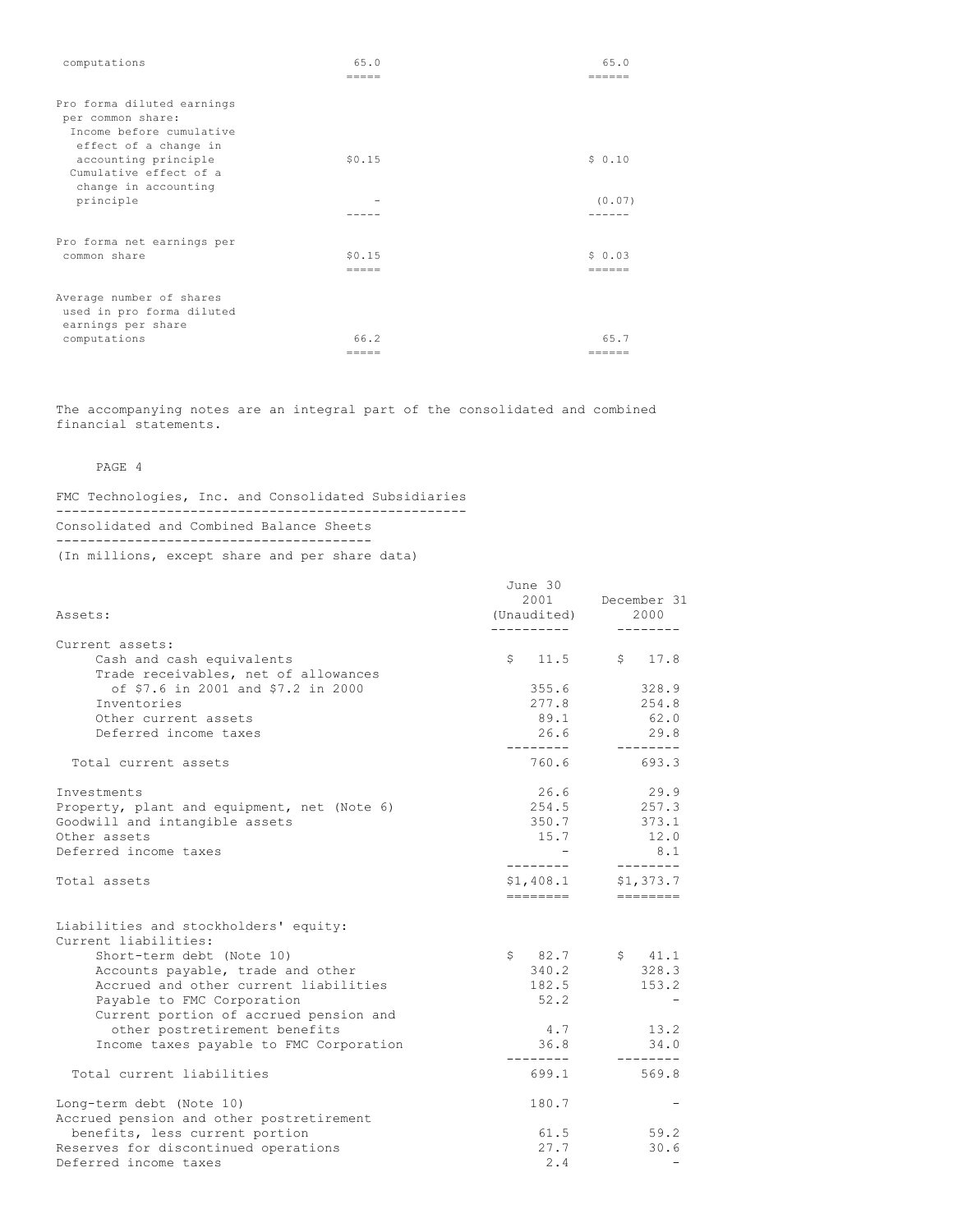| Other liabilities                                                                                                                     | 71.8        | 75.9      |
|---------------------------------------------------------------------------------------------------------------------------------------|-------------|-----------|
| Minority interests in consolidated companies<br>Stockholders' equity:                                                                 | $3 \cdot 1$ | 0.5       |
| Preferred stock, \$0.01 par value, authorized<br>12,000,000 shares; no shares issued in                                               |             |           |
| $2001$ or $2000$                                                                                                                      |             |           |
| Common stock, $$0.01$ par value, $195,000,000$ and<br>1,000 shares authorized in 2001 and 2000;<br>65,000,000 and 1,000 shares issued |             |           |
| and outstanding in 2001 and 2000 (Note 12)                                                                                            | 0.7         |           |
| Capital in excess of par value of common stock                                                                                        | 504.9       |           |
| Owner's net investment                                                                                                                |             | 752.0     |
| Retained earnings                                                                                                                     | 9.5         |           |
| Accumulated other comprehensive loss                                                                                                  | (153.3)     | (114.4)   |
| Total stockholders' equity                                                                                                            | 361.8       | 637.6     |
| Total liabilities and stockholders' equity                                                                                            | \$1,408.1   | \$1,373.7 |
|                                                                                                                                       |             |           |

The accompanying notes are an integral part of the consolidated and combined financial statements.

# PAGE 5

FMC Technologies, Inc. and Consolidated Subsidiaries ---------------------------------------------------- Consolidated and Combined Statements of Cash Flows (Unaudited) --------------------------------------------------------------

(In millions)

|                                                                                                                                                                                         | Six Months<br>Ended June 30<br>------------ |                   |
|-----------------------------------------------------------------------------------------------------------------------------------------------------------------------------------------|---------------------------------------------|-------------------|
|                                                                                                                                                                                         |                                             | 2001 2000         |
| Cash provided (required) by operating activities<br>of continuing operations:                                                                                                           |                                             |                   |
| Income before the cumulative effect of a<br>change in accounting principle                                                                                                              | $$6.6$ $$27.9$                              |                   |
| Adjustments to reconcile income before the<br>cumulative effect of a change in accounting<br>principle to cash provided (required) by operating<br>activities of continuing operations: |                                             |                   |
| Depreciation and amortization                                                                                                                                                           |                                             | $30.9$ 29.3       |
| Asset impairments (Note 8)                                                                                                                                                              | 1.3                                         | 1.5               |
| Restructuring and other charges (Note 8)                                                                                                                                                | 9.2                                         | 9.8               |
| Settlement of derivative contracts                                                                                                                                                      | (3.8)                                       | $\sim$ $-$        |
| Deferred income taxes                                                                                                                                                                   |                                             | $13.7$ (0.1)      |
| Other                                                                                                                                                                                   | 4.4                                         | 5.3               |
| Changes in operating assets and liabilities:                                                                                                                                            |                                             |                   |
| Trade receivables                                                                                                                                                                       |                                             | $9.0$ $(26.4)$    |
| Net sale (repurchase) of securitized receivables                                                                                                                                        | (38.0)                                      | 0.2               |
| Inventories                                                                                                                                                                             |                                             | $(30.6)$ 19.3     |
| Other current assets and other assets<br>Accounts payable, accrued and other                                                                                                            |                                             | $(23.2)$ $(14.8)$ |
| current liabilities and other liabilities                                                                                                                                               |                                             | $6.4$ (62.4)      |
| Income taxes payable                                                                                                                                                                    | 3.3                                         | 12.1              |
| Restructuring reserve                                                                                                                                                                   |                                             | $(7.4)$ 9.0       |
| Accrued pension and other                                                                                                                                                               |                                             |                   |
| postretirement benefits, net                                                                                                                                                            |                                             | $(9.1)$ $(2.4)$   |
| Cash provided (required) by operating activities<br>of continuing operations                                                                                                            |                                             | $$(27.3)$ $$8.3$  |

(continued)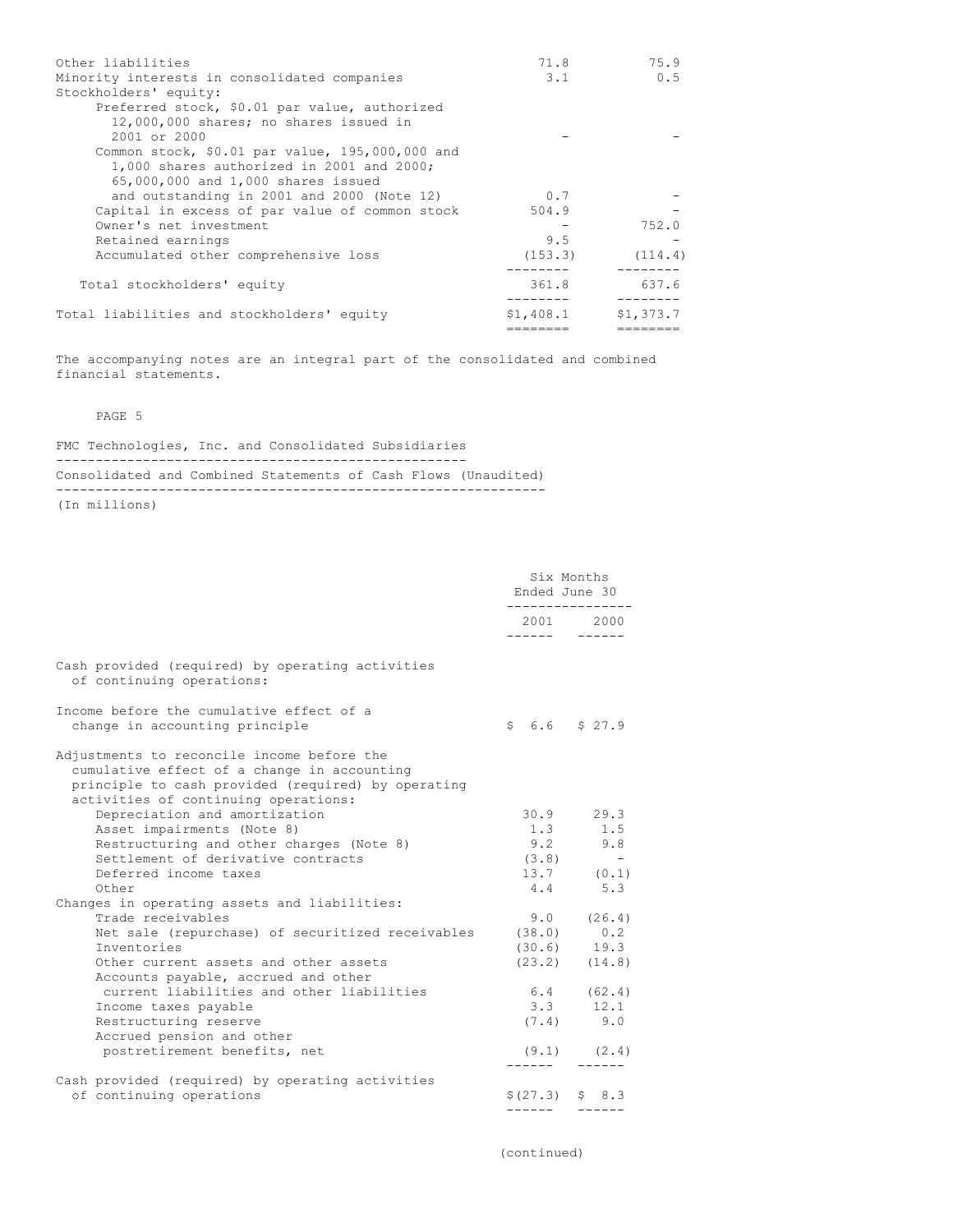## PAGE 6

#### FMC Technologies, Inc. and Consolidated Subsidiaries ----------------------------------------------------

Consolidated and Combined Statements of Cash Flows (Unaudited)(Continued)

-------------------------------------------------------------------------

(In millions)

|                                                                                                                                                                                                                                                                                                                       | Six Months<br>Ended June 30<br>_____________________ |                                                                  |
|-----------------------------------------------------------------------------------------------------------------------------------------------------------------------------------------------------------------------------------------------------------------------------------------------------------------------|------------------------------------------------------|------------------------------------------------------------------|
|                                                                                                                                                                                                                                                                                                                       | 2001 2000                                            |                                                                  |
| Cash provided (required) by operating activities<br>of continuing operations                                                                                                                                                                                                                                          | $$ (27.3)$ $$ 8.3$                                   |                                                                  |
| Cash required by discontinued operations                                                                                                                                                                                                                                                                              | -------                                              | $(2.9)$ $(2.5)$<br>_______                                       |
| Cash provided (required) by investing<br>activities:                                                                                                                                                                                                                                                                  |                                                      |                                                                  |
| Acquisitions of businesses<br>Capital expenditures<br>Proceeds from disposal of property,                                                                                                                                                                                                                             |                                                      | $(2.6)$ $(45.4)$<br>$(27.6)$ $(18.9)$                            |
| plant and equipment and sale-leasebacks<br>Decrease in investments                                                                                                                                                                                                                                                    | 12.3                                                 | 6.6 21.4<br>17.4                                                 |
| Cash required by investing activities                                                                                                                                                                                                                                                                                 | (11.3)                                               | (25.5)                                                           |
| Cash provided (required) by financing activities:<br>Net increase (decrease) in short-term debt<br>Proceeds from issuance of long-term debt (Note 2)<br>Repayments of long-term debt<br>Issuances of common stock (Note 2)<br>Net contributions from FMC Corporation (Note 3)<br>Payments to FMC Corporation (Note 2) | 41.6<br>250.0<br>(69.3)<br>207.2<br>86.3<br>(480.1)  | (1.6)<br>7.6<br>$\frac{1}{2}$                                    |
| Cash provided by financing activities                                                                                                                                                                                                                                                                                 | 35.7<br>--------                                     | 6.0<br>_______                                                   |
| Effect of exchange rate changes on cash<br>and cash equivalents                                                                                                                                                                                                                                                       | --------                                             | $(0.5)$ 1.9<br>_______                                           |
| Decrease in cash and cash equivalents                                                                                                                                                                                                                                                                                 |                                                      | $(6.3)$ $(11.8)$                                                 |
| Cash and cash equivalents, beginning of period                                                                                                                                                                                                                                                                        | 17.8<br>--------                                     | 40.1<br>_______                                                  |
| Cash and cash equivalents, end of period                                                                                                                                                                                                                                                                              | $$11.5$ $$28.3$<br>$=$ $=$ $=$ $=$ $=$ $=$           | $\qquad \qquad \equiv \equiv \equiv \equiv \equiv \equiv \equiv$ |

## Supplemental disclosure of cash flow information:

Cash paid for interest was \$5.8 million and 2.4 million, and net cash paid (refunded) for income taxes was \$3.5 million and \$(3.2) million for the sixmonth periods ended June 30, 2001 and 2000, respectively.

The accompanying notes are an integral part of the consolidated and combined financial statements.

PAGE 7

FMC Technologies, Inc. and Consolidated Subsidiaries ---------------------------------------------------- Consolidated and Combined Statements of Changes in Stockholders' Equity ----------------------------------------------------------------------- (Unaudited)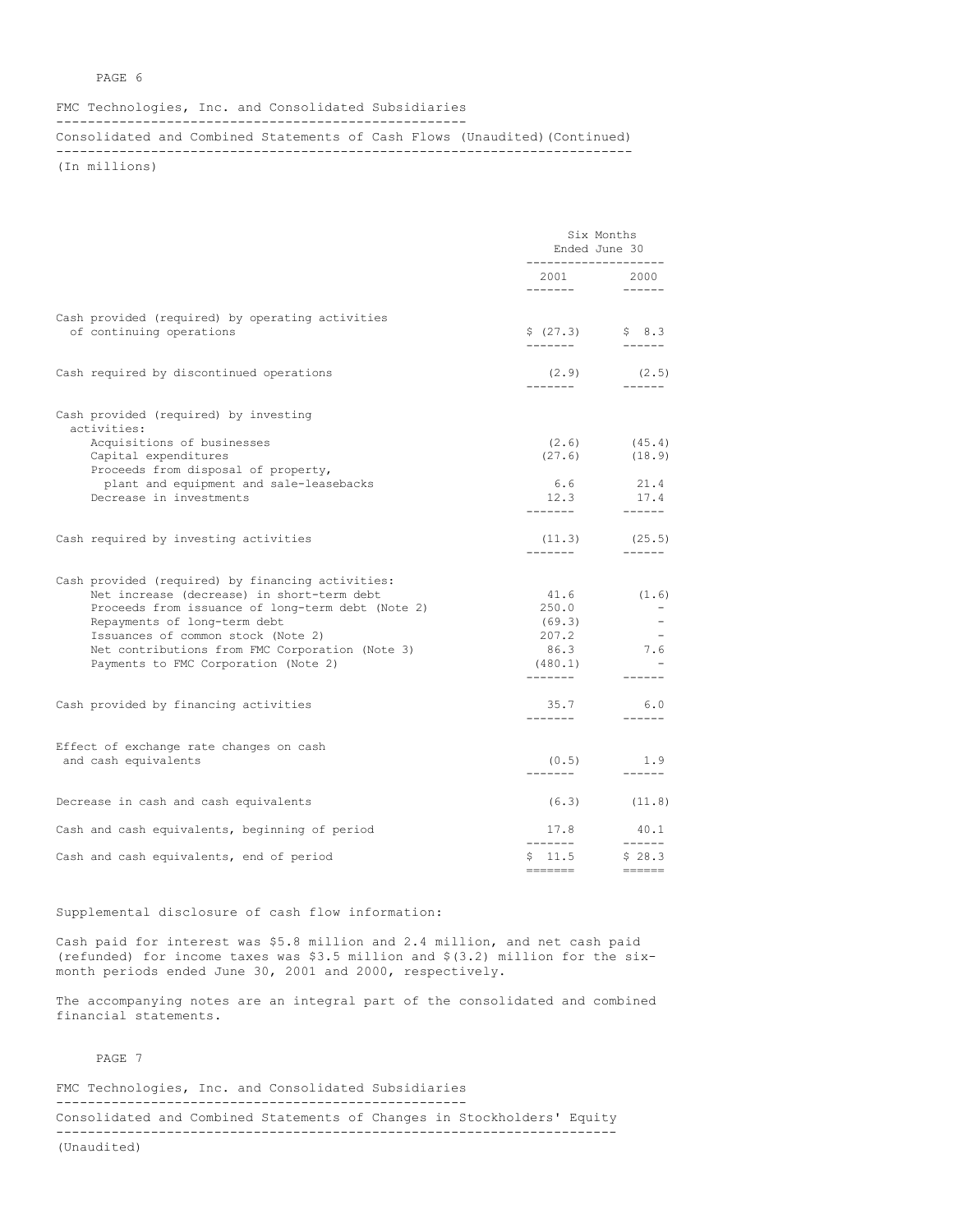|                                            |                  |                                |                          |                            | Accumulated                    |                              |
|--------------------------------------------|------------------|--------------------------------|--------------------------|----------------------------|--------------------------------|------------------------------|
|                                            |                  | Capital                        |                          |                            | other                          |                              |
|                                            | Common           | in excess                      | Retained                 | Owner's net                | comprehensive                  | Comprehensive                |
| (In millions)                              | stock<br>------- | of par<br>---------            | earnings<br>--------     | investment<br>------------ | income (loss)<br>------------- | income (loss)<br>----------- |
|                                            |                  |                                |                          |                            |                                |                              |
| Balance at December 31,                    |                  |                                |                          |                            |                                |                              |
| 1999                                       | $S -$            | \$                             | $S =$                    | \$802.0                    | \$(79.8)                       |                              |
| Net income                                 |                  |                                |                          | 9.6                        |                                | \$9.6                        |
| Foreign currency                           |                  |                                |                          |                            |                                |                              |
| translation<br>adjustment                  |                  |                                |                          |                            | (8.0)                          | (8.0)                        |
| Contribution from                          |                  |                                |                          |                            |                                |                              |
| owner (Note 3)                             |                  |                                |                          | 30.0                       |                                | $\sim$                       |
|                                            |                  |                                |                          | -----                      |                                | ------                       |
|                                            |                  |                                |                          |                            |                                | \$1.6<br>$=$                 |
| Balance at March 31,                       |                  |                                |                          |                            |                                |                              |
| 2000                                       |                  |                                |                          | 841.6                      | (87.8)                         |                              |
| Net income                                 |                  |                                |                          | 18.3                       |                                | \$18.3                       |
| Foreign currency                           |                  |                                |                          |                            |                                |                              |
| translation                                |                  |                                |                          |                            |                                |                              |
| adjustment                                 |                  |                                |                          |                            | (10.5)                         | (10.5)                       |
| Distribution to owner                      |                  |                                |                          |                            |                                |                              |
| (Note 3)                                   |                  |                                |                          | (22.4)                     |                                | $\sim$                       |
|                                            |                  |                                |                          | ------                     |                                | ------                       |
|                                            |                  |                                |                          |                            |                                | \$(7.8)                      |
| Balance at June 30,<br>2000                | $S =$            | \$                             | $S =$                    | \$837.5                    | \$ (98.3)                      | ======                       |
|                                            | $====$           | $=$                            | $=$ $=$ $=$              | $=$                        | =======                        |                              |
|                                            |                  |                                |                          |                            |                                |                              |
| Balance at December 31,                    |                  |                                |                          |                            |                                |                              |
| 2000                                       | $S =$            | \$<br>$\overline{\phantom{a}}$ | $S =$                    | \$752.0                    | \$(114.4)                      |                              |
| Net loss                                   |                  |                                |                          | (8.3)                      |                                | \$ (8.3)                     |
| Foreign currency                           |                  |                                |                          |                            |                                |                              |
| translation                                |                  |                                |                          |                            |                                |                              |
| adjustment<br>Contribution from            |                  |                                |                          | $\overline{\phantom{a}}$   | (9.9)                          | (9.9)                        |
| owner (Note 3)                             |                  |                                |                          | 35.5                       |                                | $\overline{\phantom{m}}$     |
| Net deferral of                            |                  |                                |                          |                            |                                |                              |
| hedging                                    |                  |                                |                          |                            |                                |                              |
| losses                                     |                  |                                |                          |                            | (1.3)                          | (1.3)                        |
| Cumulative effect of a                     |                  |                                |                          |                            |                                |                              |
| change in accounting                       |                  |                                |                          |                            |                                |                              |
| principle (Note 5)                         |                  |                                |                          |                            | (1.3)                          | (1.3)                        |
|                                            |                  |                                |                          |                            | ------                         | ------                       |
|                                            |                  |                                |                          |                            |                                | \$(20.8)                     |
| Balance at March 31,                       |                  |                                |                          |                            |                                |                              |
| 2001                                       |                  |                                |                          | 779.2                      | (126.9)                        |                              |
|                                            |                  |                                |                          |                            |                                |                              |
| Net income (Note 3)                        |                  |                                | 9.5                      | 0.7                        |                                | \$10.2                       |
| Issuance of common                         |                  |                                |                          |                            |                                |                              |
| stock to FMC                               |                  |                                |                          |                            |                                |                              |
| Corporation                                |                  |                                |                          |                            |                                |                              |
| (Note 12)                                  | 0.6              | 297.8                          | $\overline{\phantom{a}}$ | (298.4)                    |                                |                              |
| Sale of common stock<br>to public (Note 2) | 0.1              | 207.1                          |                          |                            |                                |                              |
| Return of capital to                       |                  |                                |                          |                            |                                |                              |
| FMC Corporation                            |                  |                                |                          |                            |                                |                              |
| (Note 2)                                   |                  |                                |                          | (488.1)                    |                                |                              |
| Accrual of additional                      |                  |                                |                          |                            |                                |                              |
| payment to FMC                             |                  |                                |                          |                            |                                |                              |
| Corporation                                |                  |                                |                          |                            |                                |                              |
| (Note 2)                                   |                  |                                |                          | (35.7)                     |                                |                              |
| Foreign currency<br>translation            |                  |                                |                          |                            |                                |                              |
| adjustment                                 |                  |                                |                          | $\overline{\phantom{a}}$   | (23.6)                         | (23.6)                       |
| Contribution from                          |                  |                                |                          |                            |                                |                              |
| owner (Note 3)                             |                  |                                |                          | 42.3                       | $\overline{\phantom{a}}$       | $\overline{\phantom{a}}$     |
| Net deferral of                            |                  |                                |                          |                            |                                |                              |
| hedging losses                             |                  |                                |                          |                            | (2.8)                          | (2.8)                        |
|                                            |                  |                                |                          | $- - - -$                  | $- - - -$                      | ------                       |
|                                            |                  |                                |                          |                            |                                | \$(16.2)                     |
|                                            |                  |                                |                          |                            |                                | ======                       |
| Balance at June 30,<br>2001                | \$0.7            | \$504.9                        | \$9.5                    | \$<br>$\sim$ $-$           | \$(153.3)                      |                              |
|                                            | ====             | ======                         | $= == = =$               |                            | =======                        |                              |

The accompanying notes are an integral part of the consolidated and combined financial statements.

# PAGE 8

FMC Technologies, Inc. and Consolidated Subsidiaries ---------------------------------------------------- Notes to Consolidated and Combined Financial Statements (Unaudited) -------------------------------------------------------------------

# Note 1: Nature of Organization and Business -------------------------------------------- On October 31, 2000, FMC Corporation (FMC) announced its intention to reorganize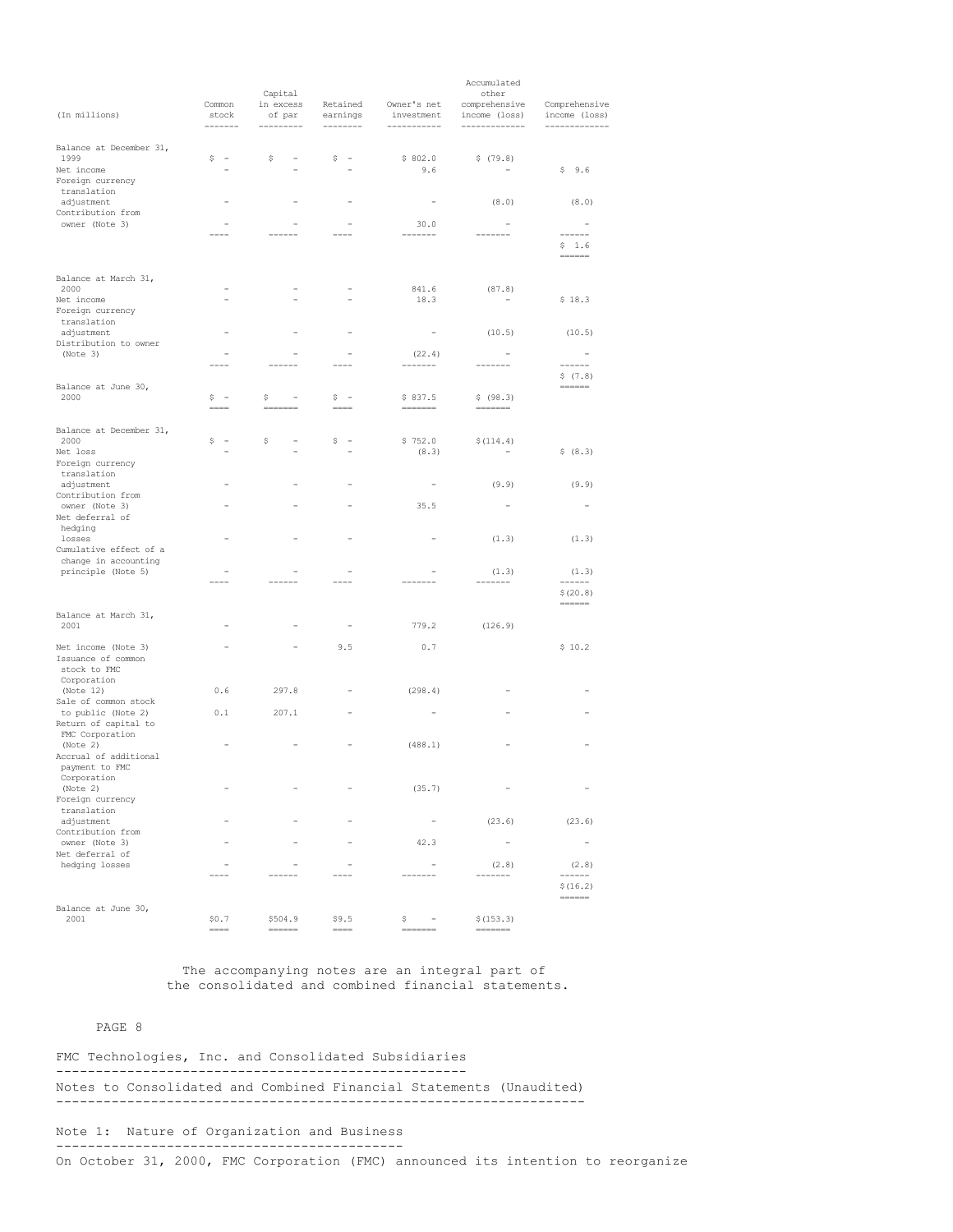its Energy Production Systems, Energy Processing Systems, FoodTech and Airport Systems businesses as a new company, FMC Technologies, Inc. (FMC Technologies or the Company), and to sell up to 19.9% of FMC Technologies' common stock by means of an initial public offering (the offering). On June 14, 2001, FMC Technologies completed an initial public offering of 17.0% of FMC Technologies' common stock. FMC Corporation further advised FMC Technologies that it plans to distribute its remaining holdings in FMC Technologies in a tax-free transaction by the end of calendar year 2001.

FMC Technologies was incorporated in Delaware on November 13, 2000 and is currently an 83.0%-owned subsidiary of FMC Corporation. FMC Technologies designs, manufactures and services technologically sophisticated systems and products for its customers through its Energy Production Systems, Energy Processing Systems, FoodTech and Airport Systems segments. Energy Production systems is a leading supplier of systems and services used in the offshore, particularly deepwater, exploration and production of crude oil and natural gas. Energy Processing Systems is a leading provider of specialized systems and products to customers involved in the production, transportation and processing of crude oil, natural gas and refined petroleum-based products. FoodTech is a leading supplier of technologically sophisticated food handling and processing systems and products to industrial food processing companies. Airport Systems provides technologically advanced equipment and services for airlines, airports and air freight companies.

#### Note 2: Formation Transactions --------------------------------

Through May 31, 2001, FMC Corporation operated the businesses of FMC Technologies as internal units of FMC Corporation through various divisions and subsidiaries, or through investments in unconsolidated affiliates. On June 1, 2001, FMC Corporation contributed to the Company substantially all of the assets and liabilities of, and its interests in, the businesses included in these consolidated and combined financial statements, with the remainder transferred, or to be transferred, shortly thereafter.

On June 4, 2001, FMC Technologies borrowed \$280.9 million under two revolving debt agreements (Note 10), and on June 19, 2001, FMC Technologies received proceeds of \$207.2 million from an initial public offering of 17% of its common stock. Under the terms of the Separation and Distribution Agreement (the SDA) between FMC Corporation and FMC Technologies, in exchange for the assets contributed by FMC Corporation to FMC Technologies, FMC Technologies remitted \$480.1 million of the proceeds of the debt and equity financings to FMC Corporation in June 2001 and retained \$8.0 million of proceeds to cover the estimated expenses of the initial public offering (which will be adjusted to reflect actual expenses at a later date).

Under the terms of the SDA, FMC Technologies expects to pay an additional \$52.2 million to FMC Corporation, which we have accrued as of June 30, 2001. This additional payment incorporates a "true-up" of factors included in the determination of our initial distribution to FMC Corporation based on our cash flow and existing debt and cash as of May 31, 2001, as well as other net intercompany balances due to FMC.

#### Note 3: Basis of Presentation ------------------------------

The Company's financial statements prior to January 1, 2001, reflect the combined results of our businesses. The Company's financial statements for all periods in 2001 are presented on a consolidated basis as if our net assets had been contributed, and our 65 million capital shares had been outstanding since January 1, 2001. Our capital structure in 2000 (Note 12) was not indicative of our new capital structure (subsequent to the transactions discussed in Note 2) and, accordingly, historical earnings per share information has not been presented for any periods in 2000.

## PAGE 9

FMC Technologies' combined financial statements for periods prior to June 1, 2001, were carved out from the consolidated financial statements of FMC Corporation using the historical results of operations and bases of the assets and liabilities of the transferred businesses, and give effect to certain allocations of expenses from FMC Corporation. Such expenses represent costs related to general and administrative services that FMC Corporation has provided to FMC Technologies, including accounting, treasury, tax, legal, human resources, information technology and other corporate and infrastructure services. The costs of these services have been allocated to FMC Technologies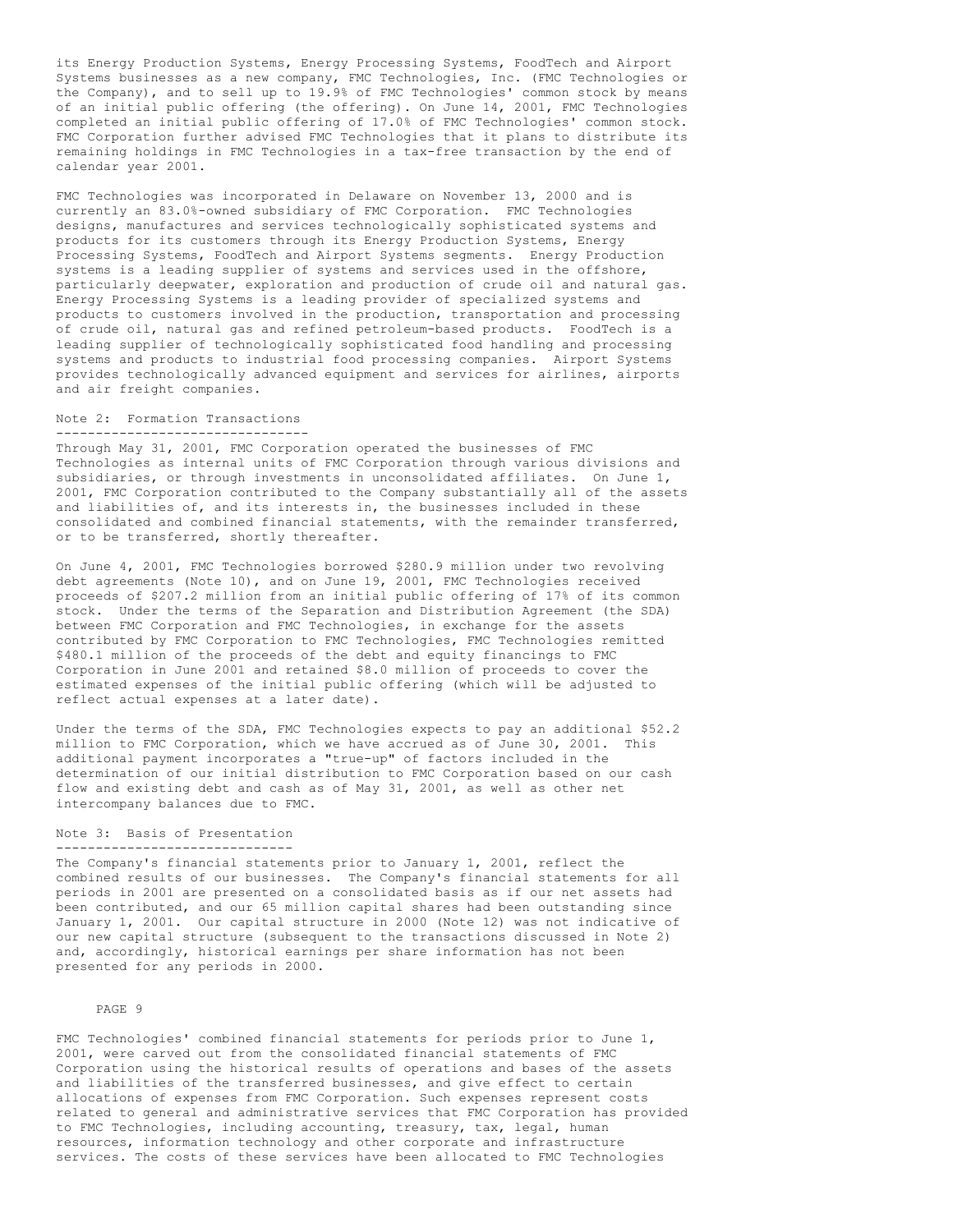and included in the Company's combined financial statements based upon the relative levels of use of those services. The expense allocations have been determined on the basis of assumptions and estimates that management believes to be a reasonable reflection of FMC Technologies' utilization of those services. These allocations and estimates, however, are not necessarily indicative of the costs and expenses that would have resulted if FMC Technologies had operated as a separate entity in the past, or of the costs the Company may incur in the future.

The financial statements of FMC Technologies for all periods in 2000 included herein reflect the combined results of the businesses as if they had been contributed to the Company for all periods. Subsequent to the contribution, all of the businesses included in these combined financial statements are or will be consolidated subsidiaries or divisions of the Company, or will be investments of the Company or its subsidiaries.

Prior to June 1, 2001, the Company's cash resources were managed under a centralized system wherein receipts were deposited to the corporate accounts of FMC Corporation and disbursements were centrally funded. Accordingly, settlement of certain assets and liabilities arising from common services or activities provided by FMC Corporation and certain related-party transactions were reflected as net equity contributions from or distributions to FMC Corporation through May 31, 2001. Beginning June 1, 2001, the Company began retaining its own earnings and generally began managing its cash separately from FMC Corporation.

The combined financial statements do not reflect the debt or interest expense FMC Technologies would have incurred if it were a stand-alone entity. In addition, the combined financial statements may not be indicative of the Company's combined financial position, operating results or cash flows in the future or what the Company's financial position, operating results and cash flows would have been had FMC Technologies been a separate, stand-alone entity during all periods presented. The combined financial statements do not reflect any changes that will occur in the Company's funding or operations as a result of the offering, the distribution and FMC Technologies becoming a stand-alone entity.

Note 4: Financial Information and Accounting Policies ------------------------------------------------------

The consolidated balance sheet of FMC Technologies as of June 30, 2001, the related consolidated statements of income, cash flows and changes in stockholders' equity for the interim periods ended June 30, 2001, and the combined statements of income, cash flows and changes in stockholders' equity for the interim periods ended June 30, 2000 have been reviewed by FTI's independent accountants. The review is described more fully in their report included herein. In the opinion of management, these consolidated and combined financial statements have been prepared in conformity with accounting principles generally accepted in the United States applicable to interim period financial statements and reflect all adjustments necessary for a fair statement of the Company's results of operations, cash flows and changes in stockholders' equity for the interim periods ended June 30, 2001 and 2000 and of its financial position as of June 30, 2001. All such adjustments are of a normal recurring nature. The results of operations for the three-month and six-month periods ended June 30, 2001 and 2000 are not necessarily indicative of the results of operations for the full year.

## PAGE 10

The Company's accounting policies as of June 30, 2001 are the same as those set forth in Note 3 to the Company's combined December 31, 2000 financial statements, which are included in the Company's Registration Statement on Form S-1, as amended.

Note 5: Derivative Financial Instruments -----------------------------------------

On January 1, 2001, the Company implemented, on a prospective basis, Statement of Financial Accounting Standard (SFAS) No. 133, "Accounting for Derivative Instruments and Hedging Activities," as amended by SFAS 137 and SFAS No. 138 (collectively, the Statement.) The Statement requires us to recognize all derivatives in our consolidated balance sheets at fair value, with changes in the fair value of derivative instruments to be recorded in current earnings or deferred in other comprehensive income, depending on whether a derivative is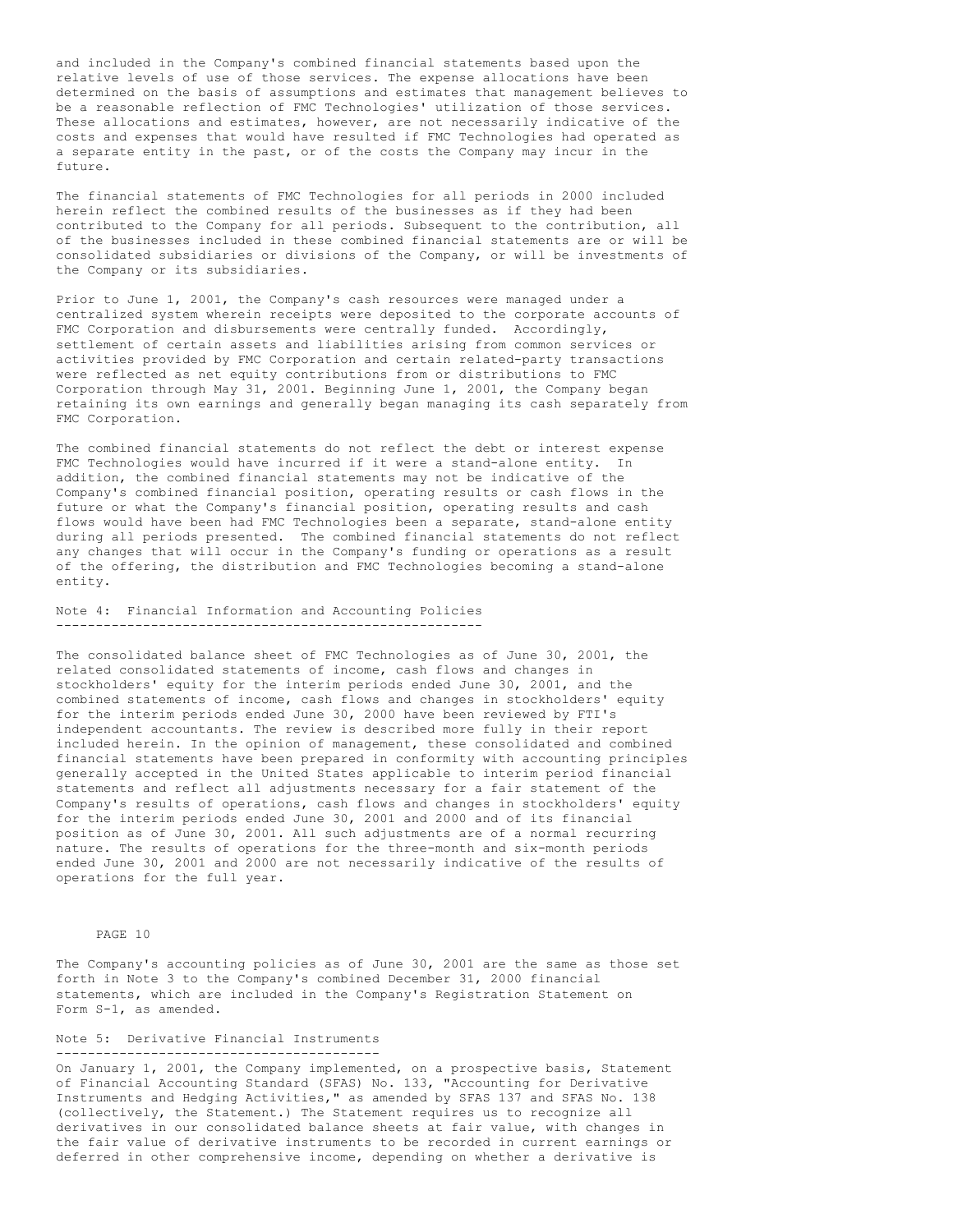designated as and is effective as a hedge and on the type of hedging transaction. In accordance with the provisions of the Statement, we recorded a first-quarter 2001 loss from the cumulative effect of a change in accounting principle of \$4.7 million, net of an income tax benefit of \$3.0 million, in our statement of earnings, and a deferred loss of \$1.3 million, net of an income tax benefit of \$0.9 million, in accumulated other comprehensive loss. The 2001 cash outflow related to contracts settled as a result of SFAS No. 133 of \$3.8 million is reported separately in the consolidated statement of cash flows.

Hedge ineffectiveness and the portion of derivative gains or losses excluded from assessments of hedge effectiveness, related to our outstanding cash flow hedges and which were recorded to earnings during the six months and quarter ended June 30, 2001, were less than \$0.1 million. At June 30, 2001, the net deferred hedging loss in accumulated other comprehensive loss was \$5.4 million, of which approximately \$4.1 million of net losses are expected to be recognized in earnings during the twelve months ended June 30, 2002, at the time the underlying hedged transactions are realized, and of which net losses of \$1.3 million are expected to be recognized at various times subsequent to June 30, 2002 and continuing through November 30, 2009.

#### Note 6: Property, Plant and Equipment --------------------------------------

Property, plant and equipment comprised the following, in millions:

|                                                                    | June 30<br>2001<br>December 31 |                    |  |
|--------------------------------------------------------------------|--------------------------------|--------------------|--|
|                                                                    | (Unaudited)                    | 2000               |  |
|                                                                    |                                |                    |  |
| Property, plant and equipment, at cost<br>Accumulated depreciation | \$588.9<br>(334.4)             | \$584.1<br>(326.8) |  |
|                                                                    |                                |                    |  |
| Net property, plant and equipment                                  | \$254.5                        | \$257.3            |  |

## Note 7: Business Combinations and Divestitures

-----------------------------------------------

On February 16, 2000, the Company acquired York International Corporation's Northfield Freezing Systems Group (Northfield) for \$39.8 million in cash and the assumption of certain liabilities. Northfield, headquartered in Northfield, MN, is a manufacturer of freezers, coolers and dehydrators for the industrial food processing industry. The Company has recorded goodwill (to be amortized over 40 years) and other intangible assets totaling \$41.6 million relating to the acquisition. Northfield's operations are included in the FoodTech segment.

The Company also completed several smaller acquisitions, divestitures and joint venture investments during the six months ended June 30, 2000 and 2001.

#### Note 8: Asset Impairments and Restructuring and Other Charges --------------------------------------------------------------

In the first quarter of 2001, FMC Technologies recorded an asset impairment and restructuring charges of \$10.5 million before taxes (\$6.5 million after tax). An asset impairment of \$1.3 million was required to write off goodwill associated with a small FoodTech product line, which the Company does not intend to develop further. Restructuring charges were \$9.2 million, of which \$5.2 million related to planned reductions in force of 91 individuals in the Energy Processing Systems businesses, \$2.5 million related to planned reductions in force of 72 positions in the FoodTech businesses, and \$1.5 million related to a planned plant closing and

#### PAGE 11

restructuring of an Airport Systems facility, including 73 planned workforce reductions. Restructuring spending of \$5.1 million related to the 2001 programs occurred during the six months ended June 30, 2001.

In the second quarter of 2000, FMC Technologies recorded asset impairments and restructuring and other nonrecurring charges totaling \$11.3 million before taxes (\$6.9 million after tax). Asset impairments of \$1.5 million were required to write down certain Energy Production Systems equipment, as estimated future cash flows attributed to these assets indicated that an impairment of the assets had occurred. Restructuring and other nonrecurring charges were \$9.8 million, of which \$8.0 million resulted primarily from strategic decisions to restructure certain FoodTech operations, and included planned reductions in force of 236 individuals. Restructuring charges of \$1.4 million at Energy Production Systems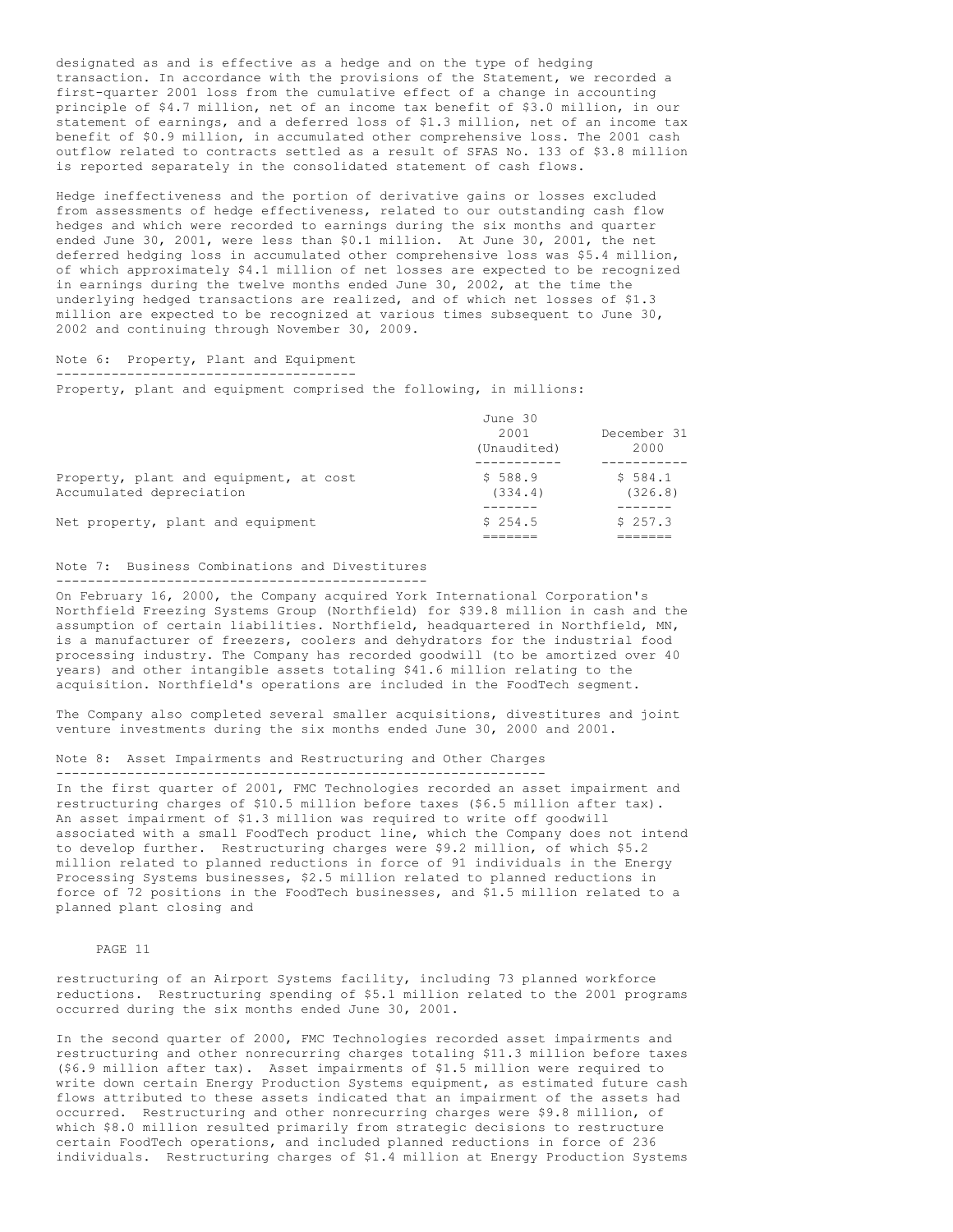included severance costs related to planned reductions in force of 68 individuals as a result of the delay in orders received from oil and gas companies for major systems. Restructuring charges of \$0.4 million related to a corporate reduction in force. Restructuring spending under these programs totaled \$7.0 million in 2000 and \$3.0 million in 2001, and all programs were substantially completed by March 31, 2001. The additional required charge of \$0.2 million for these programs was included in restructuring costs recognized in the first quarter of 2001.

Note 9: Inventories --------------------

Inventories consisted of the following:

| (In millions)                           | June 30,<br>2001 | December 31,<br>2000 |
|-----------------------------------------|------------------|----------------------|
|                                         | (Unaudited)      |                      |
| Raw materials and purchased parts       | 94.3<br>S        | \$112.0              |
| Work in progress                        | 124.1            | 120.8                |
| Manufactured parts and finished goods   | 166.0            | 124.6                |
|                                         |                  |                      |
| Gross inventory before valuation        |                  |                      |
| adjustments and LIFO reserves           | 384.4            | 357.4                |
| Valuation adjustments and LIFO reserves | (106.6)          | (102.6)              |
|                                         |                  |                      |
| Net inventory                           | 277.8            | \$254.8              |
|                                         |                  |                      |

## Note 10: Debt

--------------

Because FMC Corporation has historically funded most of its businesses centrally, third-party debt and cash for operating companies was minimal prior to June 2001 and is not representative of what the Company's actual debt balances would have been had the Company been a separate, stand-alone entity.

In June 2001, the Company entered into a \$250 million five-year credit agreement and a \$150 million 364-day revolving credit facility. At June 30, 2001, longterm debt of \$180.7 million consisted of \$180.0 million in borrowings against the five-year facility and \$0.7 million of foreign borrowings. Among other restrictions, the credit agreements contain covenants relating to tangible net worth and debt to earnings and interest coverage ratios (as defined in the agreements). The Company is in compliance with all debt covenants at June 30, 2001.

At June 30, 2001, short-term debt included \$35.9 million of borrowings under the 364-day facility and \$15.0 million of borrowings from an uncommitted domestic daily credit facility. At June 30, 2001 and December 31, 2000, short-term debt also included third-party debt of FMC Technologies' foreign operations of \$7.2 million and \$14.0 million, respectively. The weighted average interest rates on these outstanding borrowings were approximately 8.8% and 8.4% at June 30, 2001 and December 31, 2000, respectively. In addition, at June 30, 2001 and December 31, 2000, respectively, short-term debt included \$24.6 million and \$26.9 million of borrowings from MODEC International LLC, a 37.5%-owned joint venture, at interest rates of 5.9% and 7.2%.

Note 11: Income Taxes

----------------------

The Company's income tax provision for the three and six months ended June 30, 2001, respectively, includes nonrecurring charges of \$4.2 million and

PAGE 12

\$7.5 million related to reorganization of FMC Corporation's entities and repatriation of a portion of FMC Technologies' foreign earnings in preparation for the Company's separation from FMC Corporation.

The operating results of FMC Technologies have been included in FMC Corporation's U.S. consolidated income tax returns and the state and foreign tax returns of FMC Corporation and its domestic affiliates. In certain instances, income of domestic subsidiaries of FMC Technologies is reported on separate state income tax returns of the domestic subsidiaries. In addition, operating results of foreign operations of FMC Technologies have been included in the tax returns of foreign affiliates of FMC Corporation. As long as FMC Corporation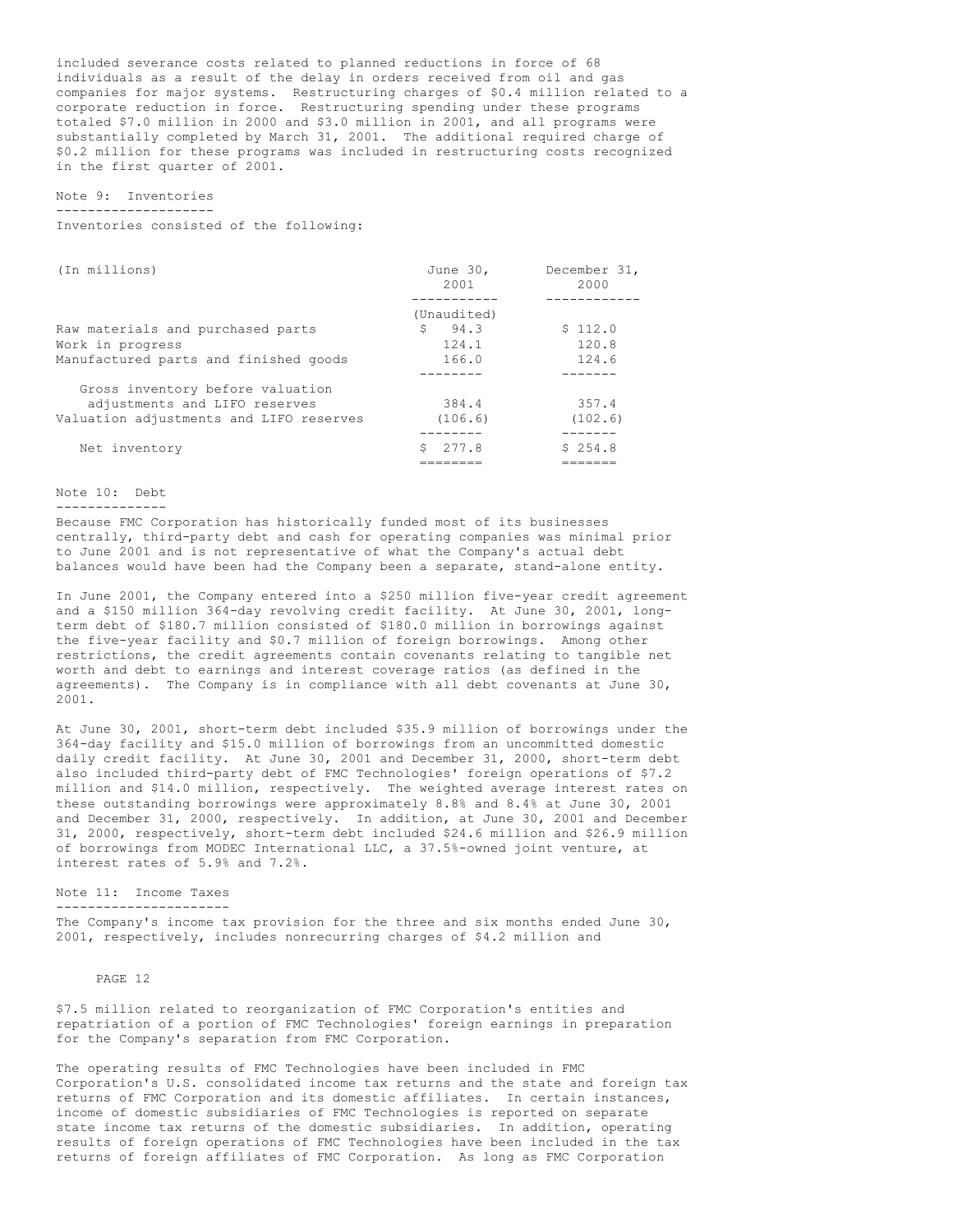continues to own at least 80% of the voting power and value of FMC Technologies' outstanding capital stock, FMC Technologies will continue to be included in the U.S. consolidated income tax returns of FMC Corporation and certain state and foreign income tax returns of FMC Corporation and its affiliates.

The provision for income taxes in FMC Technologies' consolidated and combined financial statements has been prepared as if FMC Technologies were a stand-alone entity and filed separate tax returns. Substantially all of the Company's current domestic tax liability at June 30, 2001 and December 31, 2000 is payable to FMC under the terms of a tax sharing agreement between FMC Technologies and FMC.

## Note 12: Capital Stock -----------------------

At December 31, 2000, our capital stock consisted of 1,000 authorized, issued and outstanding shares of \$0.01 par common stock, all of which was owned by FMC Corporation. At June 30, 2001, our capital stock consisted of 195,000,000 authorized shares of \$0.01 par common stock and 12,000,000 shares of undesignated \$0.01 par preferred stock. At June 30, 2001, 65,000,000 common shares were issued and outstanding, 83.0 percent of which were owned by FMC Corporation and 17.0 percent of which were sold in our initial public offering, which closed on June 19, 2001. No preferred shares were issued at June 30, 2001.

Our common stock is traded on the New York Stock Exchange.

#### Note 13: Commitments and Contingent Liabilities ------------------------------------------------

We have certain contingent liabilities arising from litigation, claims,

performance guarantees, leases, and other commitments incident to the ordinary course of business. Management believes that the ultimate resolution of its known contingencies will not materially affect our consolidated financial position, results of operations or cash flows.

#### PAGE 13

#### Note 14: Segment Information -----------------------------

| (in millions)                                                      | Three Months<br>Ended June 30                                         |                                            | Six Months<br>Ended June 30 |                      |
|--------------------------------------------------------------------|-----------------------------------------------------------------------|--------------------------------------------|-----------------------------|----------------------|
|                                                                    | ----------------------                                                | 2001 2000                                  | ----------------------      | 2000                 |
|                                                                    |                                                                       |                                            |                             |                      |
| Revenue                                                            |                                                                       |                                            |                             |                      |
|                                                                    |                                                                       |                                            |                             |                      |
| Energy Production Systems                                          | \$172.5                                                               | \$169.3                                    | \$330.4                     | \$347.5              |
| Energy Processing Systems                                          | 97.4                                                                  | 86.4                                       | 186.5                       | 164.6                |
| Eliminations                                                       | (0.1)<br>$- - - - - - -$                                              | (0, 2)                                     | (0.3)                       | (0.3)                |
| Subtotal Energy Systems                                            | 269.8                                                                 | 255.5                                      | 516.6                       | 511.8                |
| FoodTech                                                           | 132.6                                                                 | 172.7                                      | 241.1                       | 297.5                |
| Airport Systems                                                    | 80.0                                                                  | 67.9                                       | 154.6                       | 128.6                |
| Eliminations                                                       | (4.3)                                                                 | (0.7)                                      | (4.8)                       | (0.6)                |
|                                                                    | -------                                                               |                                            | -------                     | $- - - - - - -$      |
|                                                                    | \$478.1                                                               | \$495.4                                    | \$907.5                     | \$937.3              |
|                                                                    | $\qquad \qquad \doteq\qquad \qquad \doteq\qquad \qquad \qquad \qquad$ | $\qquad \qquad \doteq\qquad \qquad \qquad$ | $=$ $=$ $=$ $=$ $=$         | $=$                  |
| Income before income taxes and<br>________________________________ |                                                                       |                                            |                             |                      |
| cumulative effect of a change in                                   |                                                                       |                                            |                             |                      |
| ---------------------------------                                  |                                                                       |                                            |                             |                      |
| accounting principle                                               |                                                                       |                                            |                             |                      |
| -------------------                                                |                                                                       |                                            |                             |                      |
| Energy Production Systems                                          | \$8.0                                                                 | \$13.4                                     | \$13.5                      | \$23.1               |
| Energy Processing Systems                                          | 5.3<br>-------                                                        | 7.0<br>$- - - - - -$                       | 8.8                         | 8.3<br>$- - - - - -$ |
| Subtotal Energy Systems                                            | 13.3                                                                  | 20.4                                       | $- - - - - -$<br>22.3       | 31.4                 |
| FoodTech                                                           | 11.3                                                                  | 17.6                                       | 14.8                        | 28.1                 |
| Airport Systems                                                    | 5.1                                                                   | 5.3                                        | 11.0                        | 6.9                  |
|                                                                    | $- - - - - -$                                                         | $- - - - - -$                              | $- - - - - -$               | ------               |
| Seqment operating profit                                           | 29.7                                                                  | 43.3                                       | 48.1                        | 66.4                 |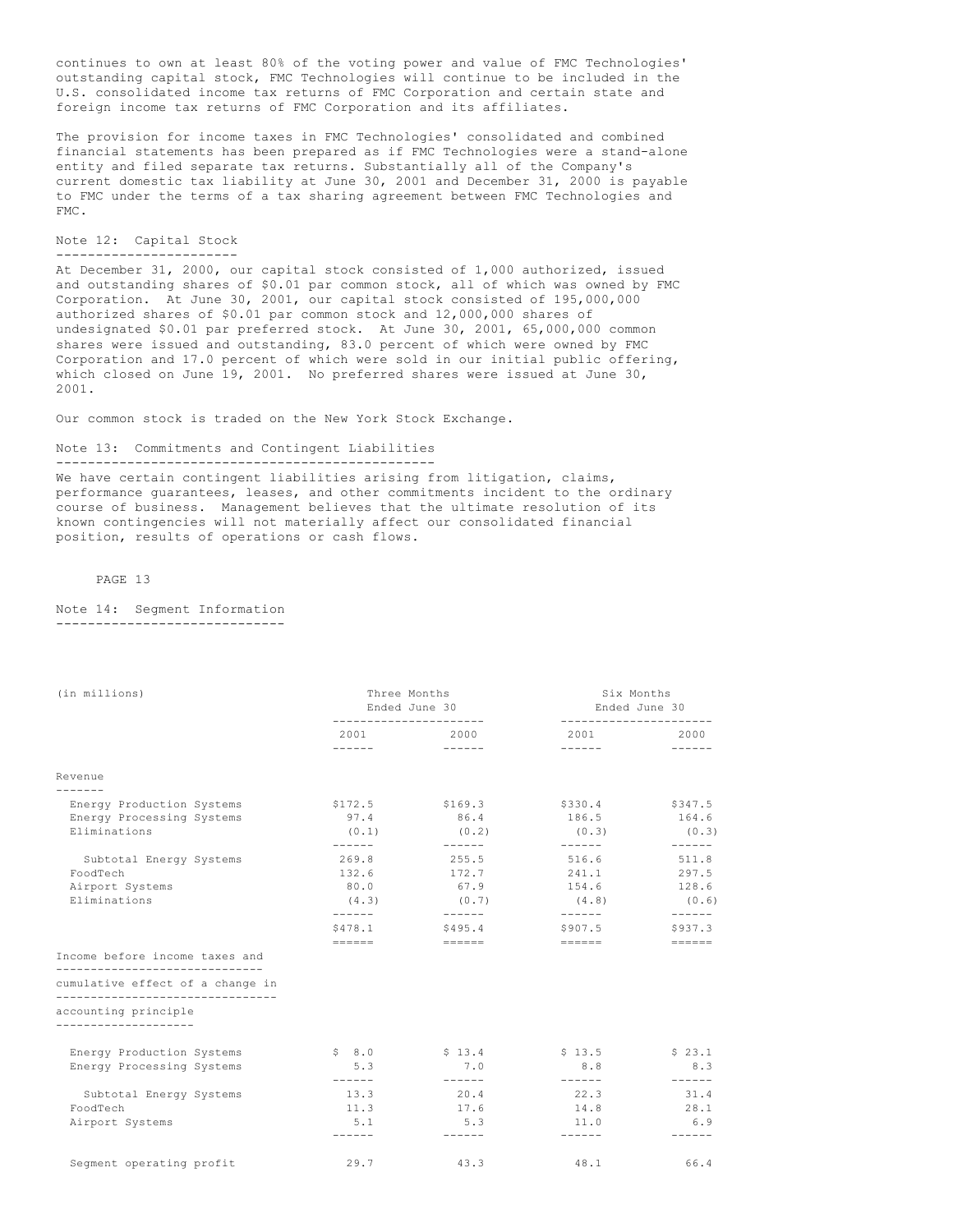| Corporate                                                                                                                                     | (8.3)             | (8.4)  | (16.4) | (16.8) |
|-----------------------------------------------------------------------------------------------------------------------------------------------|-------------------|--------|--------|--------|
| Other income and (expense),<br>net                                                                                                            |                   | 0.2    | (0.7)  | (1.6)  |
| Operating profit before asset<br>impairments, restructuring<br>and other charges, net<br>interest expense, and<br>cumulative effect of change |                   |        |        |        |
| in accounting principle                                                                                                                       | 21.4              | 35.1   | 31.0   | 48.0   |
| Asset impairments (a)<br>Restructuring and other                                                                                              | $\qquad \qquad -$ | (1.5)  | (1.3)  | (1.5)  |
| charges (b)                                                                                                                                   |                   | (9.8)  | (9.2)  | (9.8)  |
| Net interest expense                                                                                                                          | (1.8)             | (0.7)  | (2.9)  | (0.6)  |
|                                                                                                                                               |                   |        |        |        |
| Income before income taxes<br>and cumulative effect of<br>change in accounting                                                                |                   |        |        |        |
| principle                                                                                                                                     | \$19.6            | \$23.1 | \$17.6 | \$36.1 |
|                                                                                                                                               |                   |        |        |        |

- (a) The asset impairment in 2001 relates to FoodTech. The asset impairments in 2000 relate to Energy Production Systems.
- (b) Restructuring and other charges in 2001 relate to Energy Processing Systems (\$5.2 million), FoodTech (\$2.5 million), and Airport Systems (\$1.5 million). Restructuring and other charges in 2000 relate to FoodTech (\$8.0 million), Energy Production Systems (\$1.4 million), and Corporate (\$0.4 million).

A description of the Company's segment determination, composition and presentation is included in Notes 3 and 15 to the Company's December 31, 2000 combined financial statements included in the Company's Registration Statement on Form S-1, as amended.

Business segment results are presented net of minority interests, reflecting only FTI's share of earnings. Minority interests for the periods ended June 30, 2001 and 2000 were not significant. The corporate line primarily includes staff expenses, and other income and expense consists of all other corporate items, including LIFO inventory adjustments, certain components of employee benefit plan cost or benefit and certain foreign exchange gains or losses.

## PAGE 14

ITEM 2. MANAGEMENT'S DISCUSSION AND ANALYSIS OF FINANCIAL CONDITION AND ------ ---------------------------------------------------------------

RESULTS OF OPERATIONS ---------------------

> FORWARD-LOOKING STATEMENTS - SAFE HARBOR PROVISIONS ---------------------------------------------------

Item 2 of this report contains certain forward-looking statements that are based on management's current views and assumptions regarding future events, future business conditions and our outlook for the Company based on currently available information.

Whenever possible, we have identified these forward-looking statements by such words or phrases as "will likely result", "is confident that", "expects", "should", "could", "may", "will continue to", "believes", "anticipates", "predicts", "forecasts", "estimates", "projects", "potential", "intends" or similar expressions identifying "forward-looking statements" within the meaning of the Private Securities Litigation Reform Act of 1995, including the negative of those words or phrases. Such forward-looking statements are based on management's current views and assumptions regarding future events, future business conditions and the outlook for the Company based on currently available information. The forward-looking statements are subject to certain risks and uncertainties that could cause actual results to differ materially from those expressed in, or implied by, these statements. These statements are qualified by reference to the sections entitled "Risk Factors" and "Cautionary Statement Regarding Forward-Looking Information" in the Company's Registration Statement on Form S-1, as amended. We wish to caution readers not to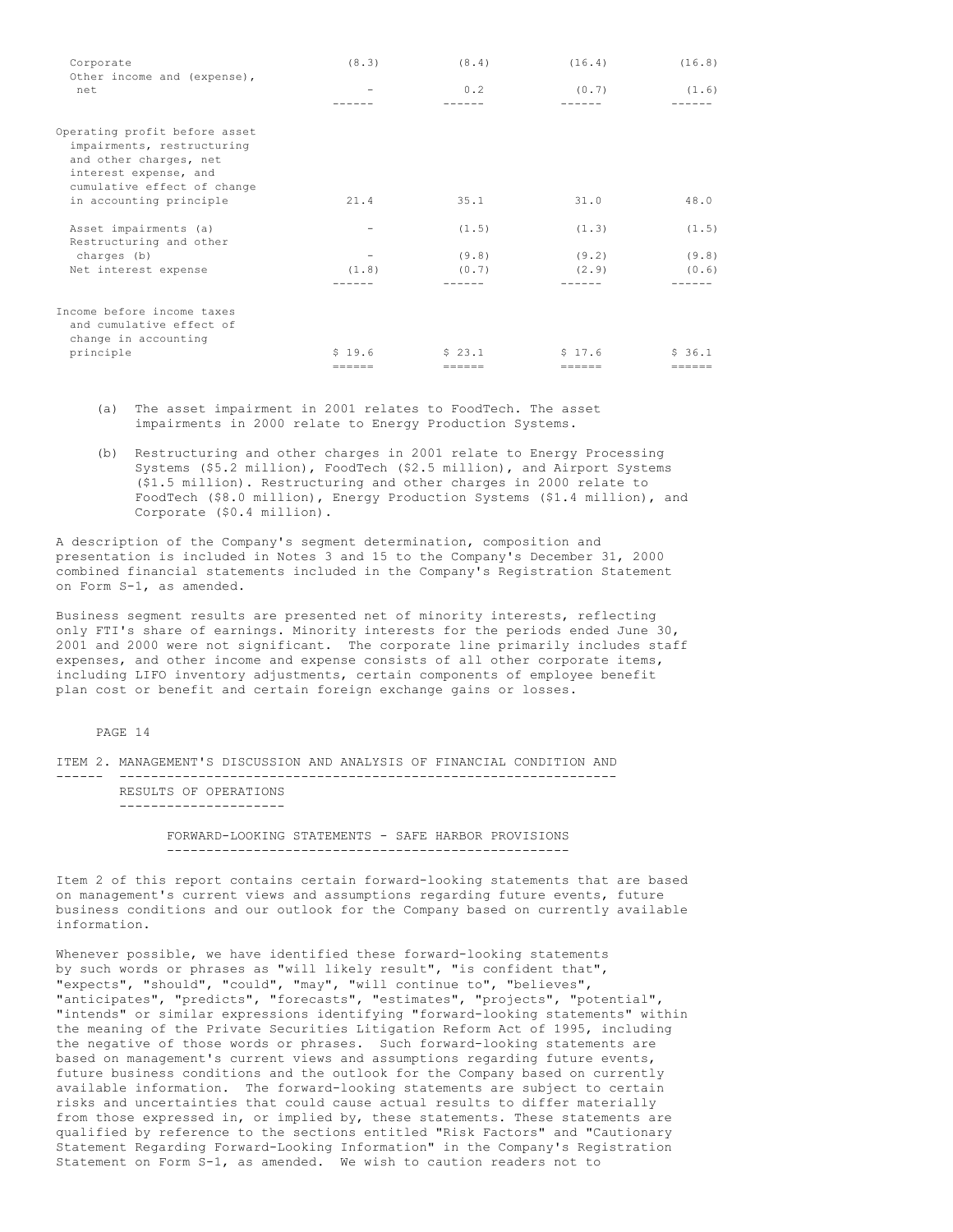place undue reliance on any such forward-looking statements, which speak only as of the date made.

We caution that the referenced list of factors may not be allinclusive, and we specifically decline to undertake any obligation to publicly revise any forward-looking statements that have been made to reflect events or circumstances after the date of such statements or to reflect the occurrence of anticipated or unanticipated events.

> LIQUIDITY AND CAPITAL RESOURCES -------------------------------

We had cash and cash equivalents at June 30, 2001 and December 31, 2000 of \$11.5 million and \$17.8 million, respectively. Cash required by operating activities of continuing operations was \$27.3 million for the first half of 2001, while cash provided by operating activities of continuing operations was \$8.3 million for the first half of 2000.

Operating working capital, which excludes cash and cash equivalents, short-term debt and income tax balances, decreased \$8.1 million from \$151.0 million at December 31, 2000 to \$142.9 at June 30, 2001. Our working capital balances vary significantly depending on the payment terms and timing of delivery on key contracts, particularly for Energy Production Systems' customers. Operating working capital decreased during 2001 due primarily to a payable of \$52.2 million to FMC Corporation at June 30, 2001 (see Note 2 to the Company's consolidated and combined financial statements), partially offset by an increase in accounts receivable. As part of FMC Corporation, we participated in a financing facility under which accounts receivable were sold without recourse through FMC Corporation's wholly owned, bankruptcy remote subsidiary. This resulted in a reduction of accounts receivable of \$38.0 million on our combined balance sheet at December 31, 2000. During the six months ended June 30, 2001, we ceased our participation in this program, the net effect of which was an increase of \$38.0 million of accounts receivable and a corresponding increase in debt.

Cash required by investing activities was \$11.3 million and \$25.5 million for the six months ended June 30, 2001 and 2000, respectively. In 2000, we acquired Northfield Freezing Equipment for \$39.8 million in cash and the assumption of liabilities. We routinely evaluate potential acquisitions, divestitures and joint ventures in the ordinary course of business.

# PAGE 15

During 2000, as part of FMC Corporation, we entered into agreements for the sale and leaseback of \$13.7 million of equipment and received net proceeds of \$22.5 million in connection with the transaction. A non-amortizing deferred credit was recorded in conjunction with the transaction. Credits recorded in conjunction with sale-leaseback transactions are included in other long-term liabilities and totaled \$31.8 million at June 30, 2001 and December 31, 2000.

Total borrowings were \$263.4 million at June 30, 2001, and \$41.1 million at December 31, 2000. Because FMC Corporation has historically funded most of its businesses centrally, our borrowings and cash balances prior to June 2001 are not representative of what our actual balances would have been had we been a separate stand-alone entity.

Proceeds from the issuance of common stock in conjunction with our initial public offering were \$207.2 million, and we retained \$8.0 million to cover expenses (which will be adjusted to reflect actual costs and satisfied through a cash payment to or from FMC Corporation at a later date). Net proceeds of \$199.2 million were distributed to FMC Corporation. On June 4, 2001, we borrowed \$280.9 million, which we also distributed to FMC Corporation. This borrowing was subject to adjustment after the initial public offering of our common stock to reflect our actual net cash flow for the period from January 1, 2001 through May 31, 2001. This borrowing carries an effective interest rate of 100 basis points above the one-month London Interbank Offered Rate. We also entered into interest rate swap agreements related to \$100.0 million of the long-term amount borrowed to fix the effective interest rate thereon at an average rate of 5.78%.

Currently, our committed credit consists of two revolving credit facilities: a \$250 million five-year credit agreement and a \$150 million 364-day revolving credit facility. Among other restrictions, the credit agreements contain covenants relating to tangible net worth, and debt to earnings and interest coverage ratios (as defined in the agreements). The Company is in compliance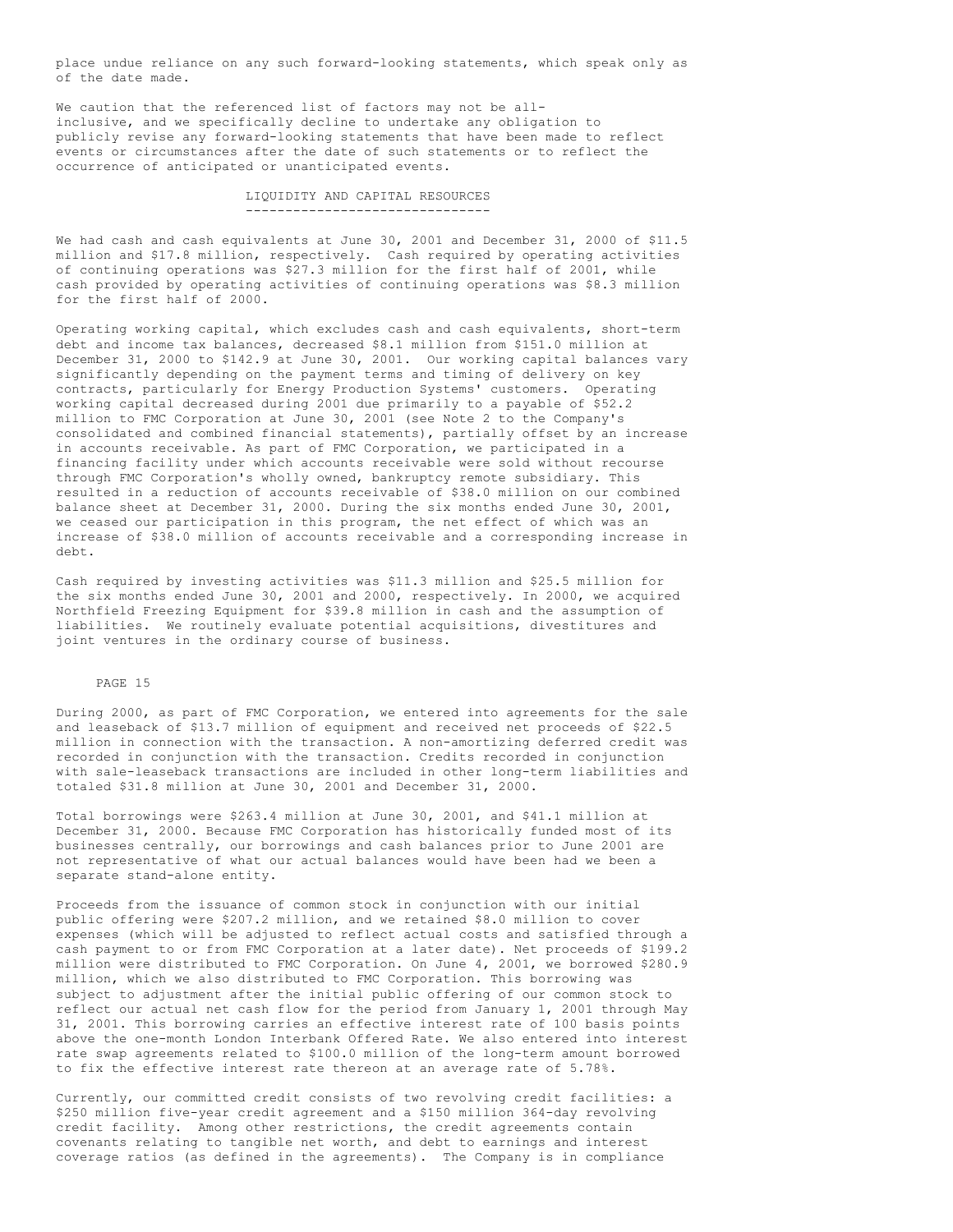We expect to meet our operating needs, fund capital expenditures and potential acquisitions and meet debt service requirements through cash generated from operations and the credit facilities discussed above. As noted previously, we have discontinued selling accounts receivable with the result being a corresponding increase in debt. Capital spending is forecast to be approximately \$60 million for 2001, compared with \$43.1 million in 2000.

The Company's accumulated other comprehensive loss increased from \$114.4 million at December 31, 2000 to \$153.3 million at June 30, 2001, as a result of increased cumulative foreign currency translation losses of \$23.6 million primarily reflecting the negative translation impact of the Brazilian real and the Swedish krona against the U.S. dollar. In addition, net losses of \$2.8 million, primarily from foreign exchange forward contracts, were deferred under SFAS No. 133.

> DERIVATIVE FINANCIAL INSTRUMENTS AND MARKET RISKS -------------------------------------------------

We are subject to financial market risks, including fluctuations in currency exchange rates. In managing our exposure to these risks, we may use derivative financial instruments in accordance with established policies and procedures. We do not use derivative financial instruments for trading purposes. At June 30, 2001 and December 31, 2000, our derivative holdings consisted primarily of foreign currency forward contracts and interest rate swap agreements.

# PAGE 16

When our operations sell or purchase products or services, transactions are frequently denominated in currencies other than the particular operation's functional currency. We mitigate our exposure to variability in currency exchange rates when possible through the use of natural hedges, whereby purchases and sales in the same foreign currency and with similar maturity dates offset one another. Additionally, we initiate hedging activities, generally by entering into foreign exchange forward contracts with third parties when natural hedges are not feasible. The maturity dates and currencies of the exchange agreements that provide hedge coverage are synchronized with those of the underlying purchase or sales commitments, and the amount of hedge coverage related to each underlying transaction does not exceed the amount of the underlying purchase or sales commitment.

To monitor our currency exchange rate risks, we use a sensitivity analysis, which measures the impact on earnings of an immediate 10% devaluation in the foreign currencies to which we have exposure. This calculation assumes that each exchange rate would change in the same direction relative to the U.S. dollar. Based on the sensitivity analysis at June 30, 2001, such a fluctuation in currency exchange rates in the near term would not materially affect our consolidated operating results, financial position or cash flows. We believe that our hedging activities have been effective in reducing our risks related to historical currency exchange rate fluctuations.

Our debt instruments subject us to the risk of loss associated with movements in interest rates. We may from time to time enter into arrangements to manage or mitigate interest rate risk utilizing derivative financial instruments. We currently have in place two interest rate swaps with a total notional amount of \$100 million, which fix the interest rate on a portion of our long-term debt.

PAGE 17

## NEW ACCOUNTING PRONOUNCEMENTS -----------------------------

In June 2001, the Financial Accounting Standards Board issued Statements of Financial Accounting Standards (SFAS) No. 141, "Business Combinations" and No. 142, "Goodwill and Other Intangible Assets". The standards collectively provide new guidance for the recognition, amortization and continuing valuation of goodwill and other intangible assets acquired in a business combination, and SFAS No. 141 prohibits the use of the pooling of interests method of accounting for a business combination. We do not expect the adoption of SFAS No. 141 to have an impact on our historical financial statements. We have not yet determined the impact of the adoption of SFAS No. 142, which must be applied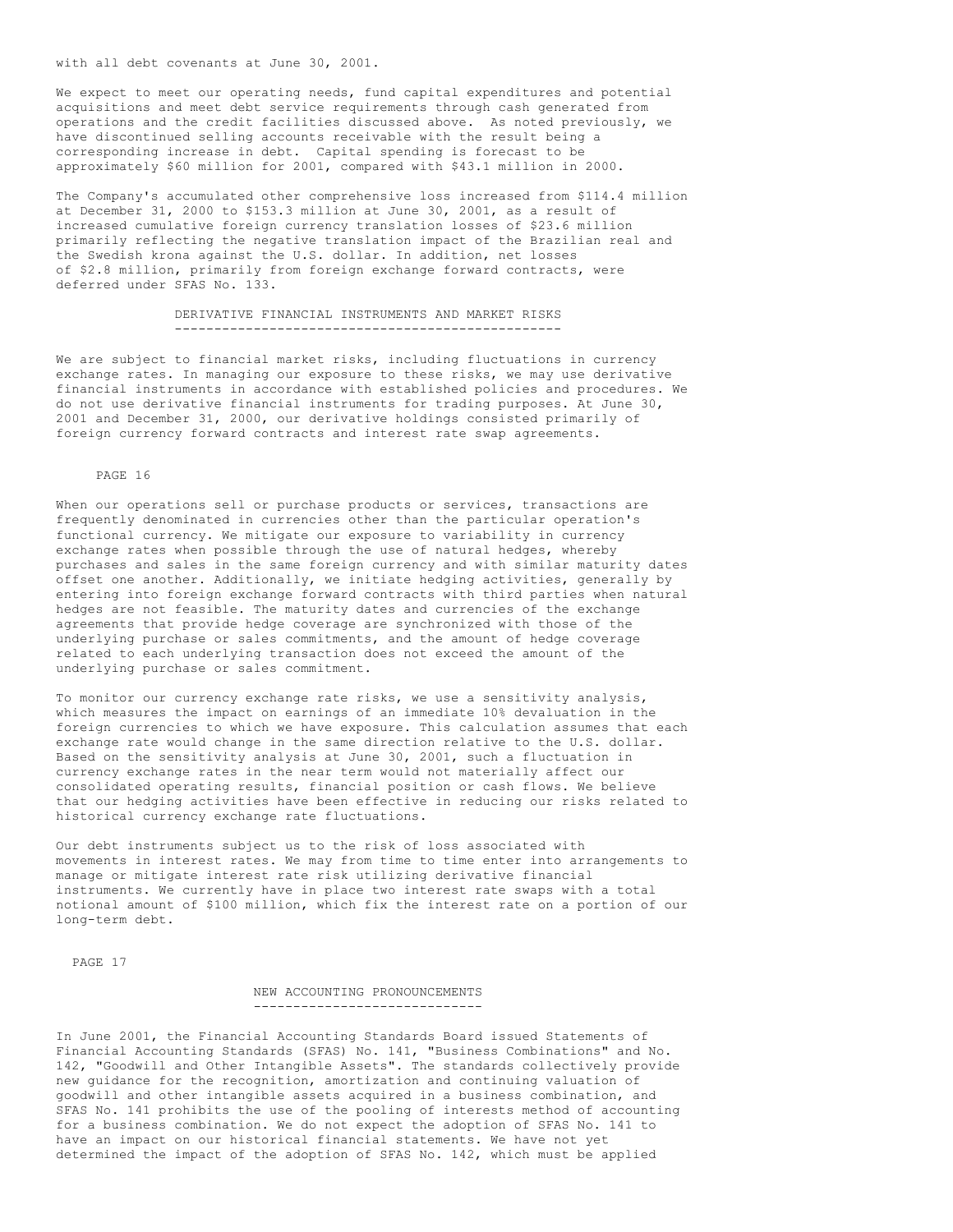RESULTS OF OPERATIONS ---------------------

Industry segment financial data is included in Note 14 to the Company's June 30, 2001 consolidated financial statements.

> Three Months Ended June 30, 2001 Compared with Three Months Ended June 30, 2000

Overview. Our profit for the three months ended June 30, 2001 before significant non-recurring items was \$19.6 million before tax (\$14.3 million after tax) compared with profit for the three months ended June 30, 2000, before significant non-recurring items, of \$34.4 million before tax (\$25.2 million after tax). The significant nonrecurring item in the second quarter of 2001 consisted of a \$4.2 million tax provision related to the reorganization of the Company's worldwide entities in anticipation of their separation from FMC Corporation. Significant nonrecurring items in the second quarter of 2000 consisted of asset impairments and restructuring and other nonrecurring charges totaling \$11.3 million before tax (\$6.9 million after tax).

Revenue. Our total revenue for the three months ended June 30, 2001 decreased \$17.3 million, or 3.5%, to \$478.1 million, compared to \$495.4 million for the three months ended June 30, 2000. Lower sales for FoodTech were partly offset by increased revenue from all of the Company's other business segments. FoodTech's revenue in the second quarter of 2001 decreased \$40.1 million, or 23.2%, to \$132.6 million, from \$172.7 million in the second quarter of 2000. Energy Production Systems' sales in the second quarter of 2001 increased \$3.2 million, or 1.9%, to \$172.5 million, from \$169.3 million in the second quarter of 2000. Energy Processing Systems' revenue in the second quarter of 2001 increased \$11.0 million, or 12.7%, to \$97.4 million from \$86.4 million in the second quarter of 2000. Airport System's revenue in the second quarter of 2001 increased \$12.1 million, or 17.8%, to \$80.0 million, from \$67.9 million in the second quarter of 2000.

Increased revenue for Energy Production Systems in the three months ended June 30, 2001 was primarily the result of increased sales of surface wellhead equipment and, to a lesser extent, subsea systems. Increased sales of surface wellhead equipment generally reflected a strengthening market, while higher subsea sales were related primarily to customers' projects in the Gulf of Mexico and offshore Brazil. These increases in revenue were partially offset by decreased sales volumes of floating production equipment, reflecting the effect of project delays by customers during 2000 and the first six months of 2001.

Increased revenue for Energy Processing Systems in the three months ended June 30, 2001 was primarily the result of increased sales of fluid control equipment, partly offset by a decrease in sales of loading systems. Increased

#### PAGE 18

revenues for fluid control equipment were attributable to continued strength in the oilfield service company market, and reflected higher volumes and, to a lesser extent, improved pricing. Lower sales of loading systems reflected timing of shipments, which are expected to increase during the second half of 2001.

Decreased revenue for FoodTech in the three months ended June 30, 2001 was primarily the result of lower volumes of tomato processing equipment and freezers, and to a lesser extent, lower volumes of harvesting equipment. Weakening commodity prices, excess processing capacity, industry consolidation and a slowing of the global economy caused food processors to postpone capital spending.

Increased revenue for Airport Systems in the three months ended June 30, 2001 was the result of an increase in sales for airport ground support equipment, with the increase primarily attributable to higher volumes of cargo loaders to the air freight market, and the timing of those orders, and additional revenue from the Next Generation Small Loader contract with the United States Air Force. Also contributing to the increased revenue were higher sales of transporters and passenger steps to customers located in Europe and the Middle East.

Segment operating profit. Total segment operating profit decreased \$13.6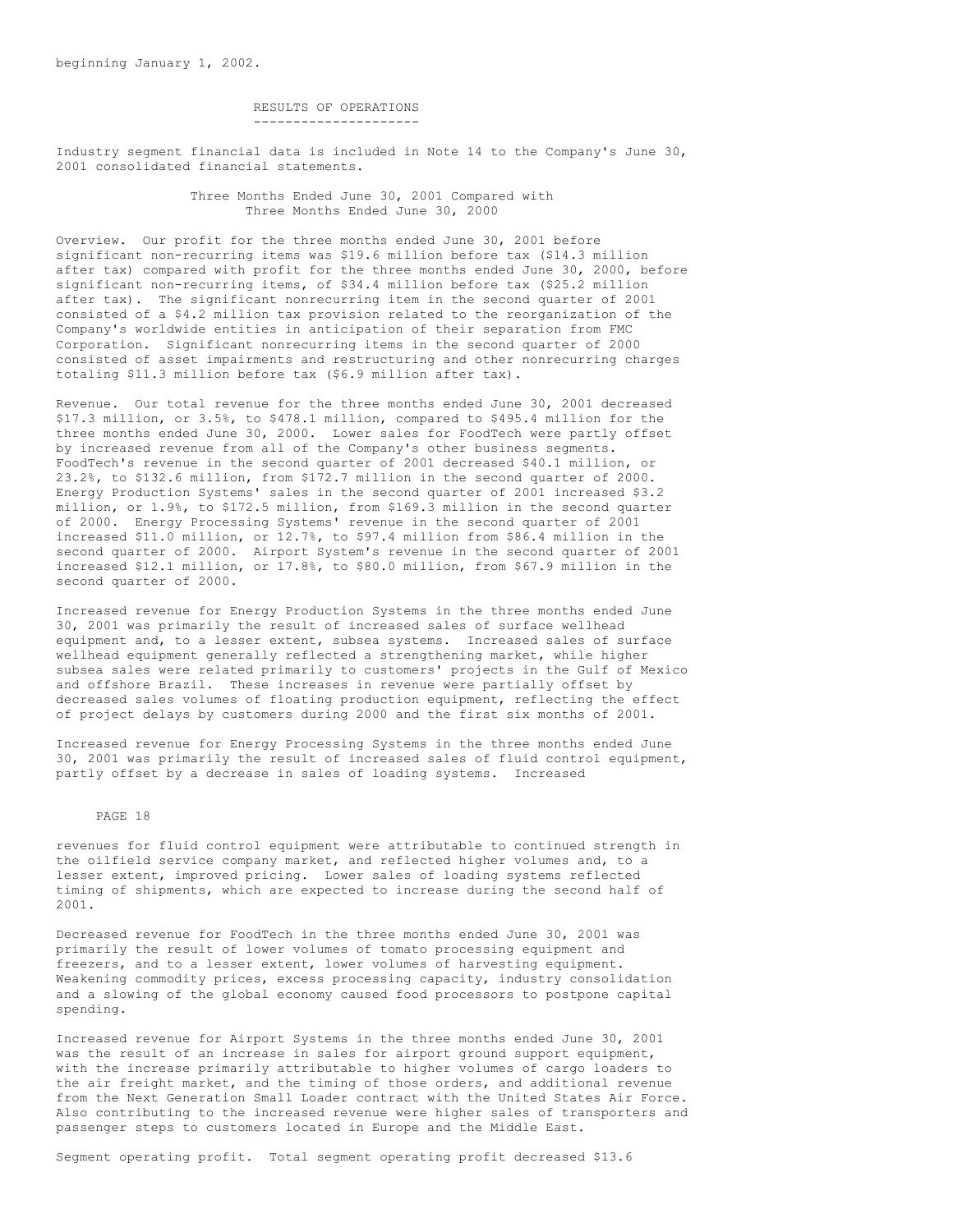million, or 31.4%, to \$29.7 million in the three months ended June 30, 2001 from \$43.3 million in the three months ended June 30, 2000. Energy Production Systems' operating profit in the second quarter of 2001 decreased \$5.4 million, or 40.3%, to \$8.0 million from \$13.4 million in the second quarter of 2000. Energy Processing Systems' operating profit in the second quarter of 2001 decreased \$1.7 million, or 24.3%, to \$5.3 million from \$7.0 million in the second quarter of 2000. FoodTech's operating profit in the second quarter of 2001 decreased \$6.3 million, or 35.8%, to \$11.3 million from \$17.6 million in the second quarter of 2000. Airport Systems' operating profit in the second quarter of 2001 decreased \$0.2 million, or 0.2%, to \$5.1 million from \$5.3 million in the second quarter of 2000.

Energy Production Systems' lower operating profit in the second quarter of 2001 was primarily the result of lower volumes of floating production equipment, offset somewhat by improvements in surface wellhead volumes.

Energy Processing Systems' lower operating profit in the second quarter of 2001 was primarily the result of weakness in the measurement solutions business, partially offset by improved margins in fluid control equipment. Management initiated a restructuring action during the first quarter of 2001 in the measurement solutions business to mitigate the effect of lower volumes.

FoodTech's operating profit decreased in the second quarter of 2001, primarily as a result of lower sales volumes for food processing equipment. This decrease was partially offset by cost savings from restructuring activities initiated by management prior to the second quarter of 2001.

Airport Systems' operating profit decreased in the second quarter of 2001, primarily as a result of lower margins for Jetway passenger boarding bridges. The decrease was partly offset by additional profits from the Next Generation Small Loader contract with the United States Air Force.

Corporate expenses. Corporate expenses decreased by \$0.1 million, or 1.1%, from \$8.4 million for the three months ended June 30, 2000 to \$8.3 million for the three months ended June 30, 2001.

#### PAGE 19

Other income and expense, net. Other income and expense is comprised primarily of LIFO inventory adjustments, certain components of employee benefit plan cost or benefit and certain foreign currency gains or losses. Other income and expense for the three months ended June 30, 2001 was nil, while other income and expense for the three months ended June 30, 2000 was \$0.2 million of income. When compared with 2000, the decrease in income in 2001 was the result of a decrease in pension-related benefit and an increase in LIFO inventory related expense partially offset by the recording of foreign currency gains. The latter was, in part, a result of accounting for certain foreign currency forward contracts under the new accounting standard.

Asset impairments and restructuring and other charges. In the second quarter of 2000, we recorded asset impairments and restructuring and nonrecurring charges totaling \$11.3 million before taxes (\$6.9 million after tax). See Note 8 to the Company's June 30, 2001 consolidated financial statements.

Net interest expense. Net interest expense is associated with cash balances and third-party debt in our operating companies. Because FMC Corporation funded most of its businesses centrally prior to June of 2001, third-party debt and cash for operating companies have been minimal and are not representative of what our actual debt or cash balances would have been had we been a separate, stand-alone entity. Net interest expense for the three months ended June 30, 2001 and 2000 was \$1.8 million and \$0.7 million, respectively. The increase in net interest expense in 2001 was primarily the result of interest expense associated with new debt we incurred in preparation for our separation from FMC Corporation. Had we incurred a similar level of debt at the same interest rate for the three months ended June 30, 2001 and 2000, we estimate that our net interest expense on a pro forma basis would have been \$4.6 million in each of the two periods.

Income tax expense. Income tax expense for the three months ended June 30, 2001 was \$9.4 million on pretax income of \$19.6 million. Excluding the effect of the provision for income taxes related to the reorganization of the Company's worldwide entities in anticipation of their separation from FMC Corporation, income tax expense for the second quarter of 2001 was \$5.3 million on pretax earnings of \$19.6 million, resulting in an effective tax rate of 27%. Income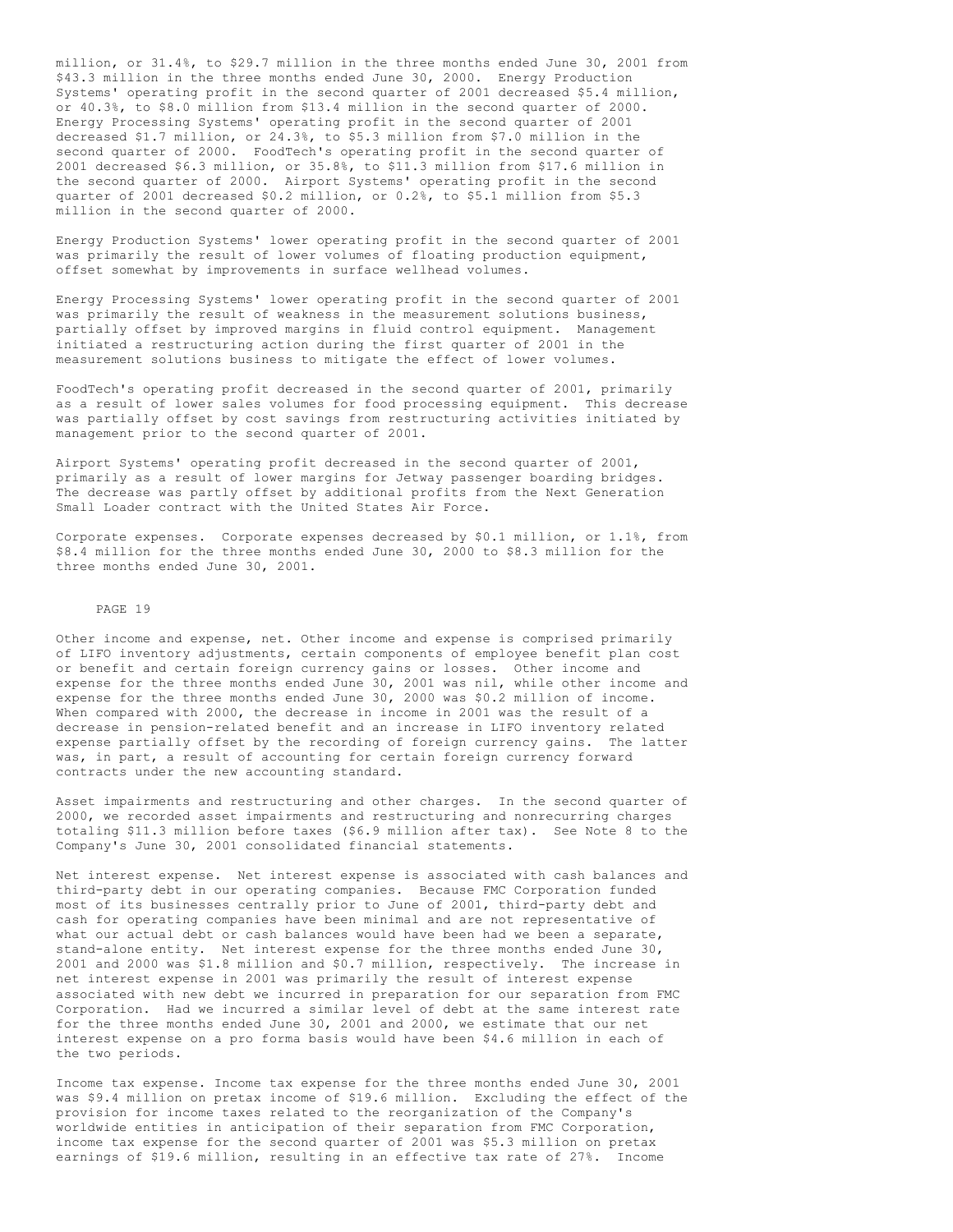tax expense for the three months ended June 30, 2000 was \$4.8 million on pretax income of \$23.1 million. Excluding the effects of restructuring and impairment charges, income tax expense for the second quarter of 2000 was \$9.2 million on adjusted pretax earnings of \$34.4 million, resulting in an effective tax rate of 27%.

The differences between the effective tax rates for these periods and the statutory U.S. Federal income tax rate relate primarily to differing foreign tax rates, foreign sales corporation and qualifying foreign trade income benefits, incremental state taxes and nondeductible goodwill amortization and expenses.

Net income. Net income for the second quarter of 2001 decreased \$8.1 million to \$10.2 million, compared with \$18.3 million in the second quarter of 2000, due primarily to lower segment operating profit in 2001 and a \$4.2 million tax provision in 2001 related to the reorganization of the Company's worldwide entities in anticipation of their separation from FMC Corporation. Net income in 2000 was unfavorably affected by asset impairments and nonrecurring restructuring charges totaling \$6.9 million on an after-tax basis.

## PAGE 20

## Order backlog and outlook. --------------------------

|                           | Order Backlog    |                      |                  |  |
|---------------------------|------------------|----------------------|------------------|--|
| (in millions)             | June 30,<br>2001 | December 31,<br>2000 | June 30,<br>2000 |  |
|                           |                  |                      |                  |  |
| Energy Production Systems | \$531.6          | \$331.4              | \$360.7          |  |
| Energy Processing Systems | 103.0            | 93.7                 | 129.2            |  |
|                           | ------           | ------               | ------           |  |
| Subtotal Energy Systems   | \$634.6          | \$425.1              | \$489.9          |  |
| FoodTech                  | 116.7            | 88.6                 | 117.1            |  |
| Airport Systems           | 153.6            | 130.6                | 121.7            |  |
|                           | ------           | ------               | ------           |  |
| Total                     | \$904.9          | \$644.3              | \$728.7          |  |
|                           | $=$              |                      |                  |  |

When compared with December 31, 2000 and June 30, 2000, Energy Production Systems' order backlog increased significantly, primarily as a result of a stronger subsea market. A significant number of orders were received for projects that included Enterprise Oil offshore Brazil, Statoil offshore Norway, TotalFinaElf offshore West Africa, and BP in the Gulf of Mexico. The BP order for five trees is for its Crazy Horse field offshore Louisiana and is the first order under the new \$250 million, five-year frame agreement between FMC Technologies and BP. In addition, order backlog also increased for surface wellhead and floating production equipment, the latter reflecting an order from Enterprise Oil for turret mooring and related systems for a floating production, storage and offloading vessel.

Subsea and surface markets continue to improve both domestically and internationally, although pricing remains competitive. In addition to the longterm frame agreements that we signed with BP and others, we have several quotations in process for additional large subsea projects.

Energy Processing Systems' order backlog increased relative to December 2000 primarily attributable to increased orders for loading systems. When compared with the prior June 30, order backlog decreased, reflecting weakness in the blending and transfer business and lower orders for manifold systems projects in the fluid control business.

We expect inbound orders to increase and backlog levels to improve in the second half of 2001 based on increased quotation activity for manifold systems, measurement solutions and blending and transfer equipment. In addition, increased demand during the second half of 2001 for marine loading arms is expected to favorably impact our loading systems business.

FoodTech's order backlog increased when compared with December 31, 2000, primarily as a result of increased orders for food processing systems and freezers. When compared with June 30, 2000, order backlog decreased slightly as a result of delays in orders for large projects, partially offset by an increase in freezer backlog.

Business activity in the food processing markets has slowed and revenues have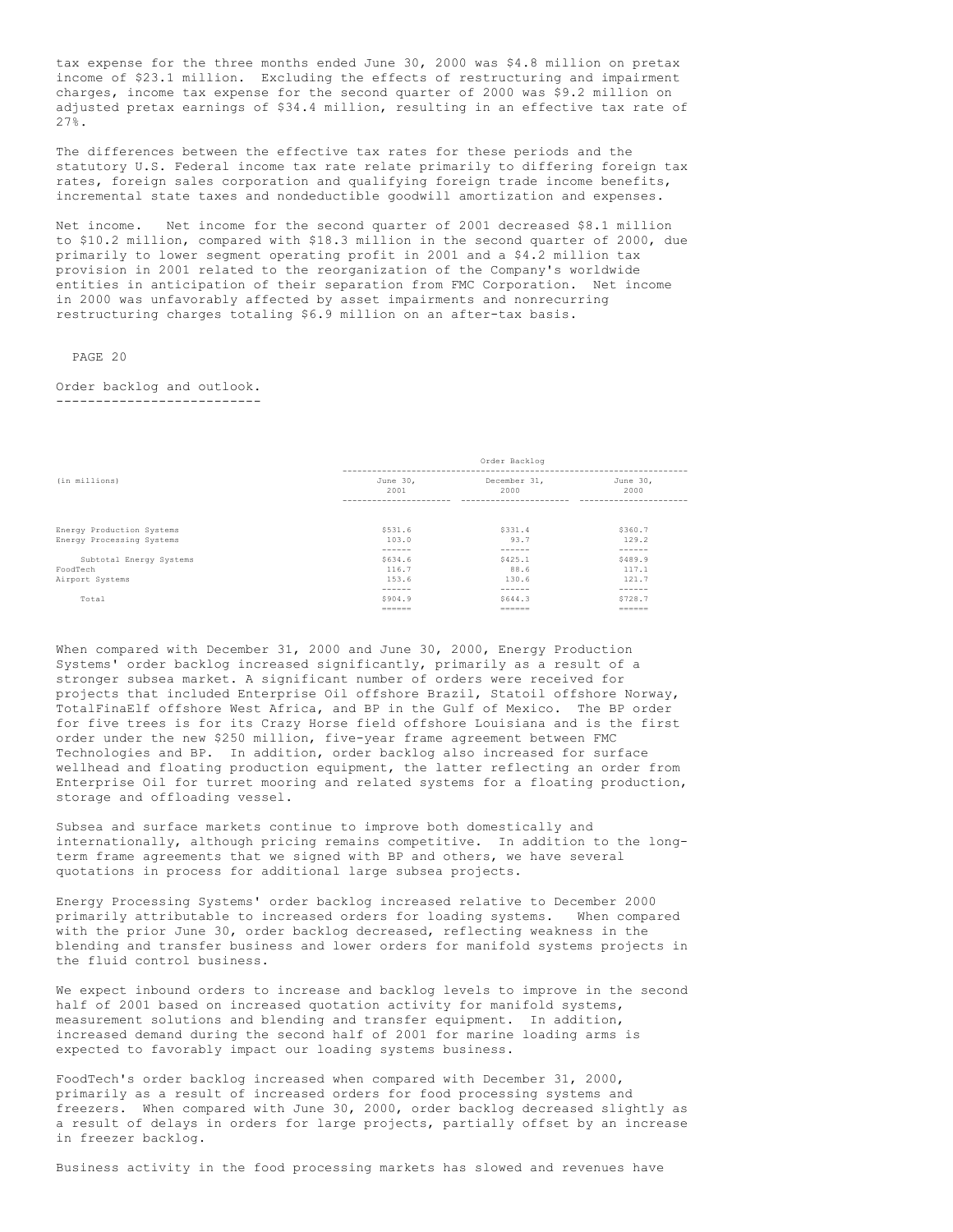been negatively affected because customers have postponed placing new orders for large projects. While there has been a recent increase in inquiries and quotation activity, the level of future orders remains uncertain because of the economic environment.

When compared with December 30, 2000 and June 30, 2000, Airport Systems' order backlog increased, attributable to strong orders for ground support equipment and our contract to provide the United States Air Force with Next Generation Small Loaders.

While inbound orders for Airport Systems' equipment have increased in 2001, profit pressure on the airline industry will likely slow inbound orders in the second half of 2001 and in 2002, the effect of which will offset future revenue and operating profitability from the Air Force contract.

PAGE 21

## Six Months Ended June 30, 2001 Compared with Six Months Ended June 30, 2000

Overview. Our profit for the six months ended June 30, 2001 before significant non-recurring items was \$28.1 million before tax (\$20.6 million after tax) compared with profit for the six months ended June 30, 2000, before significant non-recurring items, of \$47.4 million before tax (\$34.8 million after tax). Significant nonrecurring items in the first half of 2001 consisted of impairment and restructuring charges of \$10.5 million (\$6.5 million after tax), the cumulative effect of a change in accounting principle of \$7.5 million (\$4.7) million after tax), and \$7.5 million of tax provisions related to repatriation of offshore earnings and the reorganization of the Company's worldwide entities in anticipation of their separation from FMC Corporation. Significant nonrecurring items in the first half of 2000 consisted of asset impairments and restructuring and other nonrecurring charges totaling \$11.3 million before taxes (\$6.9 million after tax).

Revenue. Our total revenue for the six months ended June 30, 2001 decreased \$29.8 million, or 3.2%, to \$907.5 million, compared to \$937.3 million for the six months ended June 30, 2000. Lower sales for FoodTech and Energy Production Systems were partly offset by increased revenue from Airport Systems and Energy Processing Systems. Energy Production Systems' sales in the first half of 2001 decreased \$17.1 million, or 4.9% to \$330.4 million, from \$347.5 million in the first half of 2000. Energy Processing Systems' revenue in the first half of 2001 increased \$21.9 million, or 13.3%, to \$186.5 million from \$164.6 million in the first half of 2000. FoodTech's revenue in the first half of 2001 decreased \$56.4 million, or 19.0%, to \$241.1 million, from \$297.5 million in the first half of 2000. Airport System's revenue in the first half of 2001 increased \$26.0 million, or 20.2%, to \$154.6 million, from \$128.6 million in the first half of 2000.

Lower revenue for Energy Production Systems for the six months ended June 30, 2001 was primarily the result of lower sales of floating production systems and, to a lesser extent, subsea systems, partially offset by increased sales of the surface product line. Decreased revenue from sales of floating production systems in 2001 reflected the effect of project delays by customers. In addition, the comparison was affected by sales during the first half of 2000 of floating production equipment to the Petro Canada Terra Nova project located off the coast of Nova Scotia. Lower subsea system sales in the first half of 2001 for projects in the North Sea were partly offset by increased sales of subsea systems for projects in the Gulf of Mexico and Brazil. Increased revenue from the sales of surface wellhead equipment during the first half of 2001 reflected improvements in both domestic and international markets.

Higher revenue for Energy Processing Systems for the six months ended June 30, 2001 was primarily the result of increased sales of fluid control equipment, partially offset by lower sales of blending and transfer equipment. The increase in sales of fluid control equipment primarily reflected higher volumes to the oilfield service company market. Lower sales of blending and transfer equipment were attributable to delays in orders for lube blending and bulk conveying systems.

Lower revenue for FoodTech for the six months ended June 30, 2001 was primarily the result of decreased sales of food processing equipment, primarily tomato processing systems, and decreased sales of freezers and harvesting equipment reflecting the impact of economic factors on customers' capital spending decisions. Additional sales of food handling and packaging systems partially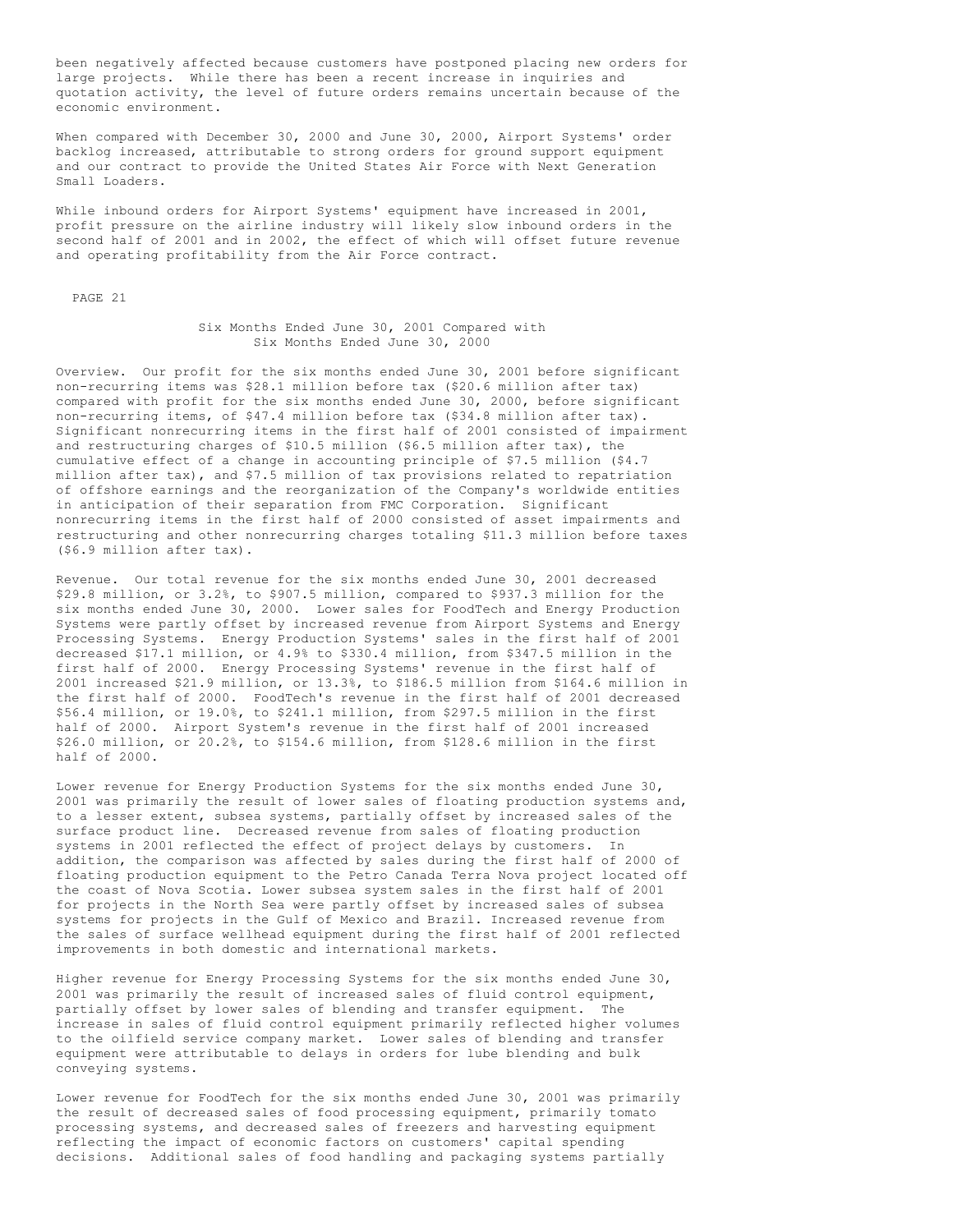offset this decrease in revenue.

Increased revenue for Airport Systems in the six months ended June 30, 2001 resulted from increased sales for airport ground support equipment, with the increase primarily attributable to the shipment of higher volumes of cargo loaders to the air freight market, the timing of the receipt of orders and, to a lesser extent, additional revenue from the Next Generation Small Loader

#### PAGE 22

contract with the United States Air Force. Also contributing to improved revenue in 2001 were increased sales of Jetway passenger boarding bridges, and sales of transporters and passenger steps to customers located in Europe and the Middle East.

Segment operating profit. Our total segment operating profit decreased \$18.3 million, or 27.6%, to \$48.1 million in the six months ended June 30, 2001 from \$66.4 million in the six months ended June 30, 2000. Energy Production Systems' operating profit in the first half of 2001 decreased \$9.6 million, or 41.6%, to \$13.5 million from \$23.1 million in the first half of 2000. Energy Processing Systems' operating profit in the first half of 2001 increased \$0.5 million, or 6.0%, to \$8.8 million from \$8.3 million in the first half of 2000. FoodTech's operating profit in the first half of 2001 decreased \$13.3 million, or 47.3%, to \$14.8 million from \$28.1 million in the first half of 2000. Airport Systems' operating profit in the first half of 2001 increased \$4.1 million, or 59.4%, to \$11.0 million from \$6.9 million in the first half of 2000.

Energy Production Systems' operating profit decreased in the first half of 2001, primarily as a result of lower volumes of floating production systems offset somewhat by higher volumes for surface wellhead. The effect on operating income of the decline in North Sea subsea volumes was partly offset by higher operating profits from projects in the Gulf of Mexico and offshore Brazil.

Energy Processing Systems' operating profit increased in the first half of 2001, reflecting improved volumes and margins for fluid control equipment, partially offset by reduced profitability in the blending and transfer business.

FoodTech's operating profit decreased in the first half of 2001, primarily as a result of lower sales volumes for food processing equipment. This decrease was partially offset by cost savings from restructuring of the food processing business. Weak margins for freezing systems also contributed to the reduced profitability.

Airport Systems' operating profit increased in the first half of 2001, primarily as a result of a higher volume of sales for airline ground support equipment and also as a result of the Next Generation Small Loader contract with the United States Air Force. This increase was partly offset by lower margins for Jetway passenger boarding bridges attributable to spending on new product releases for two domestic projects.

Corporate expenses. Corporate expenses decreased by \$0.4 million, or 2.4%, from \$16.8 million for the six months ended June 30, 2000 to \$16.4 million for the six months ended June 30, 2001.

Other income and expense, net. Other income and expense is comprised primarily of LIFO inventory adjustments, certain components of employee benefit plan cost or benefit and certain foreign exchange gains or losses. For the six months ended June 30, 2001 and 2000, other income and expense consisted of expense of \$0.7 million and \$1.6 million, respectively. Lower expense in 2001 was primarily a result of a decrease in expense related to LIFO inventory adjustments and an increase in foreign currency-related gains, in part a result of accounting for certain foreign currency forward contracts under the new accounting standard. Partially offsetting this decrease in expense was a reduction in pension-related benefit.

Asset impairments and restructuring and other charges. During the six months ended June 30, 2001, we recorded an asset impairment and nonrecurring restructuring charges of \$10.5 million before taxes (\$6.5 million after tax). During the six months ended June 30, 2000, we recorded asset impairments and restructuring and nonrecurring charges totaling \$11.3 million before taxes (\$6.9 million after tax). See Note 8 to the Company's June 30, 2001 consolidated financial statements.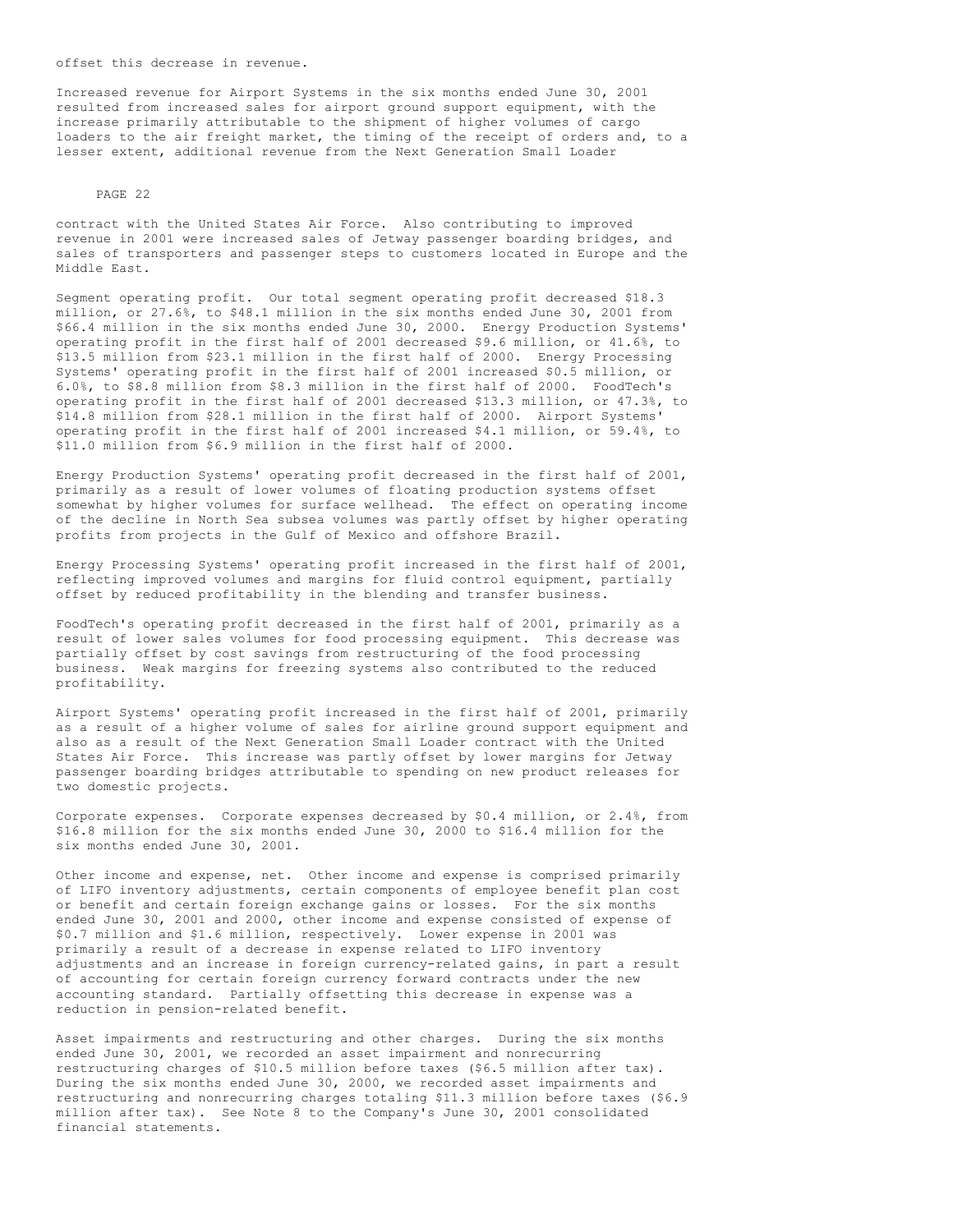Net interest expense. Net interest expense is associated with cash balances and third-party debt in our operating companies. Because FMC Corporation funded most of its businesses centrally prior to June 2001, our third-party debt and cash balance prior to June 2001 were minimal and were not representative of what our actual debt or cash balances would have been had we been a separate, standalone entity. Net interest expense for the six months ended June 30, 2001 and 2000 was \$2.9 million and \$0.6 million, respectively. The increase in net interest expense in 2001 was primarily the result of interest expense associated with new debt we incurred in preparation for our separation from FMC Corporation. Had we incurred a similar level of debt at the same interest rate for the six months ended June 30, 2001 and 2000, we estimate that our net interest expense on a pro forma basis would have been \$9.2 million in each of the two periods.

Income tax expense. Income tax expense for the six months ended June 30, 2001 was \$11.0 million on pretax income of \$17.6 million. Excluding the effects of restructuring and impairment charges, the income tax expense related to the repatriation of offshore earnings and the cumulative effect of a change in accounting principle, income tax expense for the first half of 2001 was \$7.5 million on adjusted pretax earnings of \$28.1 million, resulting in an effective tax rate of 27%. Income tax expense for the six months ended June 30, 2000 was \$8.2 million on pretax income of \$36.1 million. Excluding the effects of restructuring and impairment charges, income tax expense for the first half of 2000 was \$12.6 million on adjusted pretax earnings of \$47.4 million, resulting in an effective tax rate of 27%.

The differences between the effective tax rates for these periods and the statutory U.S. Federal income tax rate relate primarily to differing foreign tax rates, foreign sales corporation and qualifying foreign trade income benefits, incremental state taxes and nondeductible goodwill amortization and expenses.

Cumulative effect of a change in accounting principle, net of income taxes. On January 1, 2001, the Company implemented, on a prospective basis, Statement of Financial Accounting Standards (SFAS) No. 133, "Accounting for Derivative Instruments and Hedging Activities," as amended, resulting in a loss from the cumulative effect of a change in accounting principle of \$4.7 million, net of an income tax benefit of \$3.0 million. See Note 5 to the Company's June 30, 2001 consolidated financial statements and the section entitled, "Recently Adopted Accounting Pronouncement."

Net income. Net income in 2001 decreased \$26.0 million to \$1.9 million, compared with \$27.9 million in 2000, due primarily to a decrease in segment operating profit. Also contributing to the decrease in net income in 2001 were additional provisions for income taxes of \$7.5 million in conjunction with repatriation of offshore earnings and the reorganization of the Company's worldwide entities in anticipation of their separation from FMC Corporation; asset impairments and nonrecurring restructuring charges totaling \$6.5 million on an after-tax basis; and the cumulative effect of a change in accounting principle consisting of an after-tax charge of \$4.7 million.

#### ITEM 3. QUANTITATIVE AND QUALITATIVE DISCLOSURE ABOUT MARKET RISK ------ ---------------------------------------------------------

The information required by this item is provided in "Derivative Financial Instruments and Market Risks", under ITEM 2 - Management's Discussion and Analysis of Financial Condition and Results of Operations.

PAGE 24

#### INDEPENDENT ACCOUNTANTS' REPORT  $-$

A report by KPMG LLP, FMC Technologies' independent accountants, on the financial statements included in Form 10-Q for the quarter ended June 30, 2001 is included on page 25.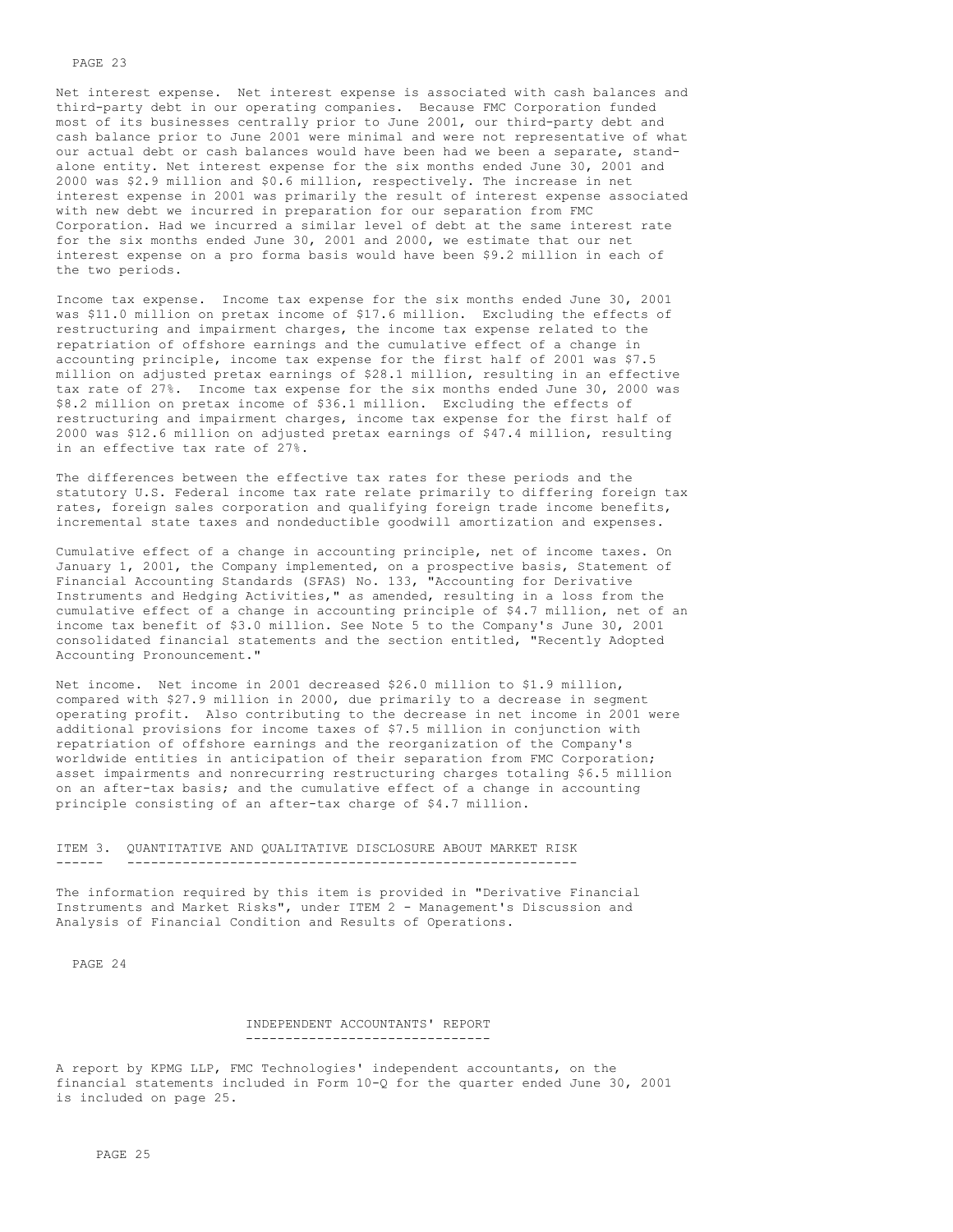# INDEPENDENT ACCOUNTANTS' REPORT

-------------------------------

The Board of Directors FMC Technologies, Inc.:

We have reviewed the accompanying consolidated balance sheet of FMC Technologies, Inc. as of June 30, 2001, and the related consolidated and combined statements of income and changes in stockholders' equity for the threemonth and six-month periods ended June 30, 2001 and 2000 and the consolidated and combined statements of cash flows for the six-month periods ended June 30, 2001 and 2000. These consolidated and combined financial statements are the responsibility of the Company's management.

We conducted our reviews in accordance with standards established by the American Institute of Certified Public Accountants. A review of interim financial information consists principally of applying analytical procedures to financial data and making inquiries of persons responsible for financial and accounting matters. It is substantially less in scope than an audit conducted in accordance with auditing standards generally accepted in the United States of America, the objective of which is the expression of an opinion regarding the financial statements taken as a whole. Accordingly, we do not express such an opinion.

Based on our reviews, we are not aware of any material modifications that should be made to the consolidated and combined financial statements referred to above for them to be in conformity with accounting principles generally accepted in the United States of America.

We have previously audited, in accordance with auditing standards generally accepted in the United States of America, the combined balance sheet of FMC Technologies, Inc. as of December 31, 2000 and the related combined statements of income, cash flows and changes in stockholders' equity for the year then ended (not presented herein); and in our report dated February 9, 2001, we expressed an unqualified opinion on those combined financial statements. In our opinion, the information set forth in the accompanying combined balance sheet as of December 31, 2000 is fairly stated, in all material respects, in relation to the combined balance sheet from which it has been derived.

/s/ KPMG LLP

Chicago, Illinois July 31, 2001

PAGE 26

PART II - OTHER INFORMATION ---------------------------

ITEM 1. LEGAL PROCEEDINGS ------- -----------------

There has been no material change in the Company's significant legal proceedings from the information reported under "Business" in the "Legal Proceedings" section of the Company's Registration Statement on Form S-1, as amended.

ITEM 2. CHANGES IN SECURITIES AND USE OF PROCEEDS  $-$ 

On June 19, 2001, the Company completed an initial public offering (IPO) in which it sold 11,050,000 shares of its common stock at a price of \$20 per share. The shares were sold pursuant to a registration statement on Form S-1 (File No. 333-55920) that was declared effective by the Securities and Exchange Commission on June 13, 2001, which was the day prior to the commencement of the offering. The Company registered 12,707,500 shares under this registration statement, including 1,667,500 shares that could have been issued upon exercise of the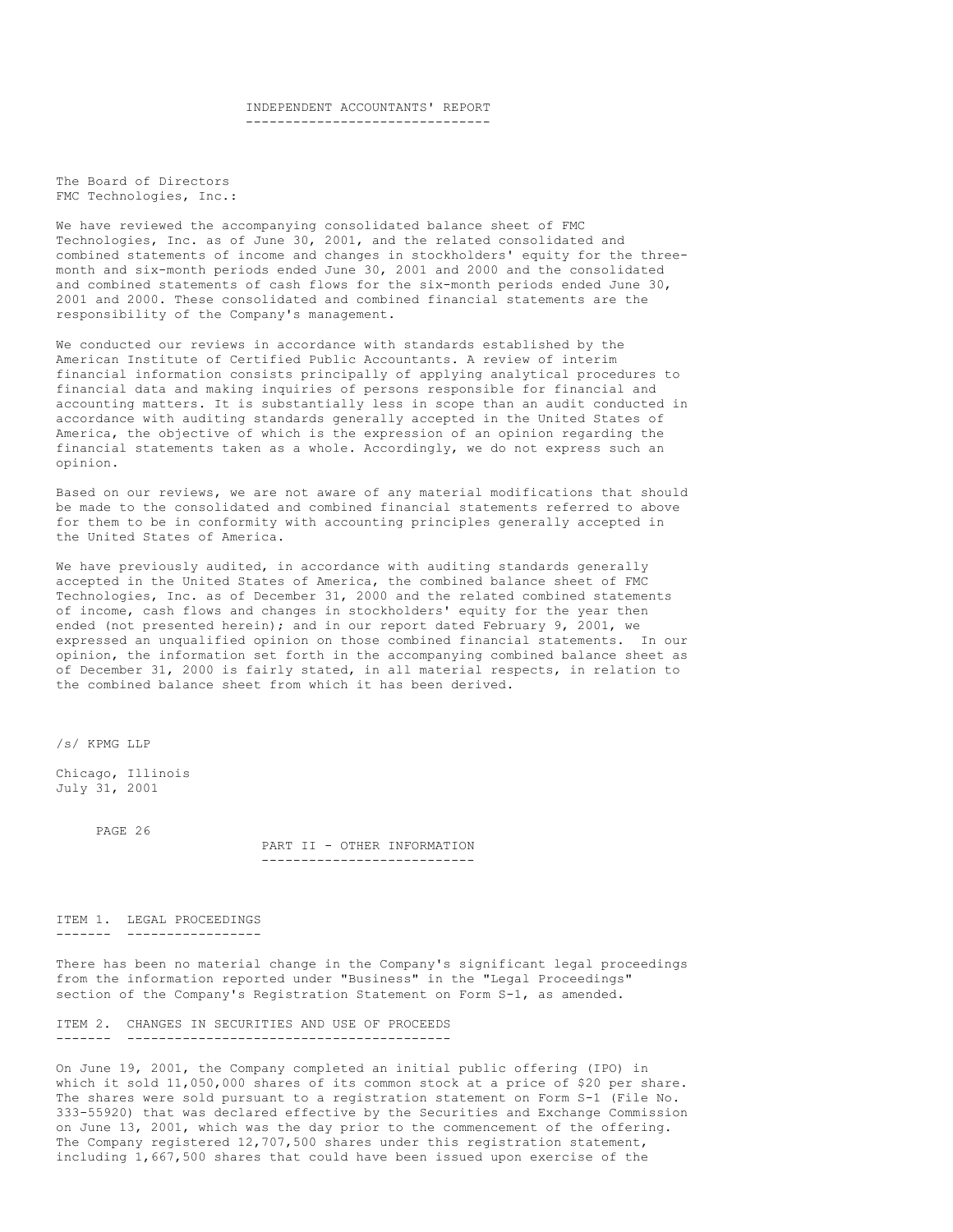underwriters' overallotment option. Based on the \$20 per share offering price, the registered shares had an aggregate offering price of \$254,150,000. The managing underwriters for the offering were Merrill Lynch, Pierce, Fenner & Smith Incorporated, Credit Suisse First Boston Corporation, Salomon Smith Barney Inc. and Banc of America Securities LLC.

The gross proceeds from the 11,050,000 shares sold in the IPO were \$221,000,000. Underwriting discounts, commissions and other offering expenses, all of which were paid directly by the Company, are estimated to have totaled \$16,500,000. None of the underwriting discounts and commissions or other offering expenses was paid to directors, officers, persons owning 10% or more of the Company's common stock or to its other affiliates. In accordance with the separation and distribution agreement, the Company distributed proceeds of \$196,500,000 to FMC Corporation, which was the holder of 83% of the Company's issued and outstanding shares upon completion of the IPO and retained \$8,000,000 for estimated costs related to the offering to be paid by the Company.

ITEM 6. EXHIBITS AND REPORTS ON FORM 8-K ------ --------------------------------

(a) Exhibits

--------

|     | Number in<br>Exhibit Table | Description                                                          |
|-----|----------------------------|----------------------------------------------------------------------|
|     | 10.6.a                     | FMC Corporation Defined Benefit Retirement Trust                     |
|     | 10.6.b                     | Amendment to the FMC Corporation Defined Benefit Retirement<br>Trust |
|     | 11                         | Statement re: computation of<br>diluted earnings per share           |
|     | 15                         | Letter re: unaudited<br>interim financial information                |
| (b) | Reports on Form 8-K        |                                                                      |

None

PAGE 27

SIGNATURE ---------

Pursuant to the requirements of the Securities Exchange Act of 1934, the registrant has duly caused this report to be signed on its behalf by the undersigned thereunto duly authorized.

> FMC TECHNOLOGIES, INC. ------------------------ (Registrant)

Date: August 14, 2001 /s/ Ronald D. Mambu

--------------- -------------------------------- Ronald D. Mambu Vice President, Controller, and duly authorized officer

PAGE 1

EXHIBIT INDEX -------------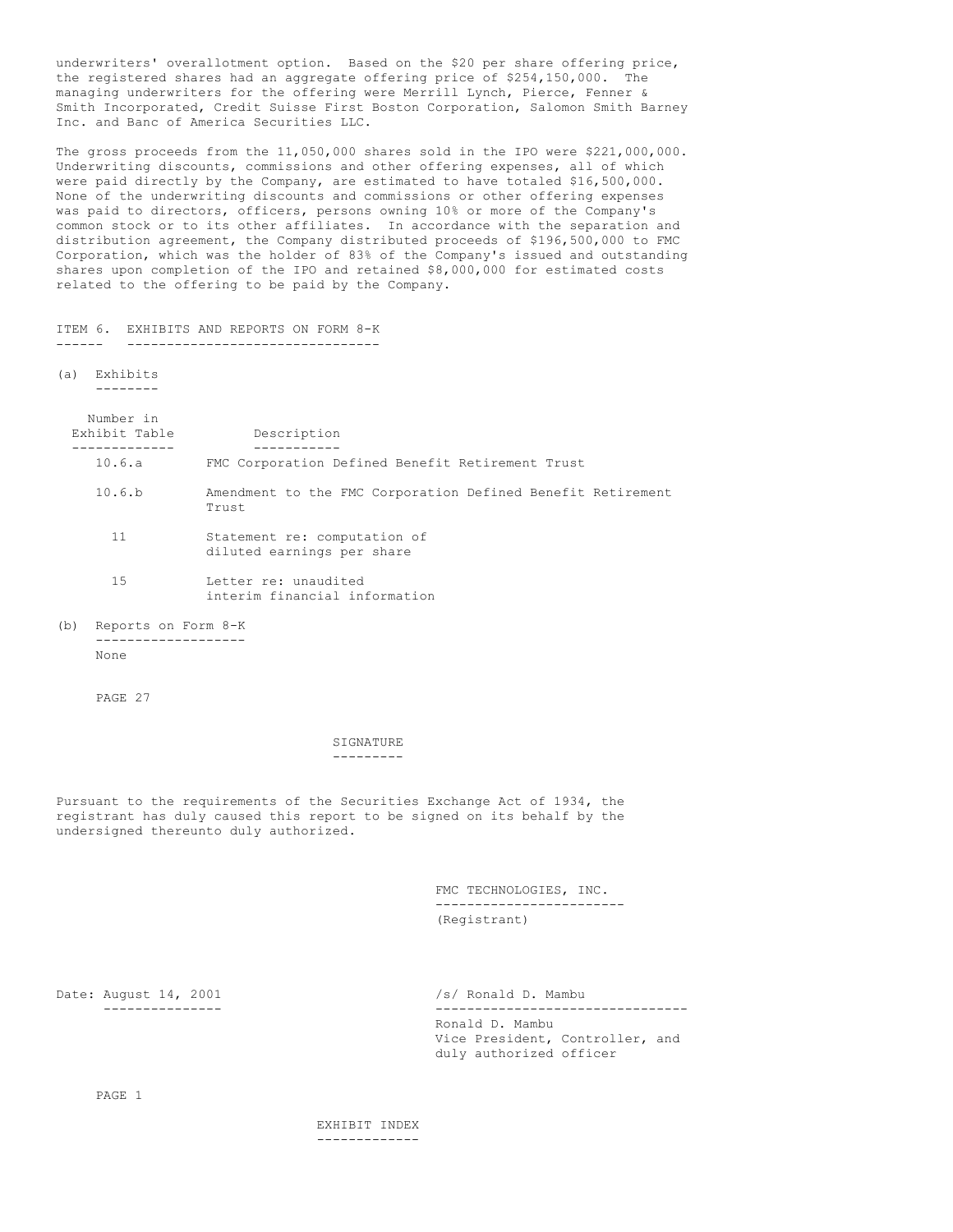| Number in<br>Exhibit Table | Description                                                          |
|----------------------------|----------------------------------------------------------------------|
| 10.6.a                     | FMC Corporation Defined Benefit Retirement Trust                     |
| 10.6.b                     | Amendment to the FMC Corporation Defined Benefit Retirement<br>Trust |
| 11                         | Statement re: computation of<br>diluted earnings per share           |
| 1.5                        | Letter re: unaudited<br>interim financial<br>information (KPMG LLP)  |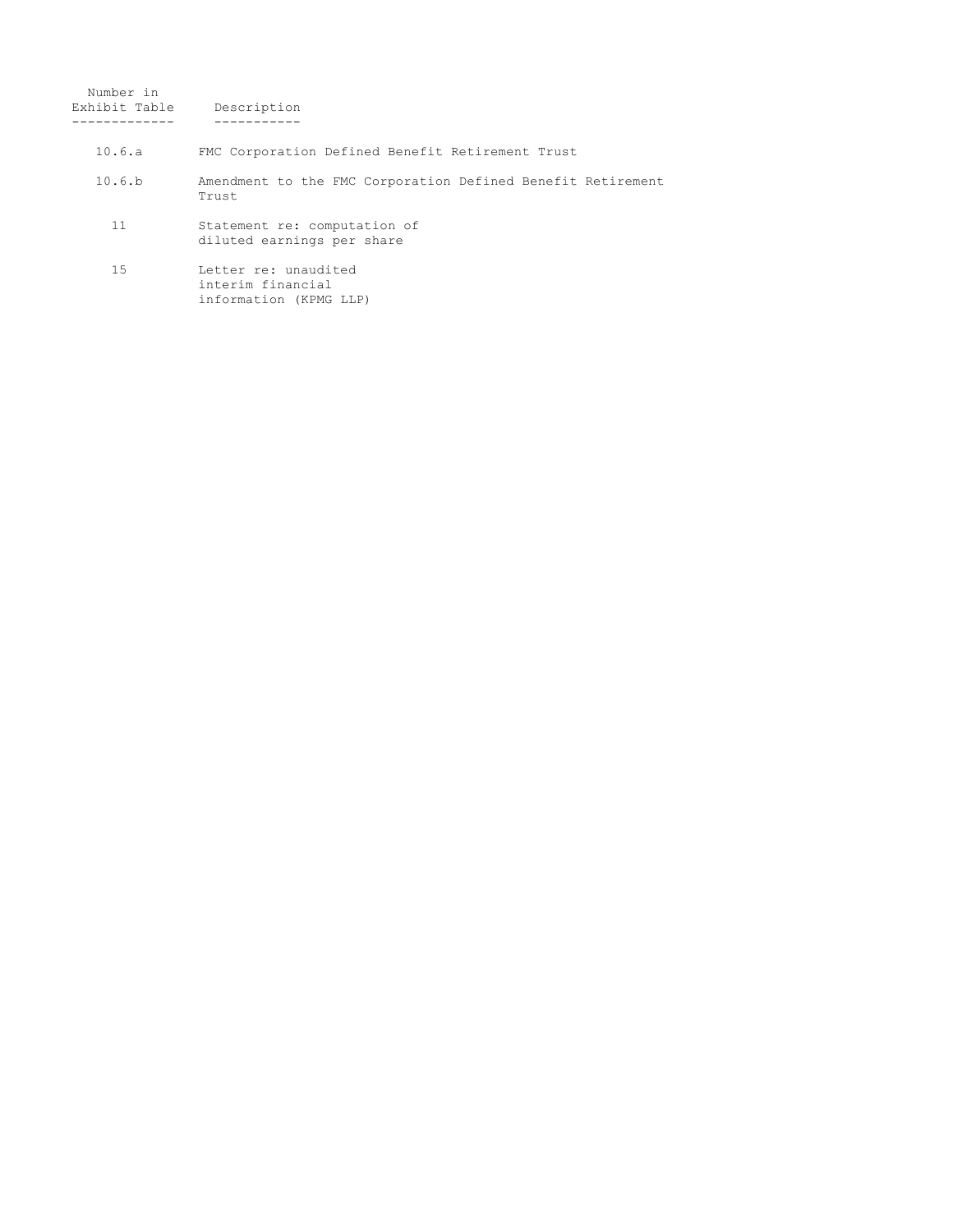## FMC CORPORATION DEFINED BENEFIT RETIREMENT TRUST

THIS AGREEMENT, effective as of the 2nd day of October, 2000, is made between FMC CORPORATION, a Delaware corporation, herein referred to as the "Company", and THE NORTHERN TRUST COMPANY, an Illinois corporation, of Chicago, Illinois, as Trustee, and constitutes a restatement of the FMC CORPORATION DEFINED BENEFIT RETIREMENT TRUST agreement, which was heretofore made by the Company as the funding medium for the FMC Corporation Employees' Retirement Program, hereinafter referred to as the "Plan", and under which the Trustee is accepting appointment as successor trustee.

The Company has appointed the Employee Welfare Benefit Plans Committee, hereinafter referred to as the "Committee", as the Plan fiduciary which has the responsibility for administering the Plan. The Committee has appointed the Pension Investment Subcommittee of the Committee as the Plan fiduciary which has the responsibility for Plan investments.

The Trust Fund shall consist of all assets held by the Trustee as of the date of this Agreement, all investments and reinvestments thereof and all additions thereto by way of contributions, earnings and increments; is intended to constitute a qualified trust as defined under Section 401(a) of the Code and is entitled to tax exemption under Section 501(a) of the Code; shall at all times be maintained as a domestic trust in the United States; and shall be held upon the following terms:

## ARTICLE ONE: DEFINITIONS

For the purposes of this Agreement:

1.1 "Beneficiary" means a person designated to receive a benefit under the Plan after the death of a Participant;

1.2 "Code means the Internal Revenue Code of 1986, as in effect from time to time, and the regulations issued thereunder;

1.3 "Committee" means the Employee Welfare Benefit Plans Committee as constituted from time to time which has the responsibility for administering the Plan and shall be deemed for purposes of ERISA to be the Plan administrator and the named fiduciary for Plan administration or any designee thereof authorized to act on behalf of the Committee;

1.4 "Company" means FMC Corporation and any successor to it;

1.5 "Company Stock Account" means a Separate Account subject to the investment responsibility of the Committee as set forth in Section 5.5 hereof;

1.6 "Custodial Agent" means one or more persons or entities designated by the Investment Subcommittee to maintain custody of assets of a Separate Investment Account pursuant to Section 3.1(c);

1.7 "ERISA" means the Employee Retirement Income Security Act of 1974, as in effect from time to time, and the regulations issued thereunder;

1.8 "Investment Adviser" means an Investment Manager or an Investment Trustee to whom the Investment Subcommittee has delegated investment responsibility for a Separate Account or the Investment Committee with respect to any assets of the Trust Fund for which the Investment Committee has investment responsibility;

1.9 "Investment Subcommittee" means the Pension Investment Subcommittee of the Committee as constituted from time to time which has the responsibility for allocating the assets of the Trust Fund among the Separate Accounts and any Trustee Investment Account, for monitoring the diversification of the investments of the Trust Fund, for determining the propriety of investment of the Trust Fund in foreign securities and of maintaining the custody of foreign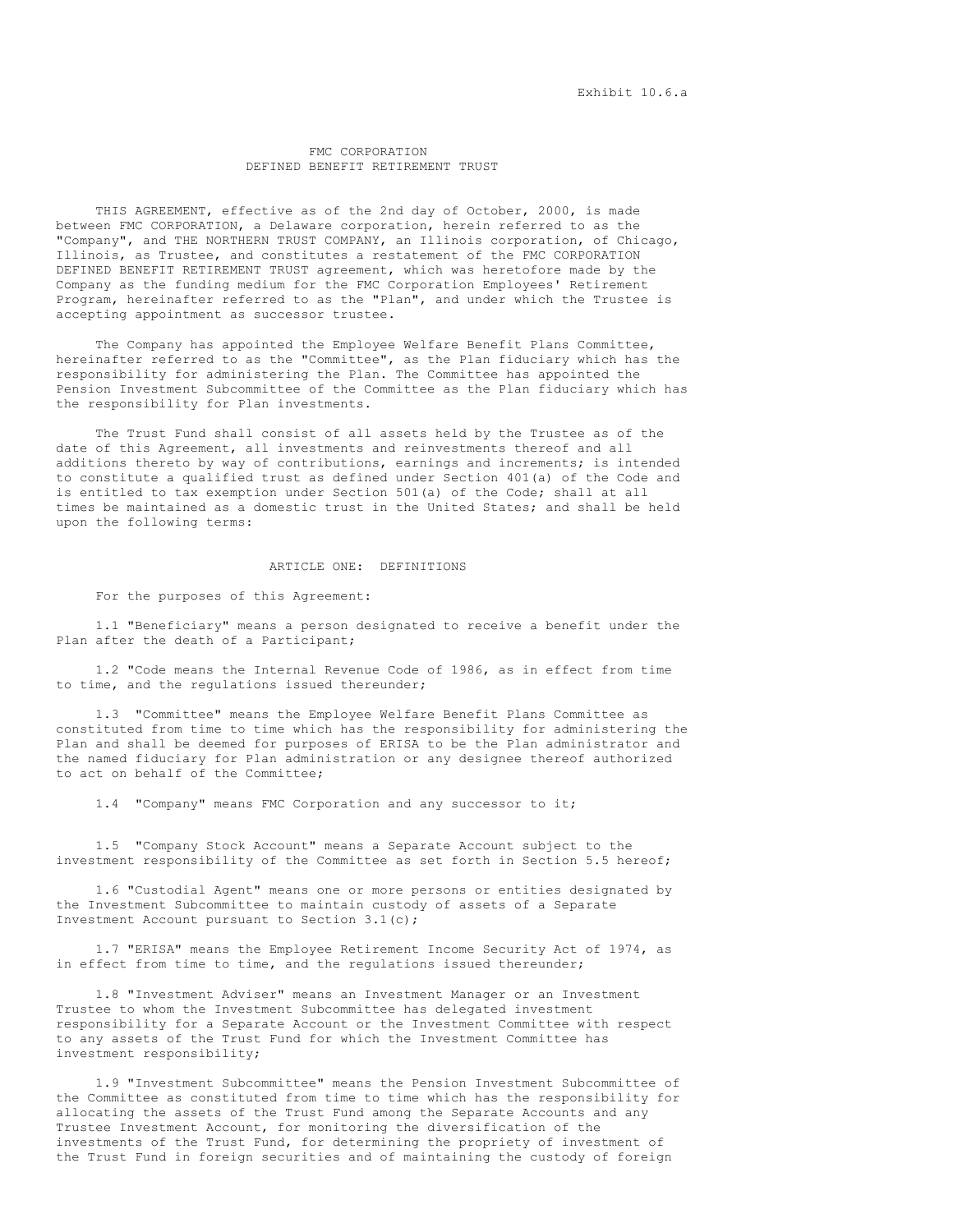investments abroad, for assuring that the Plan does not violate any provisions of ERISA limiting the acquisition or holding of "employer securities" or "employer real property" and for the appointment and removal of Investment Advisers and shall be deemed for purposes of ERISA to be the named fiduciary for Plan investments;

1.10 "Investment Manager" means an investment manager as defined in Section 3(38) of ERISA, which is appointed by the Investment Subcommittee to manage a Separate Investment Account; but the Trustee shall have no responsibility to determine whether a person or entity acting as an Investment Manager meets or continues to meet this definition;

1.11 "Investment Trustee" means the trustee appointed by the Investment Subcommittee to manage a Separate Investment Trust Account;

1.12 "Participant" means a person who is a current, retired or former employee and who has rights in the Plan;

1.13 "Plan" means the FMC Corporation Employees' Retirement Program;

1.14 "Separate Account" means a Separate Investment Account, a Separate Investment Trust Account or a Separate Insurance Contract Account;

1.15 "Separate Insurance Contract Account" means assets of the Trust Fund allocated by the Investment Subcommittee to an account of the Trust for investment in insurance contracts directed by the Investment Subcommittee;

 $\mathcal{L}$ 

1.16 "Separate Investment Trust Account" means assets of the Trust Fund allocated by the Investment Subcommittee to an account of the Trust which is to be managed by an Investment Manager or the Investment Subcommittee;

1.17 "Separate Investment Trust Account" means assets of the Trust Fund allocated by the Investment Subcommittee to a Separate Account to be managed by an Investment Trustee;

1.18 "Subsidiary" means a subsidiary or affiliate of the Company;

1.19 "Subtrust" means assets of a Separate Investment Account which are held by a Subtrustee pursuant to an agreement which the Investment Subcommittee has approved and directed the Trustee to enter into;

1.20 "Subtrustee" means the trustee appointed by the Investment Subcommittee to act as trustee of a Subtrust;

1.21 "Trust" means the qualified defined benefit retirement trust evidenced hereby, as amended from time to time;

1.22 "Trust Fund" means all assets subject to this Agreement;

1.23 "Trustee" means The Northern Trust Company and any successor to it as trustee or trustees of the Trust Fund under this Agreement; and

1.24 "Trustee Investment Account" means assets of the Trust Fund allocated by the Investment Subcommittee to an account of the Trust to be managed by the Trustee with the written consent of the Trustee.

## ARTICLE TWO: DISTRIBUTIONS

2.1 The Trustee shall make distributions from the Trust Fund to such persons, in such amounts, at such times and in such manner as the Committee or its designee shall from time to time direct pursuant to the service description furnished by the Trustee to the Committee from time to time. The Trustee shall have no responsibility to ascertain whether any direction received by the Trustee from the Committee or its designee in accordance with the preceding sentence is proper and in compliance with the terms of the Plan or to see to the application of any distribution. The Trustee shall not be liable for any distribution made in accordance with any direction from the Committee or its designee in accordance with the first sentence hereof and in good faith without actual notice or knowledge of the changed condition or status of any recipient. If any distribution made by the Trustee is returned unclaimed, the Trustee shall notify the Committee or its designee and shall dispose of the distribution as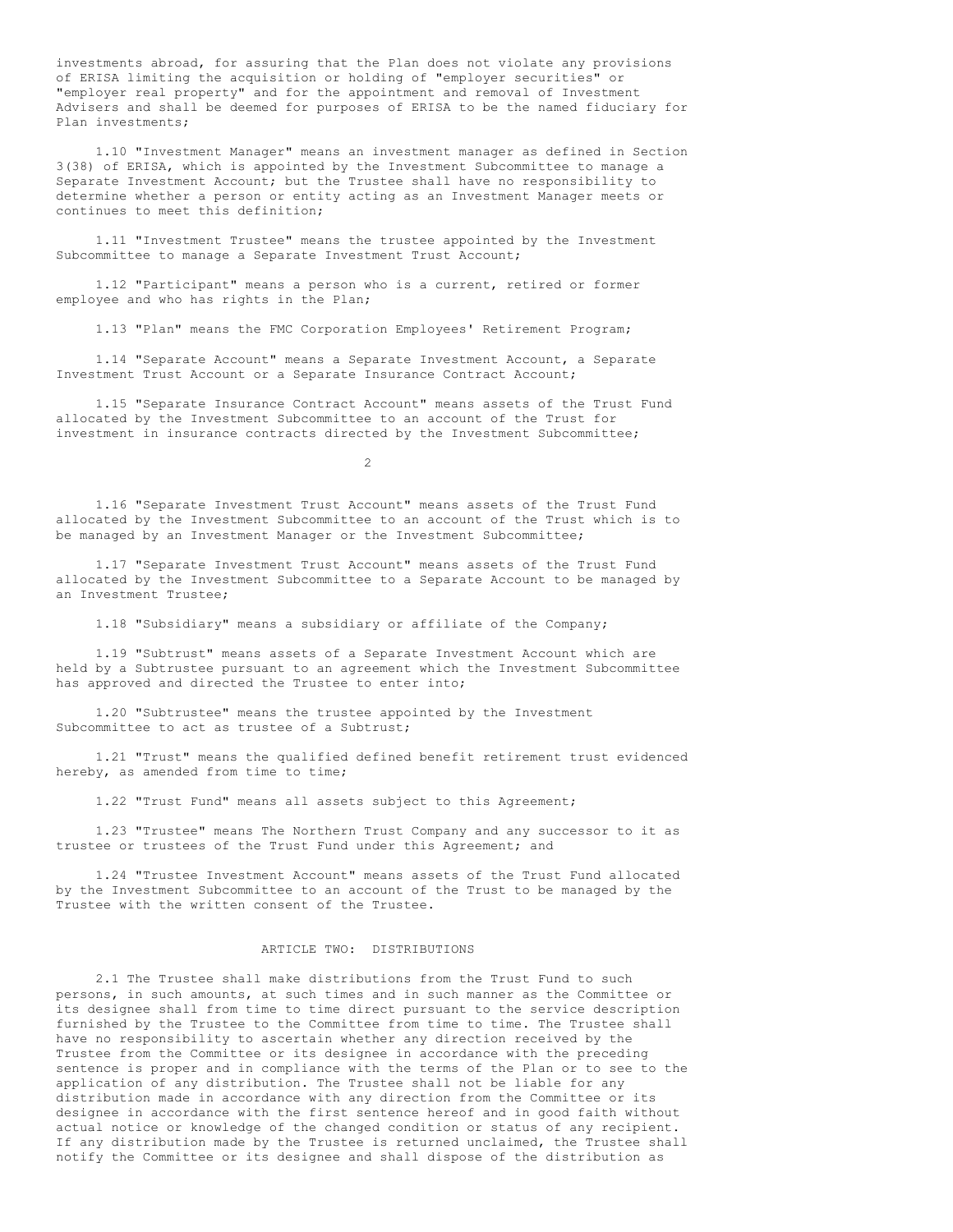Committee or its designee shall direct. The Trustee shall have no obligation to search for or ascertain the whereabouts of any payee of benefits of the Trust Fund.

2.2 Notwithstanding the foregoing, the Committee may make distributions from the Trust Fund through a commercial banking account in a federally insured banking institution (including the Trustee) established by the Committee in the name of the Trust for such purpose after written notice to the Trustee that the commercial banking account has been so established. Upon such written notice, the Committee shall have the responsibility to assure that any such commercial banking account is established and maintained in accordance with ERISA and is properly insured. The Trustee shall make such deposits of portions of the Trust Fund to the commercial banking account as the Committee or its designee may from time to time direct. The Trustee shall have no further responsibility for funds held in or disbursed from any such commercial banking account, or to prepare any informational returns for tax purposes as to distributions made therefrom.

## ARTICLE THREE: SEPARATE ACCOUNTS AND INVESTMENT SUBCOMMITTEE ADVISORS

3.1 The Trust Fund shall consist of one or more Separate Accounts and, with the Trustee's written consent, one or more Trustee Investment Accounts. All Separate Accounts and any Trustee Investment Accounts shall be established by the Trustee at the direction of the Investment Subcommittee. The Investment Subcommittee shall designate assets of the Trust Fund to be allocated to each Separate Account and each Trustee Investment Account and shall direct the Trustee with respect to any transfer of assets between Separate Accounts or between a Separate Account and a Trustee Investment Account; provided that no asset shall be allocated or transferred to a Trustee Investment Account without the Trustee's written consent. The Investment Subcommittee shall have investment responsibility for any assets of the Trust Fund not otherwise allocated to a Separate Account or Trustee Investment Account, and such assets shall comprise a Separate Investment Account for which the Investment Subcommittee serves as Investment Adviser. The following provisions shall apply to the Separate Accounts:

3.2 With respect to each Separate Investment Account, the Investment Subcommittee may appoint an Investment Manager, who shall acknowledge by a writing delivered to the Investment Subcommittee and to the Trustee that it is a fiduciary with respect to the assets allocated thereto, or in the event the Investment Subcommittee does not appoint an Investment Manager, the Investment Subcommittee shall have investment responsibility with respect to such Separate Investment Account. The Trustee shall act with respect to assets allocated to a Separate Investment Account only as directed by the Investment Manager or, in the event that the Investment Subcommittee does not appoint an Investment Manager, the Investment Subcommittee. The Investment Subcommittee may direct that any or all of the assets of a Separate Investment Account be held by a Subtrustee. The Trustee shall have custody of and custodial responsibility for all assets of the Trust Fund held in a Separate Investment Account except as otherwise provided in this Agreement or as follows:

 $\Delta$ 

(a) The Subtrustee of a Subtrust shall have custody of and custodial responsibility for any assets of a Separate Investment Account allocated to it by the Investment Subcommittee;

(b) The trustee of a collective or group trust fund (including without limitation an Investment Manager or its bank affiliate) shall have custody of and custodial responsibility for any assets of a Separate Investment Account invested in such collective or group trust fund; and

(c) The Investment Subcommittee may direct in writing that the custody of additional assets of a Separate Investment Account (other than those referred to in paragraphs (a) and (b) of this Section 3.2) be maintained with a Custodial Agent. In such event, the Investment Subcommittee shall approve, and direct the Trustee to enter into, a custody agreement with the Custodial Agent (which custody agreement may authorize the Custodial Agent

the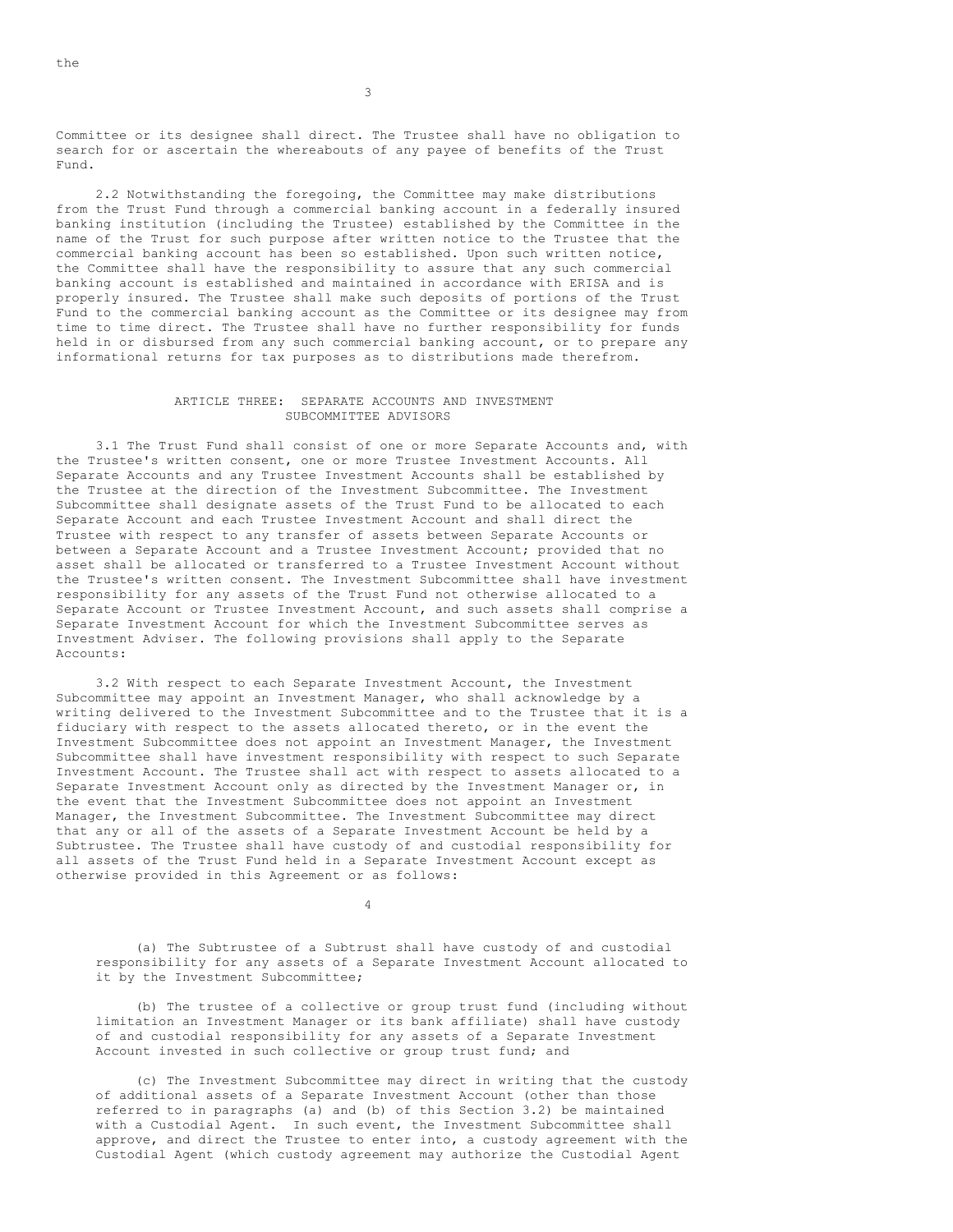to maintain custody of such assets with one or more subagents, including a broker or dealer registered under the Securities Exchange Act of 1934 or a nominee of such broker or dealer). The Custodial Agent shall have custodial responsibility for any assets maintained with the Custodial Agent or its subagents pursuant to the custody agreement. Notwithstanding any other provision of this Agreement, the Company (which has the authority to do so under the laws of its state of incorporation) agrees to indemnify the Trustee from any liability, loss and expense, including reasonable legal fees and expenses, which the Trustee sustains by reason of acting in accordance with any directions of the Investment Committee pursuant to this paragraph (c). This paragraph shall survive the termination of this Agreement.

3.3 With respect to each Separate Investment Trust Account, the Trustee and the Investment Trustee thereof shall upon the direction of the Investment Subcommittee execute an investment trust agreement with respect thereto. The Investment Trustee shall have custody of all of the assets of the Separate Investment Trust Account except such assets as the Investment Subcommittee may from time to time determine shall be held in the custody of the Trustee with the Trustee's written consent; the Trustee shall act with respect to any such assets in its custody only as directed by the Investment Trustee.

3.4 With respect to each Separate Insurance Contract Account, from assets allocated thereto, the Trustee shall purchase or continue in effect such insurance contracts, including annuity contracts and policies of life insurance, as the Investment Subcommittee shall direct, the issuing insurance company may credit those assets to its general account or to one or more of its separate accounts, and the Trustee shall act with respect to those contracts only as directed by the Investment Subcommittee.

3.5 The Investment Subcommittee shall have investment responsibility for assets held in any Separate Account for which an Investment Manager or Investment Trustee has not been retained, has been removed, or is for any reason unwilling or unable to act. With respect to assets or Separate Accounts for which the Investment Subcommittee has investment

5

responsibility, the Trustee, acting only as directed by the Investment Subcommittee, shall enter into such agreements as are necessary to facilitate any investment, including agreements entering into a limited partnership, Subtrust or the participation in real estate funds. The Trustee shall not make any investment review of, or consider the propriety of holding or selling, or vote any assets for which the Investment Subcommittee has investment responsibility.

3.6 With respect to each Separate Account, the Investment Adviser thereof shall have the investment powers granted to the Trustee by ARTICLE FOUR, as limited by Section 5.1 through Section 5.3 of ARTICLE FIVE, as if all references therein to the Trustee referred to the Investment Adviser.

3.7 The Investment Subcommittee may also direct the Trustee as fiduciary to lend securities of the Trust Fund held by the Trustee by entering into a written agreement with the Trustee. The terms of the agreement between the Investment Subcommittee and the Trustee shall be consistent with Department of Labor Prohibited Transaction Exemption 81-6 or any successor exemption. The written agreement between the Investment Subcommittee and the Trustee shall direct the Trustee to enter into a loan agreement with a borrower or borrowers. The Trustee shall transfer securities to the borrower and invest or hold on behalf of the Trust Fund the collateral received in exchange for the securities. Notwithstanding anything in this Agreement to the contrary, the borrower shall have the authority and responsibility to vote securities it has borrowed. The Trustee shall maintain a record of the market value of the loaned securities and shall be paid reasonable compensation as agreed to by the Trustee and the Investment Subcommittee.

3.8 The Investment Subcommittee may direct the Trustee to: (i) enter into such agreements as are necessary to implement investment in futures contracts and options on futures contracts; (ii) transfer initial margin to a futures commission merchant or third party safekeeping bank pursuant to directions from an Investment Adviser and (iii) pay or demand variation margin in accordance with industry practice to or from such futures commission merchant based on daily marking to market calculations. The Trustee shall have no investment or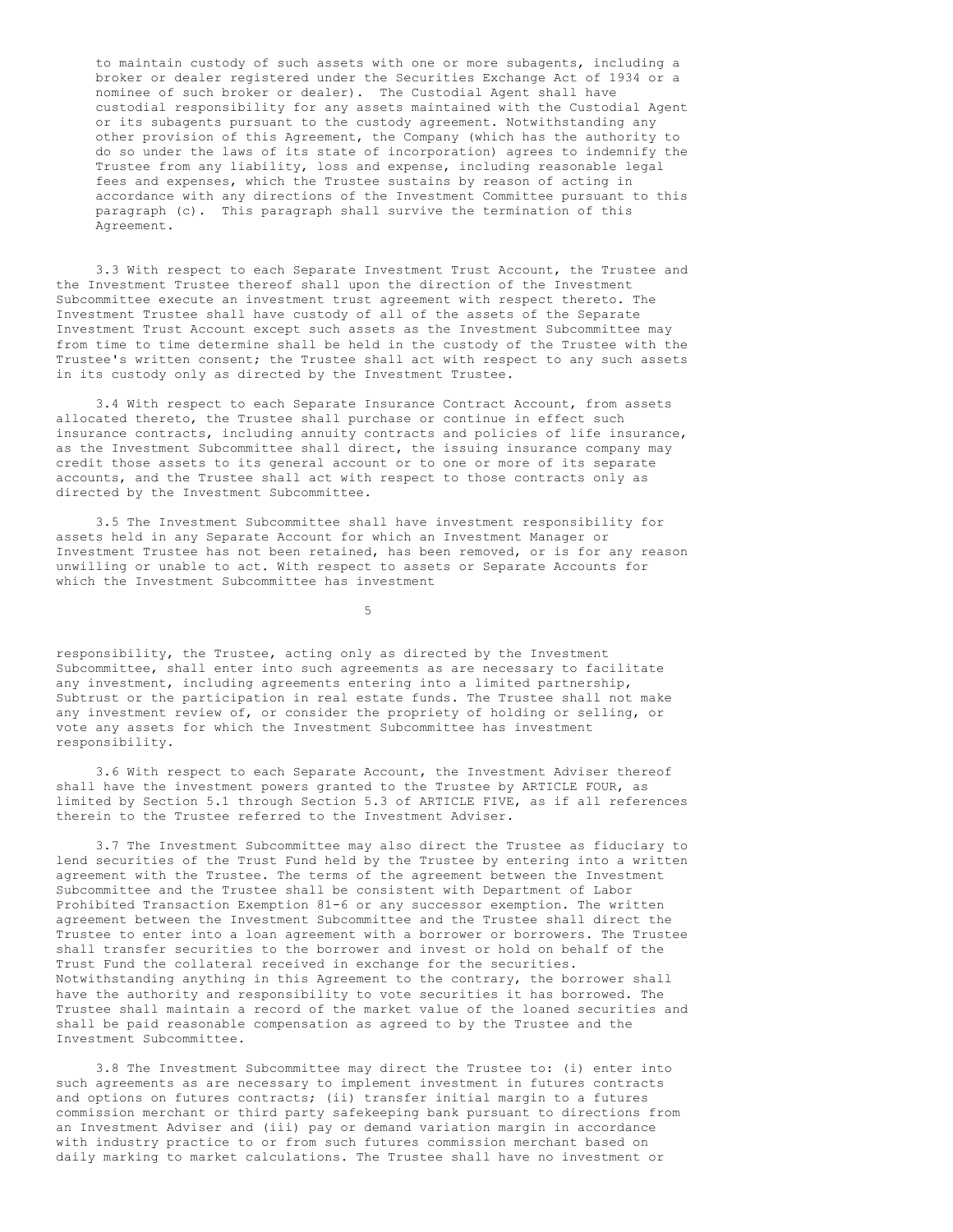custodial responsibility with respect to assets transferred to a futures commission merchant or third party safekeeping bank.

# ARTICLE FOUR: POWERS OF TRUSTEE

Except as otherwise provided in this Agreement, the Trustee shall hold, manage, care for and protect the assets of the Trust Fund and shall have until actual distribution thereof the following powers and, except to the extent inconsistent herewith, those now or hereafter conferred by law:

4.1 To retain any asset originally included in the Trust Fund or subsequently added thereto;

6

4.2 To invest and reinvest the assets without distinction between income and principal in property of any kind, without restriction, including options, futures contracts, and options on futures contracts.

4.3 To acquire and hold qualifying employer securities and qualifying employer real property, as such investments are defined in Section 407(d) of ERISA;

4.4 To deposit any part or all of the assets with the Trustee or its affiliate as trustee, or another person or entity acting as trustee of any collective or group trust fund which is now or hereafter maintained as a medium for the collective investment of funds of pension, profit sharing or other employee benefit plans, and which is qualified under Section 401(a) of the Code and exempt from taxation under Section 501(a) of the Code, and to withdraw any part or all of the assets so deposited; any assets deposited with the trustee of a collective or group trust fund shall be held and invested by the trustee thereunder pursuant to all the terms and conditions of the trust agreement or declaration of trust establishing the fund, which are hereby incorporated herein by reference and shall prevail over any contrary provision of this Agreement; provided, however, that the books and records of the Trustee shall at all times show that all such investments are part of the Trust Fund;

4.5 To deposit cash in any depository, including the banking department of the Trustee or its affiliate and any organization acting as a fiduciary with respect to the Trust Fund;

4.6 To hold any part of the assets in cash without liability for interest as the Trustee deems reasonable or necessary pending investment thereof or the payment of expenses or making of distributions therewith;

4.7 To cause any asset, real or personal, to be held in a corporate depository or federal book entry account system or registered in the Trustee's name or in the name of a nominee or in such other form as the Trustee deems best without disclosing the trust relationship; provided, however, that the books and records of the Trustee shall at all times show that all such investments are part of the Trust Fund;

4.8 Other than with respect to Company stock, to vote, either in person or by general or limited proxy, or refrain from voting, any corporate securities for any purpose; to exercise or sell any subscription or conversion rights; to consent to and join in or oppose any voting trusts, reorganizations, consolidations, mergers, foreclosures and liquidations and in connection therewith to deposit securities and accept and hold other property received therefor;

4.9 Subject to Section 5.5 of this Agreement, with respect to Company stock, to vote, either in person or by general or limited proxy, or refrain from voting any Company stock for any purpose; to exercise or sell any subscription or conversion rights; to consent to and join in or oppose any voting trusts, reorganizations, consolidations, mergers, foreclosures and liquidations and in connection therewith to deposit securities and accept and hold other

7

property received therefor; to give general or special proxies or powers of attorney with or without the power of substitution; and to generally exercise any of the powers of an owner with respect to such Company stock;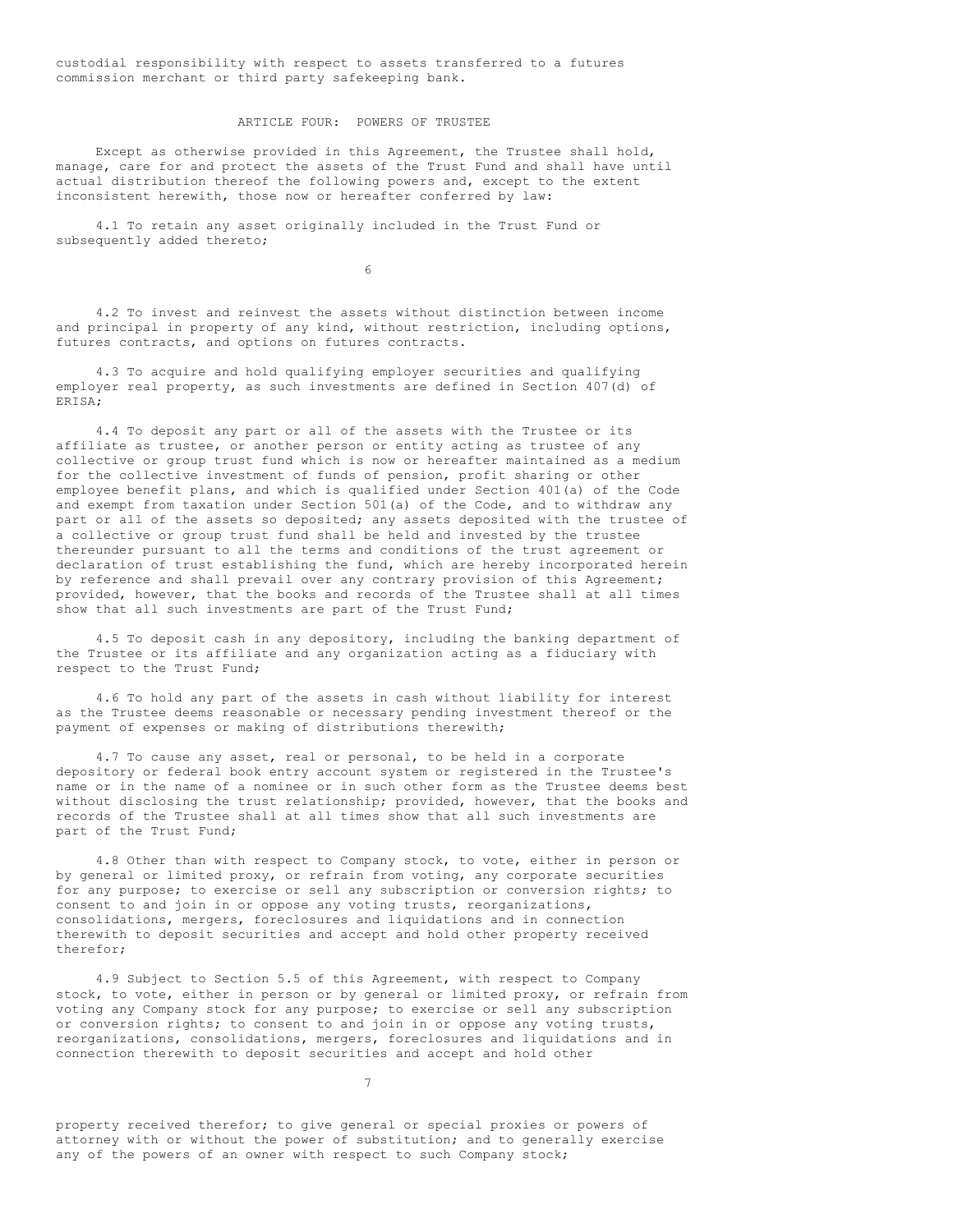4.10 At the direction of the Investment Subcommittee, to lease any assets for any period of time though commencing in the future or extending beyond the term of the trust;

4.11 To borrow money from any lender in order to complete transactions in cases where adequate funds may not otherwise be available to the Trust Fund, and, at the direction or with the consent of the Investment Subcommittee, to borrow money from any lender for any other purpose that as set forth above, to extend or renew any existing indebtedness and to mortgage or pledge any assets;

4.12 To sell at public or private sale, contract to sell, convey, exchange, transfer and otherwise deal with the assets in accordance with industry practice, and to sell put and covered call options from time to time for such price and upon such terms as the Trustee sees fit; the Company acknowledges that the Trustee may reverse any credits made to the Trust Fund by the Trustee prior to receipt of payment in the event that payment is not received;

4.13 To employ agents, attorneys-in-fact and proxies and to delegate to any one or more of them any power, discretionary or otherwise, granted to the Trustee at the Trustee's expense without any cost to the Company or the Trust Fund unless such expense is authorized under Section 9.6 hereof, or the Company agrees in writing to bear such expense;

4.14 Upon giving the Committee 30 days prior written notice, to compromise, contest, prosecute or abandon claims in favor of or against the Trust Fund;

4.15 To appoint foreign custodians as agent of the Trustee to custody foreign securities holdings of any Separate Account established by the Investment Subcommittee or of any Trustee Investment Account.

4.16 To lend securities held by the Trustee and to receive and invest collateral provided by the borrower, all pursuant to a written agreement between the Trustee and the Investment Subcommittee;

4.17 To utilize any tax refund claim procedures with respect to taxes withheld to which the Trust Fund may be entitled under applicable tax laws, treaties and regulations; any exercise of such power by the Trustee shall be on a best efforts basis; and

4.18 To perform other acts necessary or appropriate for the proper administration of the Trust Fund, execute and deliver necessary instruments and give full receipts and discharges.

8

## ARTICLE FIVE: LIMITATIONS ON POWERS

For purposes of this Agreement, the powers and responsibilities allocated to the Trustee shall be limited as follows:

5.1 The powers of the Trustee shall be exercisable for the exclusive purpose of providing benefits to the Participants and Beneficiaries under the Plan and in accordance with the standards of a prudent man under ERISA;

5.2 Subject to Section 5.1 and Section 5.3, the Trustee shall diversify the investments of that portion of the Trust Fund for which it has investment responsibility so as to minimize the risk of large losses;

5.3 Subject to Section 5.1, the Trustee shall, with respect to that portion of the Trust Fund for which it has investment responsibility, follow the investment guidelines established by the Investment Subcommittee;

5.4 Except as otherwise provided in Section 3.7, the Trustee shall not make any investment review of, consider the propriety of holding or selling, or vote other than as directed by the Investment Adviser, any assets of the Trust Fund allocated to a Separate Account in accordance with ARTICLE THREE, except that if the Trustee shall not have received contrary instructions from the Investment Adviser thereof, the Trustee shall invest for short term purposes any cash consisting of U. S. dollars of a Separate Account in its custody in bonds, notes and other evidences of indebtedness having a maturity date not beyond five years from the date of purchase, U.S. Treasury bills, commercial paper, bankers' acceptances and certificates of deposit, and undivided interests or participations therein and (if subject to withdrawal on a daily or weekly basis)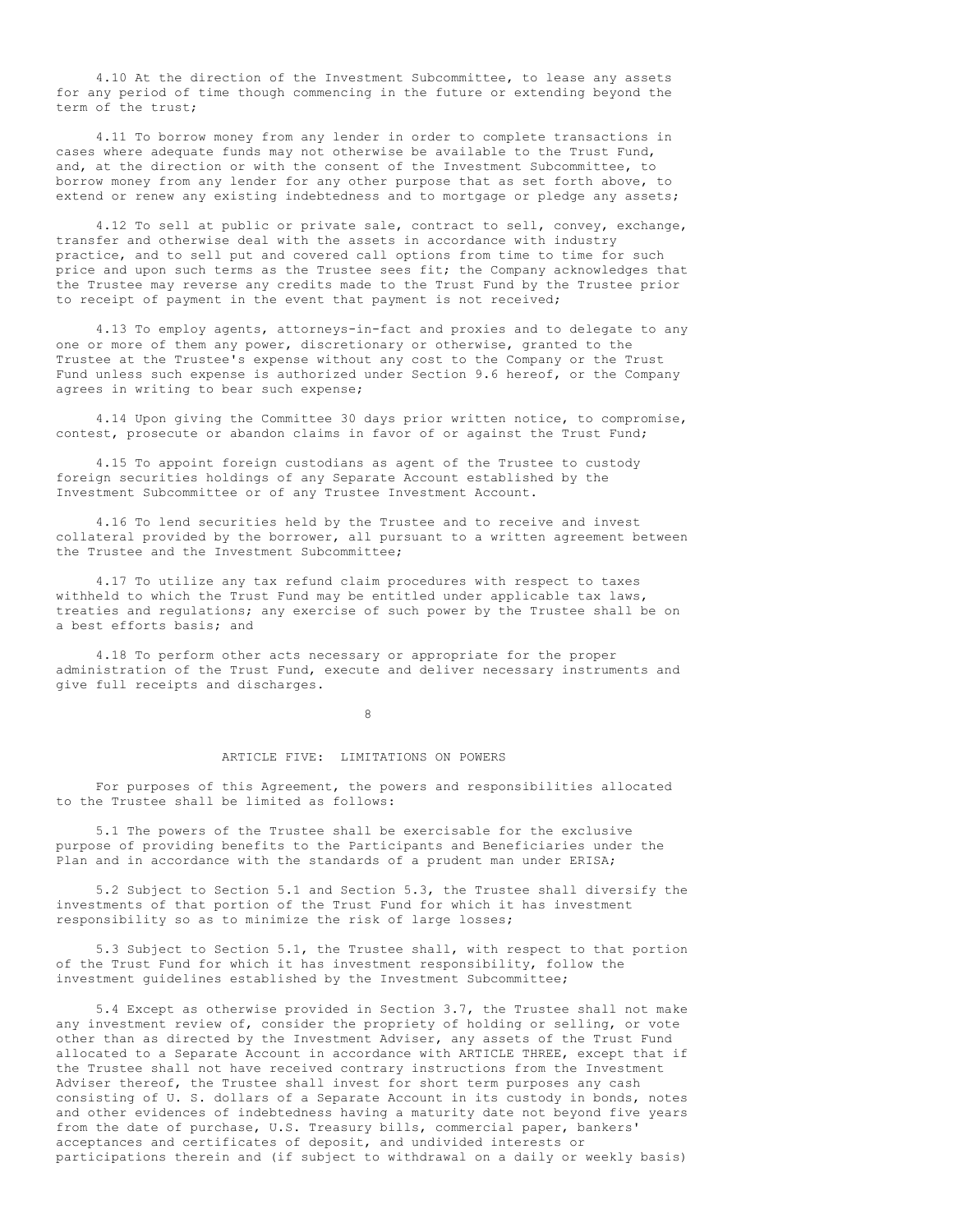participations in common or collective funds composed thereof and regulated investment companies (including those for which the Trustee or any of its affiliates acts as advisor). For currencies other than U. S. dollars, the Trustee shall invest cash of a Separate Account as directed by the Investment Adviser with respect to that Separate Account and such investments may include an interest bearing account of a foreign custodian;

5.5 The Investment Subcommittee shall have the sole investment responsibility with respect to the retention, sale, purchase or voting of any Company stock other than Company stock which has been allocated to a Separate Account over which the Investment Subcommittee has delegated investment responsibility to an Investment Adviser. The Trustee shall have custody of such Company stock and shall act with respect thereto as directed by an Investment Adviser of a Separate Account holding Company stock or the Investment Subcommittee with respect to Company stock in a Company Stock Account. The Trustee shall not make any investment review of, consider the propriety of holding or selling, or vote any such Company stock. With respect to such Company stock, the Investment Subcommittee shall have the investment powers granted to the Trustee by ARTICLE FOUR as limited by Section 5.1 and Section 5.2 of ARTICLE FIVE, as if all references therein to the Trustee referred to the Investment Subcommittee. No provision of this Section 5.5 shall prevent the

9

Trustee from taking any action with respect to the voting or tender of such Company stock if the Trustee determines in its sole discretion that such action is necessary in order for the Trustee to fulfill its fiduciary responsibilities under ERISA;

5.6 The Investment Subcommittee shall have sole responsibility for the decision to maintain the custody of foreign investments abroad. Except as otherwise directed by the Investment Subcommittee, custody of foreign investments shall be maintained with foreign custodians selected by the Trustee. The Trustee shall have no responsibility for losses to the Trust Fund resulting from the acts or omissions of any foreign custodian appointed by the Trustee unless due to the foreign custodian's fraud, negligence or willful misconduct. The Trustee shall maintain custody of foreign investments in any jurisdiction where the Trustee has not selected a custodian solely as directed by the Investment Subcommittee. The Trustee shall have no responsibility for the financial condition, acts or omissions of any foreign custodian holding assets of the Trust Fund at the direction of the Investment Subcommittee.

## ARTICLE SIX: ACCOUNTS

6.1 The Trustee shall maintain accounts of all investments, receipts and disbursements, including contributions, distributions, purchases, sales and other transactions of the Trust Fund. The accounts, and the books and records relating thereto, shall be open to inspection and audit at all reasonable times by any person or persons designated by the Investment Subcommittee or entitled thereto under ERISA.

6.2 Within sixty (60) days after the close of each fiscal year of the Trust Fund and of any other period agreed upon by the Trustee and the Investment Subcommittee the Trustee shall render to the Investment Subcommittee a statement of account for the Trust Fund for the period commencing with the close of the last preceding period and a list showing each asset thereof as of the close of the current period and its cost and fair market value. In preparing the Trustee's written account, the Trustee shall be fully protected in relying, without duty of inquiry: (i) upon the determination of the issuing insurance company or other entity with respect to the value of each insurance or investment contract included in such written account, (ii) upon information provided by the general partner or other investment entity with respect to the value of each limited partnership or other investment interest included in such written account, and (iii) with respect to any assets of the Trust Fund managed by an Investment Adviser for which the Trustee deems not to have a readily ascertainable value, upon the fair market value of such assets as determined by the applicable Investment Adviser.

6.3 An account of the Trustee may be approved by the Investment Subcommittee by written notice delivered to the Trustee or by failure to object to the account by written notice delivered to the Trustee within six (6) months of the date upon which the account was delivered to the Investment Subcommittee.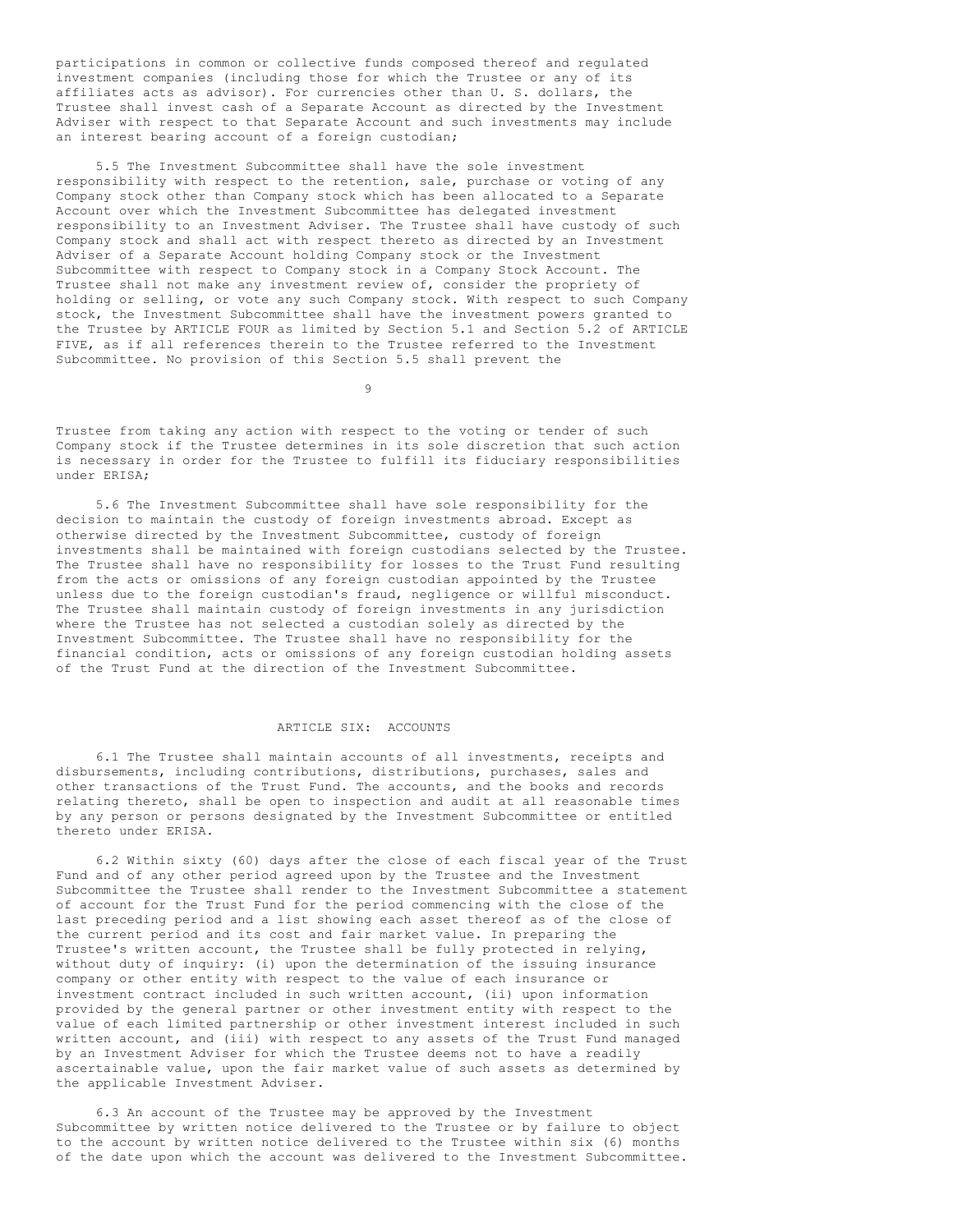The approval of an account shall constitute a full and complete discharge to the Trustee as to all matters set forth in that account as if the account had been settled by a court of competent jurisdiction in an action or proceeding to

10

which the Trustee, the Company and the Investment Subcommittee were parties. In no event shall the Trustee be precluded from having its accounts settled by a judicial proceeding. Nothing in this article shall relieve the Trustee of any responsibility, or liability for any responsibility, under ERISA.

# ARTICLE SEVEN: TRUSTEE SUCCESSION

7.1 The Trustee may resign at any time by written notice to the Investment Subcommittee, or the Investment Subcommittee may remove the Trustee by written notice to the Trustee. The resignation or removal shall be effective sixty (60) days after the date of the Trustee's resignation or receipt of the notice of removal or at such earlier date as the Trustee and the Investment Subcommittee may agree.

7.2 In case of the resignation or removal of the Trustee, the Investment Subcommittee shall appoint a successor trustee by delivery to the Trustee of a written instrument executed by the Investment Subcommittee appointing the successor trustee and a written instrument executed by the successor trustee accepting the appointment, whereupon the Trustee shall deliver the assets of the Trust Fund to the successor trustee but may reserve such reasonable amount as the Trustee may deem necessary to satisfy outstanding invoices for compensation for its services as Trustee and any other undisputed, outstanding and accrued expenses as described in Section 9.5 hereof, against the Trust Fund.

7.3 The successor trustee, and any successor to the trust business of the Trustee by merger, consolidation or otherwise, shall have all the powers given the originally named Trustee. No successor trustee shall be personally liable for any act or omission of any predecessor. Except as otherwise provided in this Agreement or under ERISA, the receipt of the successor trustee and the approval of the Trustee's final account by the Investment Subcommittee in the manner provided in ARTICLE SIX shall constitute a full and complete discharge to the Trustee.

## ARTICLE EIGHT: AMENDMENT AND TERMINATION

8.1 The Company may at any time or times with the consent of the Trustee amend this Agreement in whole or in part by instrument in writing delivered to the Trustee and effective upon the date therein provided.

8.2 This Agreement shall terminate by action of the Company. Upon termination, the Trustee shall distribute the Trust Fund in the manner directed by the Investment Subcommittee, in kind to the extent of identified assets and the balance in cash or in kind or partly in each as the Trustee and the Investment Subcommittee shall agree, except that the Trustee shall be entitled to prior receipt of such rulings and determinations from such administrative agencies as it may deem necessary or advisable to assure itself that the distribution directed is in accordance with law and will not subject the Trust Fund or the

11

Trustee to liability, and except, further, that the Trustee may reserve such reasonable amount as the Trustee may deem necessary to satisfy outstanding invoices for compensation for its services as Trustee and any other undisputed, outstanding and accrued expenses as described in Section9.5 hereof, against the Trust Fund.

8.3 This Agreement shall terminate in its entirety when there is no asset included in the Trust Fund.

# ARTICLE NINE: MISCELLANEOUS

9.1 Any action required to be taken by the Company shall be by resolution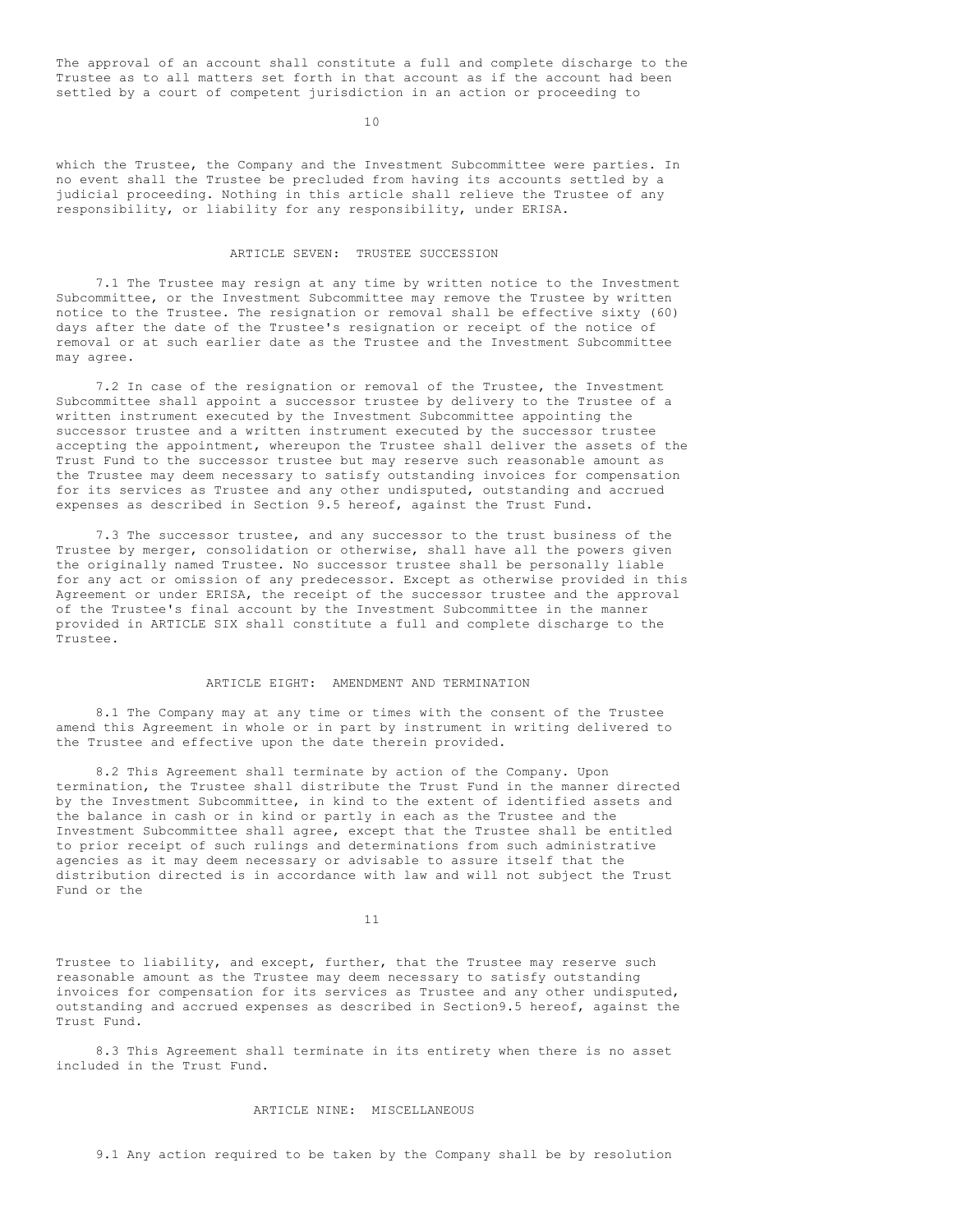of its board of directors or by the written direction of one or more of its president, any vice president or treasurer or assistant treasurer, or by such other person or persons as shall be authorized by such officers or by resolution of its board of directors, which resolution shall be filed with the Trustee. The Trustee may take or omit to take any action in accordance with written direction purporting to be signed by such an officer of the Company or other authorized person, or in reliance upon a certified copy of a resolution of the board of directors which the Trustee believes to be genuine. The Trustee shall have no responsibility for any action taken by the Trustee in accordance with any such resolution or direction.

9.2 The Company shall certify to the Trustee in writing the names of the members of the Committee and Investment Subcommittee acting from time to time, and the Trustee shall not be charged with knowledge of a change in the membership of either such committee until so notified in writing by the Company. Any action required or permitted to be taken by the Committee or the Investment Subcommittee shall be by direction of (i) one or more of the members of the committee authorized to take such action hereunder, (ii) such committee's secretary or (iii) such other designee as shall be designated in writing by the Committee or the Investment Subcommittee to act for such committee. The Trustee may rely upon an instrument of designation received from the Committee or the Investment Subcommittee appointing a designee to act for such committee which it reasonably believes has been signed by a majority of the members (or by the secretary or chairman) of the appropriate committee and filed with the Trustee. The Trustee shall have no responsibility for any action taken by it in accordance with any direction it reasonably believes to have been given as provided above. Directions of the Committee or the Investment Subcommittee may be given to the Trustee by telephone, letter, telex, fax, SWIFT, other electronic or electro-mechanical means or by other methods the Trustee deems acceptable.

9.3 In no event shall the terms of the Plan, either expressly or by implication, be deemed to impose upon the Trustee any power or responsibility other than those set forth in this Agreement. The Trustee may assume until advised to the contrary that the Plan and the Trust Fund are qualified under Section 401(a) and exempt from taxation under Section 501(a) of the Code, or under corresponding provisions of subsequent federal tax laws. The Trustee

12

shall be accountable for contributions made to the Plan and included among the assets of the Trust Fund but shall have no responsibility to determine whether the contributions comply with the provisions of the Plan or of ERISA.

9.4 In any judicial proceeding to settle the accounts of the Trustee, the Trustee, the Company and the Investment Subcommittee shall be the only necessary parties; in any other judicial proceeding with respect to the Trustee or the Trust Fund, the Trustee, the Company and each affected Subsidiary shall be the only necessary parties; and no Participant or Beneficiary shall be entitled to any notice of process. A final judgment in any such proceeding shall be binding upon the parties to the proceeding and all Participants and Beneficiaries.

9.5 The Trustee shall be reimbursed for all reasonable and direct expenses incurred in extraordinary and nonrecurring circumstances in the management and protection of the Trust Fund to the extent such expenses are not included in the compensation the Company pays the trustee for its services and shall receive such reasonable compensation for its services as the Trustee and the Company shall from time to time agree. Those items of expense and compensation shall be paid from the Trust Fund, subject to prior payment or reimbursement by the Company in its discretion.

9.6 Without limiting the rights of the Trustee as otherwise provided in this Agreement, pursuant to direction by the Committee, the Trustee shall pay from the Trust Fund expenses of the Plan or compensation to parties providing services to the Plan including but not by way of limitation, expenses or compensation related to actuarial, legal, accounting, office space, printing, computer, recordkeeping, investment, performance evaluation or any other material or service provided to the Plan.

9.7 The Company has allocated fiduciary responsibility among various persons and entities in accordance with the terms of the Plan and this Agreement. Except as provided herein, the Trustee shall have no responsibility for any error or loss that results by reason of the exercise or non-exercise of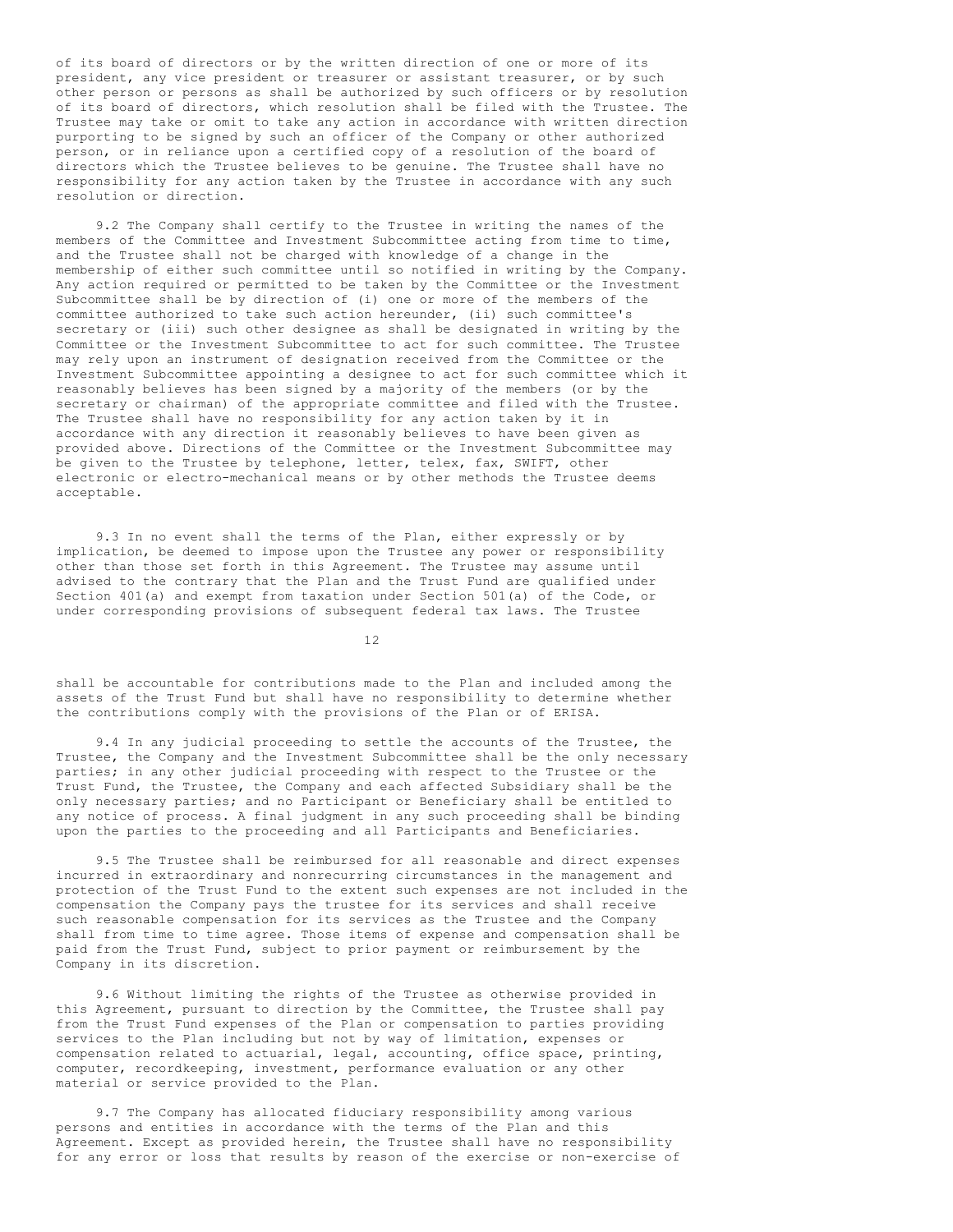fiduciary responsibility which is not allocated to the Trustee hereunder and the Company (which has the authority to do so under the laws of the state of its incorporation) agrees to hold harmless and indemnify the Trustee from any liability, loss and expense, including reasonable attorneys fees, which it incurs to the extent the liability, loss or expense is a direct result of such exercise or non-exercise of fiduciary responsibility by the person or entity to which it is allocated; provided, however, the Trustee shall not be so indemnified to the extent such liability, loss or expense is a result of a breach by the Trustee of a duty specifically allocated to it by the terms of this Agreement or the Trustee's negligence in carrying out such a duty or to the extent the Trustee participated knowingly in a breach, or knowingly undertook to conceal an act or omission of another fiduciary, knowing such act or omission was a breach of fiduciary responsibility by such fiduciary. This Section 9.7 shall survive the termination of this Agreement.

9.8 The Trustee hereby agrees to hold harmless and indemnify the Company from and against any liability, loss or expense, including reasonable attorneys fees which it incurs

13

to the extent the liability, loss or expense was a direct result of a breach by the Trustee of a duty specifically allocated to it by the terms of this Agreement or the Trustee's negligence in carrying out such a duty or to the extent the Trustee participated knowingly in a breach, or knowingly undertook to conceal an act or omission of another fiduciary, knowing such act or omission was a breach of fiduciary responsibility by such fiduciary. This Section 9.8 shall survive the termination of this Agreement.

9.9 For purposes of the foregoing, the Trustee shall not be deemed to have participated knowingly in a breach, or knowingly undertook to conceal an act or omission of another fiduciary, knowing such act or omission was a breach of fiduciary responsibility by such fiduciary, by merely complying with the authorized directions of an Investment Adviser or by its failure to act in the absence of such authorized direction or by reason of maintaining accounting records or solely as a result of the normal information received by the Trustee or its officers, employees, or agents in the normal course of performing any custodial, reporting, recording and bookkeeping functions with respect to any assets of the Trust Fund managed by an Investment Manager or the Investment Subcommittee. This Section 9.9 shall survive the termination of the Agreement.

9.10 Notwithstanding any other provision of this Agreement, in no event shall the Trustee or the Company be liable for any incidental or consequential damages of any nature.

9.11 Neither the Company, the Committee nor the Investment Subcommittee shall direct the Trustee to cause any part of the Trust Fund to be diverted to any purpose other than the exclusive benefit of the Participants and Beneficiaries and for defraying the reasonable expenses of administering the Plan or, except as otherwise permitted under the Plan and under ERISA, to be remitted to the Company or a Subsidiary.

9.12 Any person dealing with the Trustee shall not see to the application of any money paid or property delivered to the Trustee or inquire into the provisions of this Agreement or of the Plan or the Trustee's authority thereunder or compliance therewith, and may rely upon the statement of the Trustee that the Trustee is acting in accordance with this Agreement.

9.13 Except as otherwise directed by the Committee, which direction shall be in compliance with all applicable provisions of the 1984 Retirement Equity Act, the relevant Plan and Section 401(a)(13) of the Code, any interest of a Participant or Beneficiary in the Trust Fund or the Plan or in any distribution therefrom shall not be subject to the claim of any creditor, any spouse for alimony or support, or others, or to legal process, and may not be voluntarily or involuntarily alienated or encumbered.

9.14 The Trustee shall not be responsible for any delay in performance, or non-performance, of any obligation hereunder to the extent that the same is due to forces beyond its reasonable control, including but not limited to delays, errors or interruptions caused by the Company, the Committee, the Investment Subcommittee or third parties, any industrial,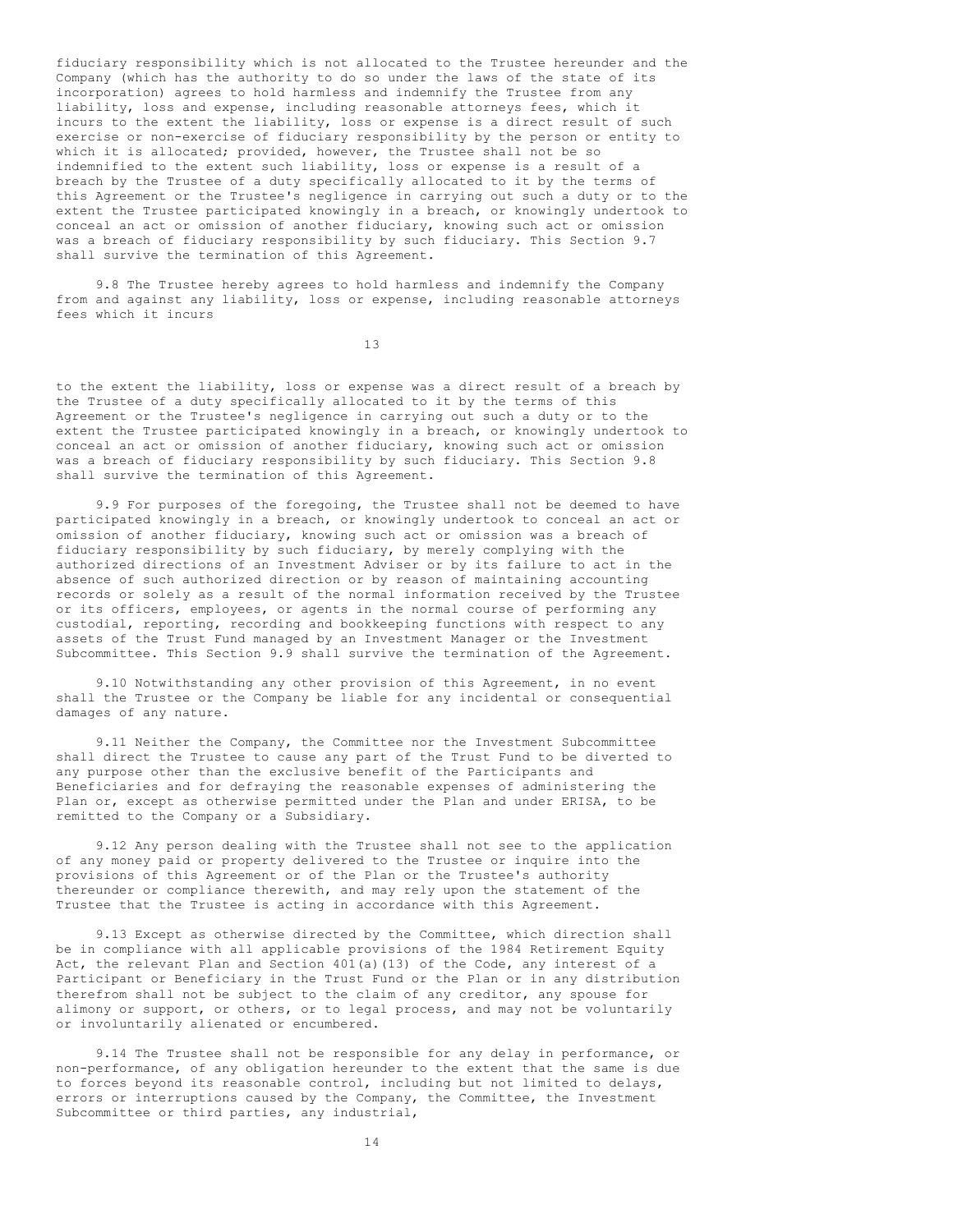juridical, governmental, civil or military action, acts of terrorism, insurrection or revolution, nuclear fusion, fission or radiation, failure or fluctuation in electrical power, heat, light, air conditioning or telecommunications equipment, or acts of God.

9.15 In case any provision of this Agreement shall be held illegal or invalid for any reason, the illegality or invalidity shall not affect the remaining provisions of this Agreement, but shall be fully severable, and the Agreement shall not be construed and enforced as if said illegal or invalid provisions had never been inserted herein. This Agreement supersedes and replaces any prior agreements with respect to the subject matter hereof.

9.16 This Agreement may be executed in any number of counterparts, each of which shall be deemed an original, and the counterparts shall constitute one and the same instrument.

# ARTICLE TEN: GOVERNING LAW

The provisions of ERISA and the internal laws of Illinois shall govern the validity, interpretation and enforcement of this Agreement, and in case of conflict, the provisions of ERISA shall prevail.

IN WITNESS WHEREOF, the Company and the Trustee have executed this Agreement by their respective duly authorized officers effective as of the day and year first above written.

15

FMC CORPORATION

ATTEST: By: /s/ Michael W. Murray

/s/ Lori A. Lenard Its: Vice President H.R.

\_\_\_\_\_\_\_\_\_\_\_\_\_\_\_\_\_\_\_\_\_\_\_\_\_\_\_\_\_\_\_\_\_\_

Lori A. Lenard Assistant Secretary

The undersigned, Stephan F. Gates, does hereby certify that he is the duly elected, qualified and acting Secretary of FMC Corporation (the "Company") and further certifies that the person whose signature appears above is a duly elected, qualified and acting officer of the Company with full power and authority to execute this Trust Agreement on behalf of the Company and to take such other actions and execute such other documents as may be necessary to effectuate this Agreement.

\_\_\_\_\_\_\_\_\_\_\_\_\_\_\_\_\_\_\_\_\_\_\_\_\_ \_\_\_\_\_\_\_\_\_\_\_\_\_\_\_\_\_\_\_\_\_\_\_\_\_\_\_\_\_\_\_\_\_

/s/ Stephen F. Gates

\_\_\_\_\_\_\_\_\_\_\_\_\_\_\_\_\_\_\_\_\_\_\_\_\_ Senior Vice President, General Counsel Secretary FMC Corporation

THE NORTHERN TRUST COMPANY

ATTEST: By: /s/ Curtis Pence \_\_\_\_\_\_\_\_\_\_\_\_\_\_\_\_\_\_\_\_\_\_\_\_\_\_\_\_\_\_\_\_\_\_

/s/ Ronald Szafranski

\_\_\_\_\_\_\_\_\_\_\_\_\_\_\_\_\_\_\_\_\_\_\_\_\_ Its: Vice President

 $\mathcal{L}_\text{max}$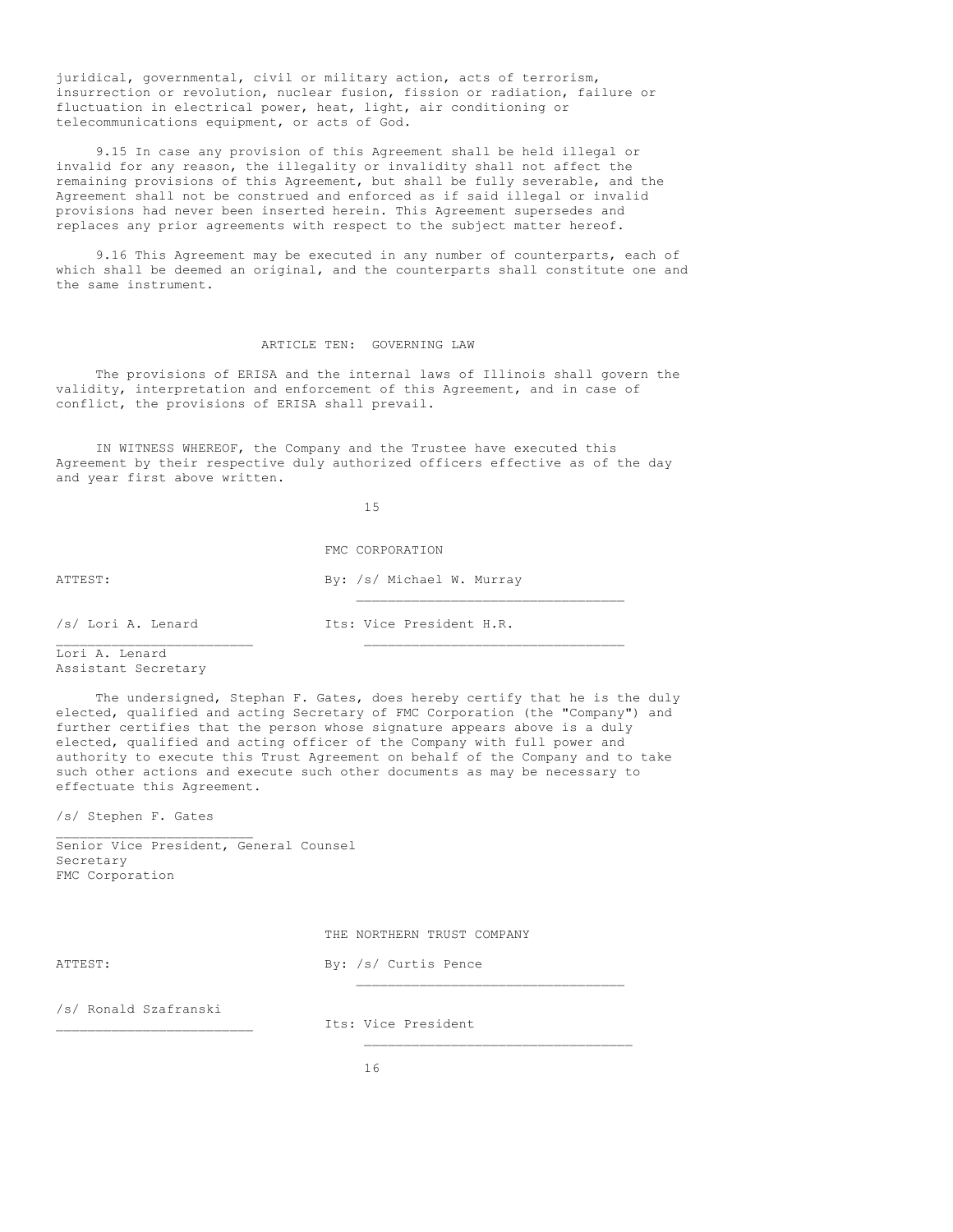## AMENDMENT TO THE FMC CORPORATION DEFINED BENEFIT RETIREMENT TRUST

THIS AGREEMENT is made effective as of the 30th day of April, 2001 by and between FMC CORPORATION (the "Company"), a Delaware corporation, and THE NORTHERN TRUST COMPANY, an Illinois corporation of Chicago, Illinois (the "Trustee");

WHEREAS the Company and the Trustee executed the FMC Corporation Defined Benefit Retirement Trust (the "Trust") dated the 2nd day of October, 2000; and

WHEREAS the Company and the Trustee desire to amend the Trust pursuant to Article Eight;

NOW, THEREFORE, the sections of the Trust set forth below are amended as follows, effective as of May 1, 2001, except as otherwise provided below, but all other sections of the Trust shall remain in full force and effect.

1. The following language is hereby inserted into the third paragraph between "date of this Agreement" and ", all investments and reinvestments thereof":

"or hereafter acquired by the Trustee as Trustee in connection with a Plan for which this Agreement is adopted as the funding medium,".

2. The language "the Plan" is hereby replaced with "a Plan" in Sections 1.1, 1.12, 2.1, 9.3 in the sixth line, and 9.6.

3. The language "the Plan" is hereby replaced with "each Plan" in Sections 1.3, 5.1, 9.3 in the third line, and 9.7.

The sixth line of Section 1.9 is hereby amended to replace "for assuring that the Plan does not violate any provisions of" with "for assuring that no Plan violates any provisions of".

5. Section 1.13 is hereby amended in its entirety as follows:

"1.13 "Plan" means a retirement plan which has been established by the Company or by a Subsidiary and for which this agreement has been adopted as the funding medium;".

6. Effective as of October 2, 2000, Section 1.16 is hereby amended to delete "Separate Investment Trust Account" and replace it with "Separate Investment Account".

7. Section 1.25 is hereby added as follows immediately following Section 1.24:

"1.25 "Company Stock" means common stock of the Company, and common stock of FMC Technologies, Inc. prior to the date upon which shares of FMC Technologies, Inc. common stock are no longer "qualifying employer securities" for purposes of section 407 of ERISA. It shall be the sole responsibility of the Investment Subcommittee to determine whether the shares of common stock of FMC Technologies, Inc. are "qualifying employer securities" under ERISA;".

8. Section 1.26 is hereby added as follows immediately following Section 1.25:

"1.26 "Plan Account" means the interest of each Plan in the Trust Fund;".

Section 2.1 is hereby amended to insert the following language between "in such amounts" and ", at such times":

"(but not exceeding the then value of the Plan Account to which the distribution is chargeable)".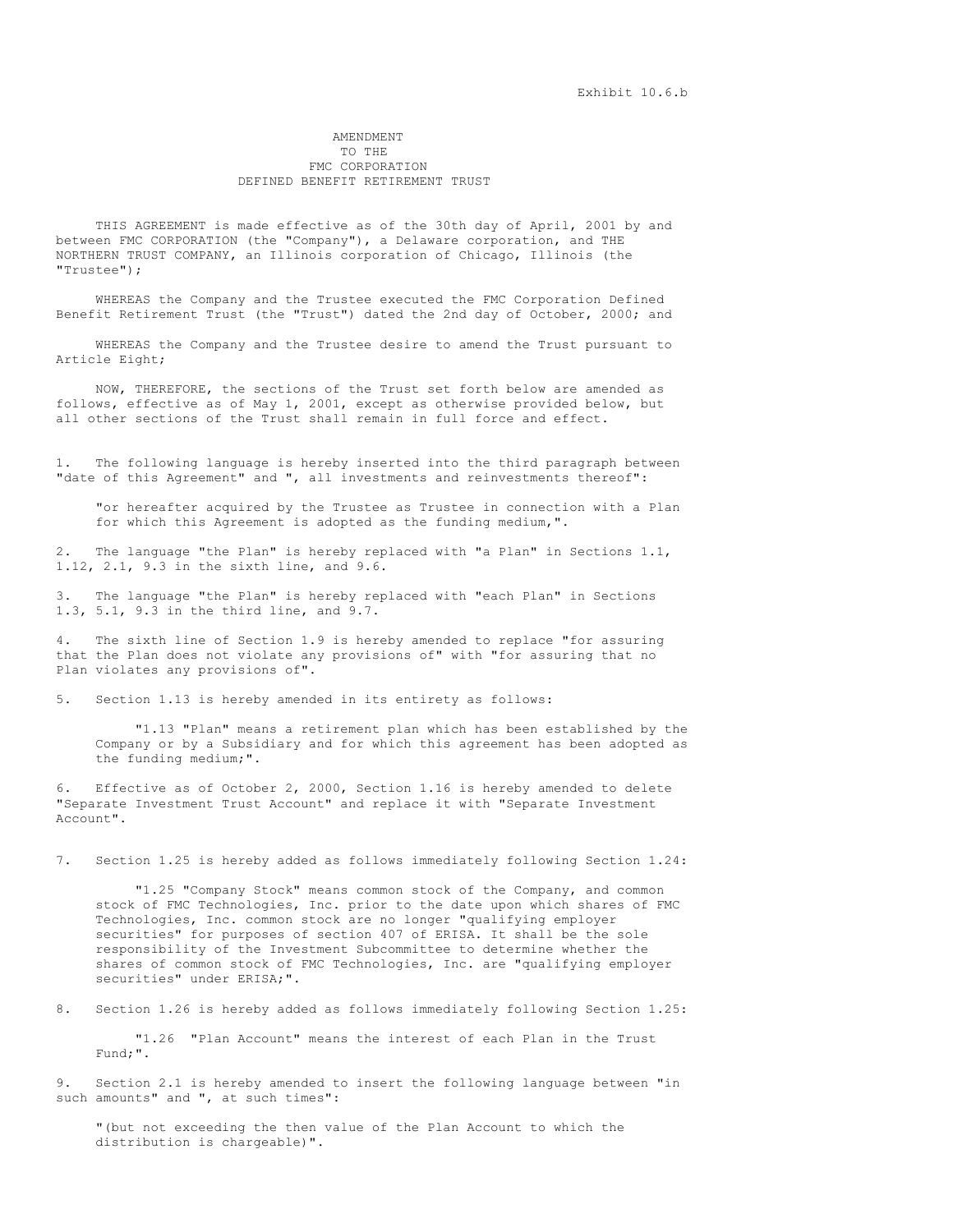10. Section 5.5 is hereby amended in its entirety to read as follows:

"5.5 (a) The Investment Subcommittee shall have the sole investment responsibility with respect to the retention, sale, purchase or voting of any Company Stock other than Company Stock which has been allocated to a Separate Account over which the Investment Subcommittee has delegated investment responsibility to an Investment Adviser. The Trustee shall have custody of such Company Stock and shall act with respect thereto as directed by an Investment Adviser of a Separate Account holding Company Stock or the Investment Subcommittee with respect to Company Stock in a Company Stock Account. The Trustee shall not make any investment review of, consider the propriety of holding or selling, or vote any such Company Stock. With respect to such Company Stock, the Investment Subcommittee shall have the investment powers granted to the Trustee by ARTICLE FOUR as limited by Section 5.1 and Section 5.2 of ARTICLE FIVE, as if all references therein to the Trustee referred to the Investment Subcommittee. No provision of this Section 5.5 shall prevent the Trustee from taking any action with respect to the voting or tender of such Company Stock if the Trustee determines in its sole discretion that such action is necessary in order for the Trustee to fulfill its fiduciary responsibilities under ERISA;

(b) In the event that shares of common stock of the Company held in the Company Stock Account receive a distribution of common stock of FMC Technologies, Inc. ("FTI Stock"), such FTI Stock shall be held in a Separate Investment Account for which the Investment Subcommittee shall have investment responsibility as provided for in ARTICLE THREE.

 $\mathcal{D}$ 

(c) In the event that the Investment Subcommittee determines that FTI Stock is no longer a "qualifying employer security" for purposes of section 407 of ERISA, a Company Stock Account composed of investments in FTI Stock shall become a Separate Investment Account for which the Investment Subcommittee shall have investment responsibility as provided for in ARTICLE THREE.

(d) If the Investment Subcommittee or its designee determines to swap shares of FTI Stock with another trust or to enter into non-market trades, it shall direct the Trustee with respect to the terms and conditions of such trades."

11. The language "the Plan" is hereby replaced with "any Plan" in Sections 9.3 the first line, 9.12 and 9.13.

12. The fourth line of Section 9.11 is hereby amended in its entirety to read as follows:

"expenses of administering a Plan or, except as otherwise permitted under the affected Plan and under"

13. The following new Article Eleven is hereby added immediately following Article Ten:

# "ARTICLE ELEVEN: VALUATION AND ALLOCATION

The Trustee shall hold the Trust Fund as a commingled fund or commingled funds in which each separate Plan shall be deemed to have a proportionate undivided interest in the fund or funds in which it participates, except that each fund or asset identified by the Committee as allocable to a particular Plan Account, herein referred to as an "identified fund" or "identified asset", and income, appreciation or depreciation and expenses attributable to a particular Plan Account or to an identified asset thereof, shall be allocated or charged to that Plan Account. Contributions shall be designated by the Committee as allocable, and distributions shall be designated by the Committee as chargeable, to a particular Plan Account and shall be so allocated or charged. Upon the direction of the Committee the Trustee shall periodically determine the value of each Plan Account on such basis as the Trustee and the Committee shall from time to time agree (considering the fair market value of the assets initially received from the predecessor trustee or the Company with respect to the Plan and subsequent contributions and distributions, net income, net appreciation or depreciation and expenses attributable to the Plan) and shall render a statement thereof to the Committee within sixty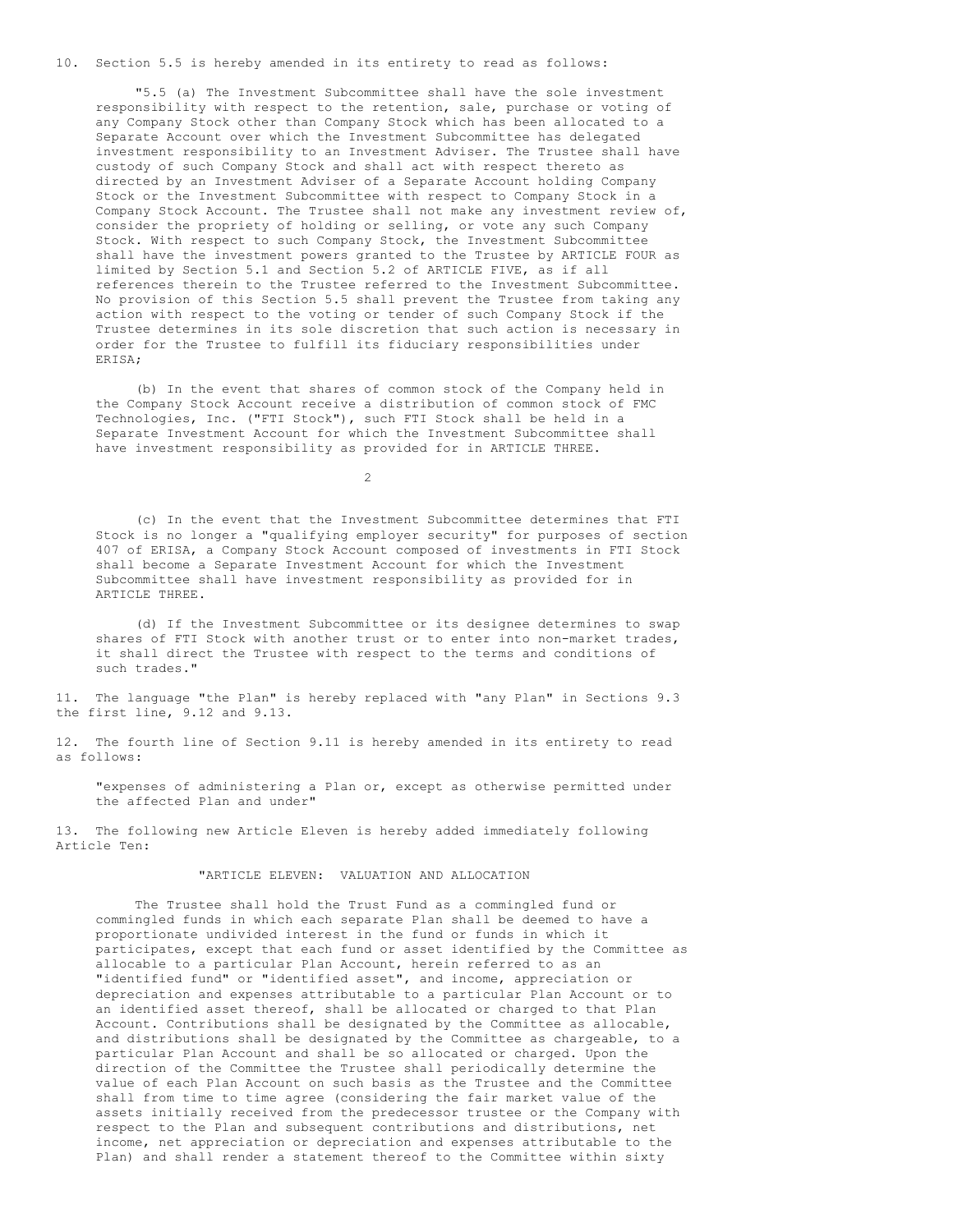(60) days after each valuation date."

3

IN WITNESS WHEREOF, the Company and the Trustee have caused this Amendment to be executed and attested by their respective corporate officers effective on the day and year first written above.

> FMC CORPORATION By: /s/ Stephen F. Gates

Its: Senior Vice President, General Counsel and Secretary

 $\mathcal{L}_\text{max}$ 

ATTEST /s/ Lori A. Lenard

\_\_\_\_\_\_\_\_\_\_\_\_\_\_\_\_\_\_\_\_\_\_\_\_\_ Its: Assistant Secretary

The undersigned, Steven H. Shapiro, does hereby certify that he/she is the duly elected, qualified and acting Secretary of FMC Corporation (the "Company") and further certifies that the person whose signature appears above is a duly elected, qualified and acting officer of the Company with full power and authority to execute this Amendment on behalf of the Company and to take such other actions and execute such other documents as may be necessary to effectuate this Amendment.

/s/ Steven H. Shapiro

 $\mathcal{L}_\text{max}$ 

Assistant Secretary FMC Corporation

> THE NORTHERN TRUST COMPANY By: /s/ M. Curtis Pence

> > $\mathcal{L}_\text{max}$

Its: Vice President

ATTEST:

 $\mathcal{L}_\text{max}$ Its: Assistant Secretary

4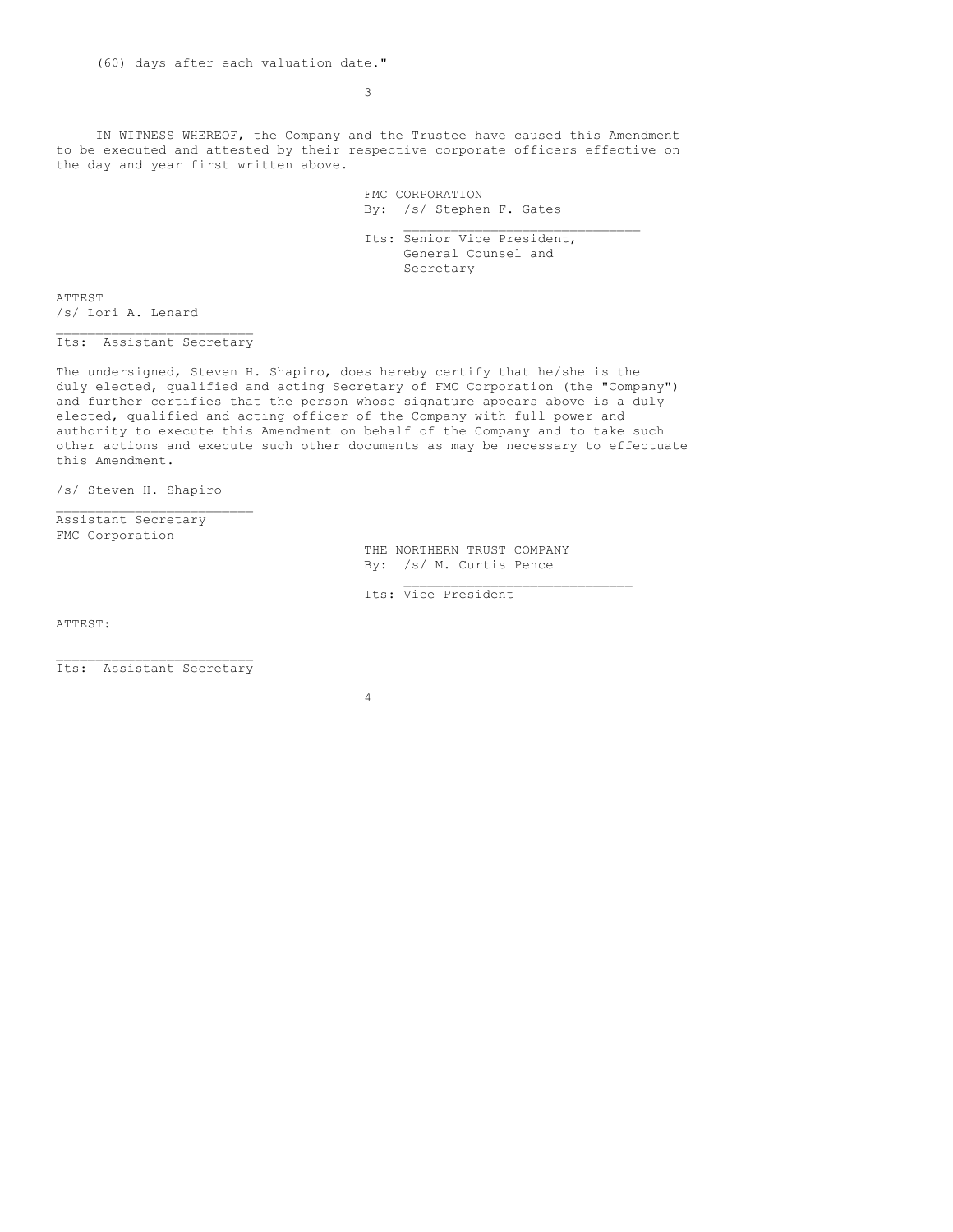PAGE 2

FMC Technologies, Inc. Quarterly Report on Form 10-Q for June 30, 2001

Exhibit 11 Statement re: -------------

Computation of Diluted Earnings Per Share (Unaudited) ----------------------------------------------------- (In thousands, except per share data) -------------------------------------

|                                                                                                                                                   | Three Months Ended<br>June 30, 2001 | Six Months Ended<br>June 30, 2001<br>-------------- |
|---------------------------------------------------------------------------------------------------------------------------------------------------|-------------------------------------|-----------------------------------------------------|
| Earnings:<br>Net income                                                                                                                           | 10,247                              | 1,912                                               |
| Shares:<br>Weighted average number of shares<br>of common stock outstanding<br>Weighted average additional shares<br>assuming conversion of stock | 65,000                              | 65,000                                              |
| options                                                                                                                                           | 1,180                               | 680                                                 |
| Shares - diluted basis                                                                                                                            | 66,180                              | 65,680                                              |
| Diluted earnings per share                                                                                                                        | S.<br>0.15                          | S.<br>0.03                                          |

Note: Earnings per share information has not been presented for any periods in 2000 because the capital structure of FMC Technologies, Inc. in 2000 was not indicative of the Company's current capital structure as a result of the formation transactions discussed in Note 2 to the Company's June 30, 2001 consolidated financial statements.